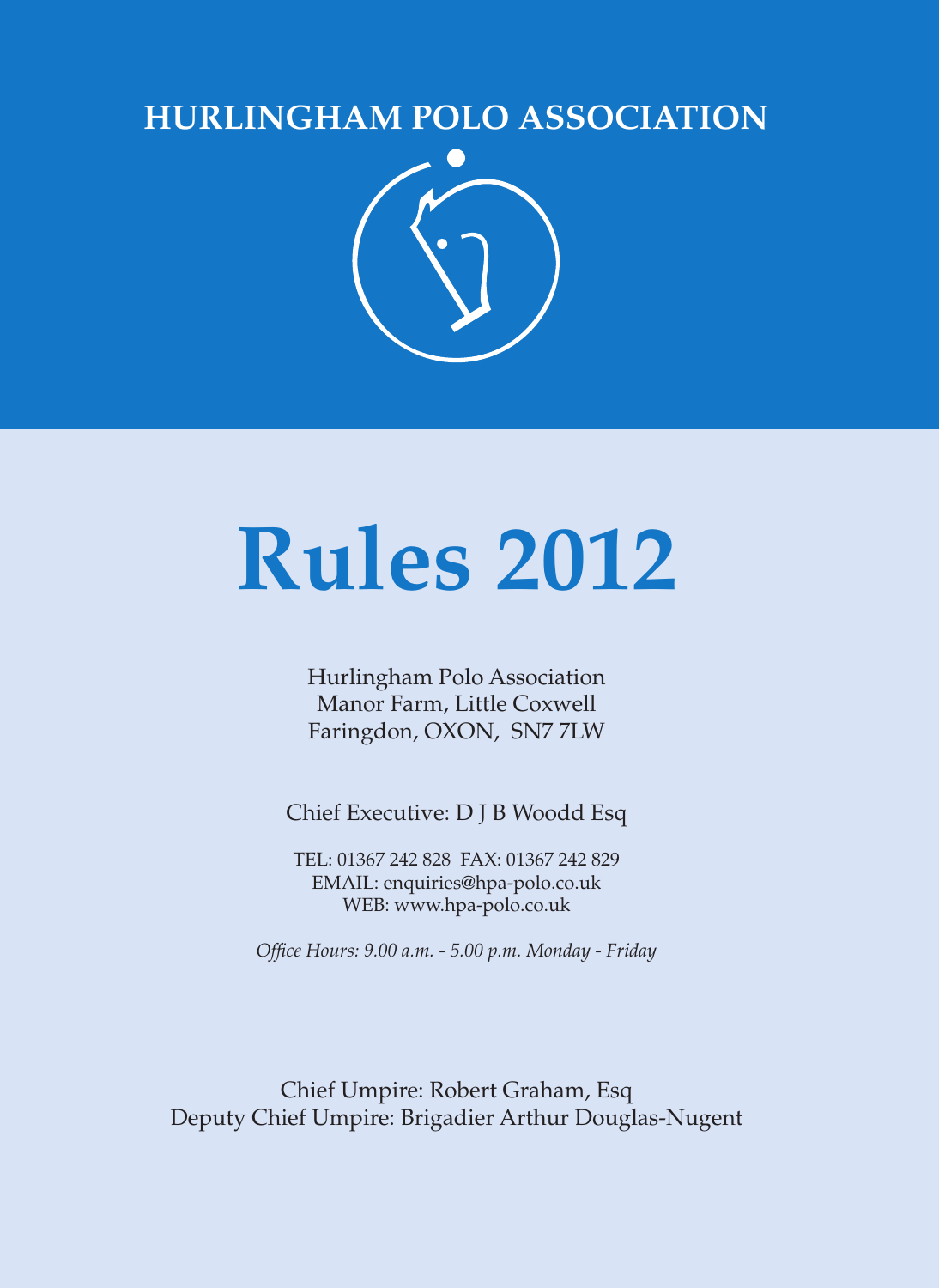## HURLINGHAM POLO ASSOCIATION RULES 2012

#### TEAMS AND PLAYERS, SUBSTITUTION, PLAYERS' EQUIPMENT

| 1. | <b>Teams and Players</b>                        | 5 |
|----|-------------------------------------------------|---|
|    | Team Composition<br>a.                          | 5 |
|    | b.<br>Players                                   | 5 |
|    | Entries<br>c.                                   | 5 |
|    | d.<br><b>Team Changes</b>                       | 5 |
|    | Handicap Limits<br>e.                           | 5 |
|    | f.<br>Player(s) Handicap Raised in the Season   | 6 |
|    | Withdrawal or Disqualification<br>g.            | 6 |
|    | <b>Team Shirts</b><br>h.                        | 6 |
|    | i.<br>Ponies Played by Another Team             | 6 |
|    | <b>Umpire Ponies</b><br>j.                      | 6 |
|    | k.<br>Handicap Calculation                      | 6 |
|    | 1.<br>Team Captain                              | 6 |
|    | Coaching<br>m.                                  | 7 |
|    | Not Trying<br>n.                                | 7 |
| 2. | Substitution                                    | 7 |
|    | General<br>a.                                   | 7 |
|    | Captain's Choice<br>b.                          | 7 |
|    | Chosen Substitute Not Qualified<br>c.           | 7 |
|    | No Qualified Player Available<br>d.             | 7 |
|    | Handicap of Substitute<br>e.                    | 7 |
|    | f.<br>Player Raised in Handicap                 | 7 |
|    | Team Raised in Handicap<br>g.                   | 7 |
|    | h.<br>Double Substitution                       | 7 |
|    | Substituted Player May Replace Substitute<br>i. | 8 |
|    | Playing a Three Man Team<br>j.                  | 8 |
|    | Team Reduced to Three Men<br>k.                 | 8 |
|    | Effect on the Substitute<br>1.                  | 8 |
|    | Subsitution in High Goal<br>m.                  | 8 |
|    | Ponies<br>n.                                    | 8 |
| 3. | <b>Players' Equipment and Turnout</b>           | 8 |
|    | Headgear<br>a.                                  | 8 |
|    | b.<br>Spurs                                     | 8 |
|    | Breeches, Boots and Kneepads<br>c.              | 8 |
|    | d.<br>Whips                                     | 8 |
|    | Goggles<br>e.                                   | 8 |
|    | <b>PONIES, TACK AND PONY WELFARE</b>            |   |
| 4. | Ponies, Tack and Pony Welfare                   | 9 |
|    | General<br>a.                                   | 9 |
|    | Veterinary Cover<br>b.                          | 9 |
|    | Welfare Officer<br>C.                           | 9 |
|    | d.<br>Vaccinations and Pony Passports           | 9 |
|    | Contagious or Infectious Diseases<br>e.         | 9 |
|    | f.<br>Turnout and Prohibited Tack               | 9 |
|    | Pony to Be Sent Off<br>g.                       | 9 |

h. Pony Not To Be Played 9 i. Shoes and Shoeing 10

| <i>i.</i> Medication at Polo | 10 |
|------------------------------|----|
| k. Water and Muzzles         | 10 |
| 1. Number of Chukkas         | 10 |
| m. Ponies Used for Umpiring  | 10 |
| n. Drugs                     | 10 |
| o. Horse Ambulance           | 10 |
|                              |    |

#### TOURNAMENT COMMITTEE, UMPIRES AND REFEREES, GOAL JUDGES, TIMEKEEPER/SCORER, AND MEDICAL COVER

|    | 5. Tournament Committee                 | 11 |
|----|-----------------------------------------|----|
|    | Requirement<br>a.                       | 11 |
|    | b. Duties                               | 11 |
|    | c. Authority                            | 11 |
|    | d. Match Not Started or Not Completed   | 11 |
| 6. | <b>Report Forms</b>                     | 11 |
| 7. | Umpires and Referees (See also Annex B) | 12 |
|    | Authority<br>a.                         | 12 |
|    | Referee<br>$h_{-}$                      | 12 |
|    | c. Consultation                         | 12 |
|    | d. Umpires                              | 12 |
|    | e. Professional Umpires                 | 12 |
|    | f. One Umpire                           | 12 |
|    | g. Dress                                | 12 |
|    | h. Conduct                              | 12 |
|    | <b>International Matches</b><br>i.      | 12 |
| 8. | Goal Judges (See also Annex B)          | 12 |
|    | Requirements<br>a.                      | 12 |
|    | Goal Scored<br>$h_{-}$                  | 13 |
|    | c. Ball Crosses Back Line               | 13 |
|    | d. Instructions                         | 13 |
|    | e. Back to Back Goals                   | 13 |
| 9. | Timekeeper/Scorer (See also Annex B)    | 13 |
|    | 10. Medical Cover                       | 13 |
|    | 1001111<br>----                         |    |

#### GROUNDS, BALL AND ACCESS DURING PLAY

| 11. The Ground(s) and Field of Play |                          |    |
|-------------------------------------|--------------------------|----|
|                                     | a. Ground(s)             | 13 |
|                                     | b. Field of Play         | 13 |
|                                     | c. Playing Area          | 13 |
|                                     | d. Safety Zone           | 13 |
|                                     | e. Goal Posts            | 14 |
| f.                                  | Boards                   | 14 |
| g.                                  | Private Grounds          | 14 |
|                                     | h. Ground Unsafe to Play | 14 |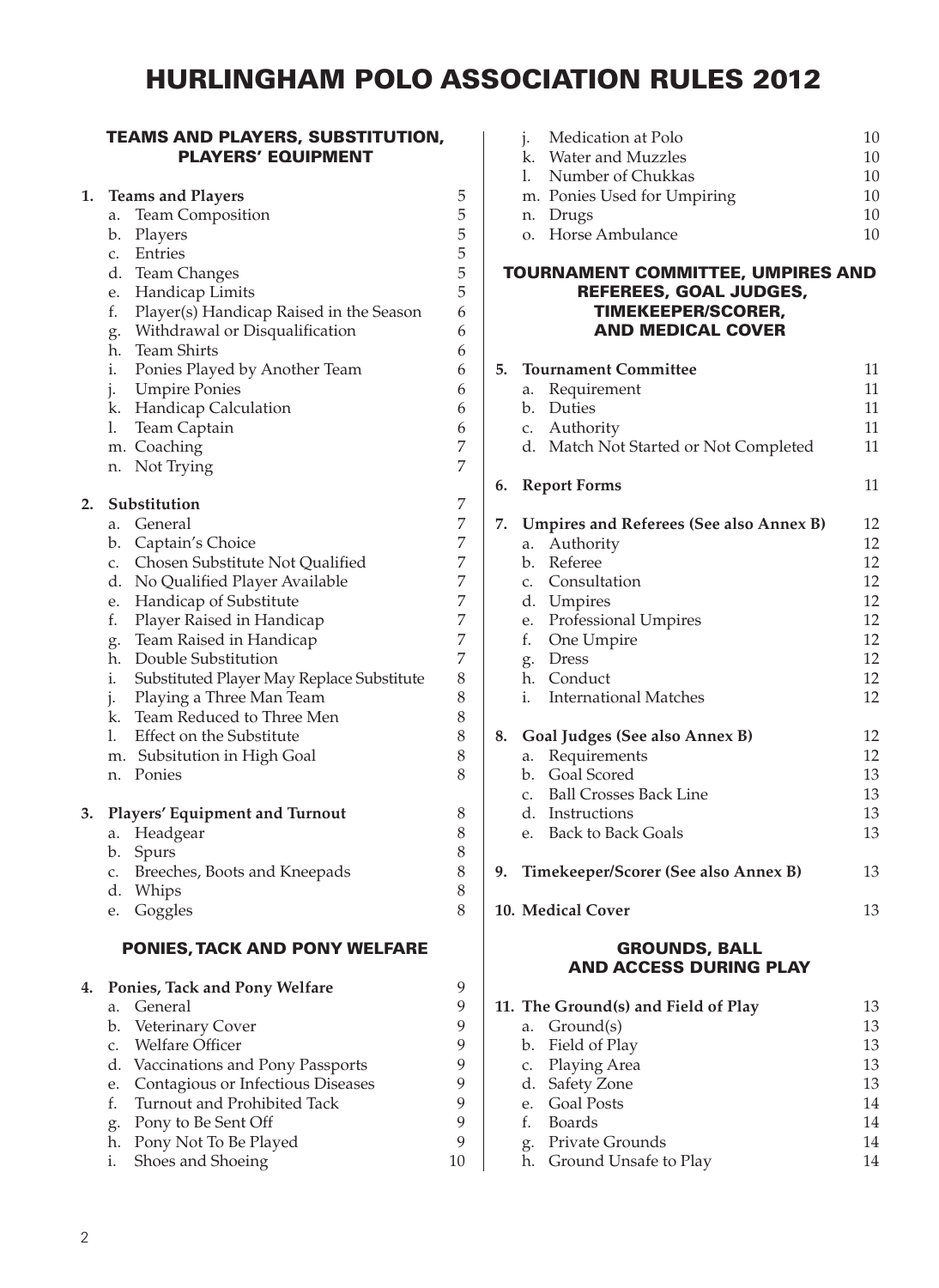| 12. The Ball                                                                                                                                                                              | 14                                     |
|-------------------------------------------------------------------------------------------------------------------------------------------------------------------------------------------|----------------------------------------|
| 13. Access During Play<br>Playing Area<br>а.<br>b. Safety Zone                                                                                                                            | 14<br>14<br>14                         |
| <b>START, DURATION AND END OF PLAY</b>                                                                                                                                                    |                                        |
| 14. Start of Play<br>Five minute bell<br>a.<br>Line-up and Throw-in<br>b.<br>No Redress<br>c.                                                                                             | 14<br>14<br>14<br>14                   |
| 15. Duration of Play<br>Match<br>a.<br>b. State of Play<br>c. Unfinished Match<br>d. Chukka<br>Intervals<br>e.<br>f. Unnecessary Delay                                                    | 15<br>15<br>15<br>15<br>15<br>15<br>15 |
| 16. End of Time<br>End of Normal Chukka<br>a.<br>b. End of Last Chukka<br>c. Penalty at End of Last Chukka<br>d. Foul on the Bell                                                         | 15<br>15<br>15<br>15<br>16             |
| 17. Extra Time to Be Played<br>Interval<br>a.<br>Sudden Death<br>b.<br>c. First Chukka<br>d.<br>Second Chukka<br><b>CHANGING ENDS, WRONG LINE UP,</b><br><b>SCORING GOALS AND WINNING</b> | 16<br>16<br>16<br>16<br>16             |
| 18. Changing Ends<br>a. After Goal Scored<br>b. No Score at Half-Time<br>c. Score Level: Widened Goals<br>d. Wrong Line Up                                                                | 16<br>16<br>16<br>16<br>16             |
| 19. Wrong Line Up and Offside<br>a. Wrong Line Up By Teams<br>Offside Player<br>b.                                                                                                        | 16<br>16<br>16                         |
| 20. Scoring Goals and Winning<br>To Score<br>a.<br>Disputed Goals or Score<br>$\mathbf{b}$ .<br>Whistle Blown as Goal Scored<br>c.<br>d.<br>To Win                                        | 16<br>16<br>17<br>17<br>17             |
| <b>RESTARTING PLAY</b>                                                                                                                                                                    |                                        |
| 21. Ball Not Out: Throw In<br>When Thrown In<br>a.<br>Where Thrown In<br>b.<br>Position of Teams<br>c.<br>Play Restarted<br>d.                                                            | 17<br>17<br>17<br>17<br>18             |

| 22. Ball Hit Over Side Line or Boards                                                                                                                                                               | 18                                     |
|-----------------------------------------------------------------------------------------------------------------------------------------------------------------------------------------------------|----------------------------------------|
| 23. Restarting After Interval                                                                                                                                                                       | 18                                     |
| 24. Attacker Hits Behind: Hit In<br>Attacker Hits Behind<br>a.<br>b.<br>Hit In<br>c. Foul<br>d. Hitting Before 'Play' is Called<br>e. Delay by Side Hitting In<br>f.<br>Delay by Side Facing Hit In | 18<br>18<br>18<br>18<br>18<br>18<br>18 |
| 25. Defender Hits Behind - Penalty 6 (Safety 60)<br>a. Defender Hits Behind<br>b.<br>Foul                                                                                                           | 18<br>18                               |
| <b>PLAY NOT STOPPED/STOPPED</b>                                                                                                                                                                     |                                        |
| 26. Play Not Stopped<br>a. Advantage Rule<br>Lost or Broken Tack<br>b.<br><b>Ball Hits Umpires Pony</b><br>c.                                                                                       | 19<br>19<br>19<br>19                   |
| 27. Play Stopped for a Foul<br>Foul<br>a.<br>No Foul<br>b.                                                                                                                                          | 19<br>19<br>19                         |
| 28. Play Stopped for Players' Equipment<br><b>Illegal Equipment</b><br>a.<br>Loss of Headgear<br>b.                                                                                                 | 19<br>19<br>19                         |
| 29. Play Stopped for Dismounted or<br><b>Injured Player</b><br>Player Dismounted<br>a.<br>Player Injured<br>b.<br>c. Concussion                                                                     | 19<br>19<br>19<br>20                   |
| 30. Play Stopped for Injury to Pony or<br>Dangerous Tack<br>a. Welfare<br>b. Dangerous Tack<br><b>Request Stop</b><br>C.                                                                            | 20<br>20<br>20<br>20                   |
| 31. Play Stopped for Trodden in or Split Ball<br>Trodden In<br>а.<br>Split<br>b.                                                                                                                    | 21<br>21<br>21                         |
| LINE OF THE BALL,<br><b>RIGHT OF WAY AND PRECEDENCE</b>                                                                                                                                             |                                        |
| 32. Right of Way and Line of the Ball<br>Line of the Ball (LOB)<br>a.<br>Right of Way (ROW)<br>b.<br>LOB and ROW<br>c.                                                                              | 21<br>21<br>21<br>21                   |
| 33. ROW or Precedence Between Players                                                                                                                                                               | 21                                     |

 $\overline{\phantom{a}}$ 

**34. Spare** 23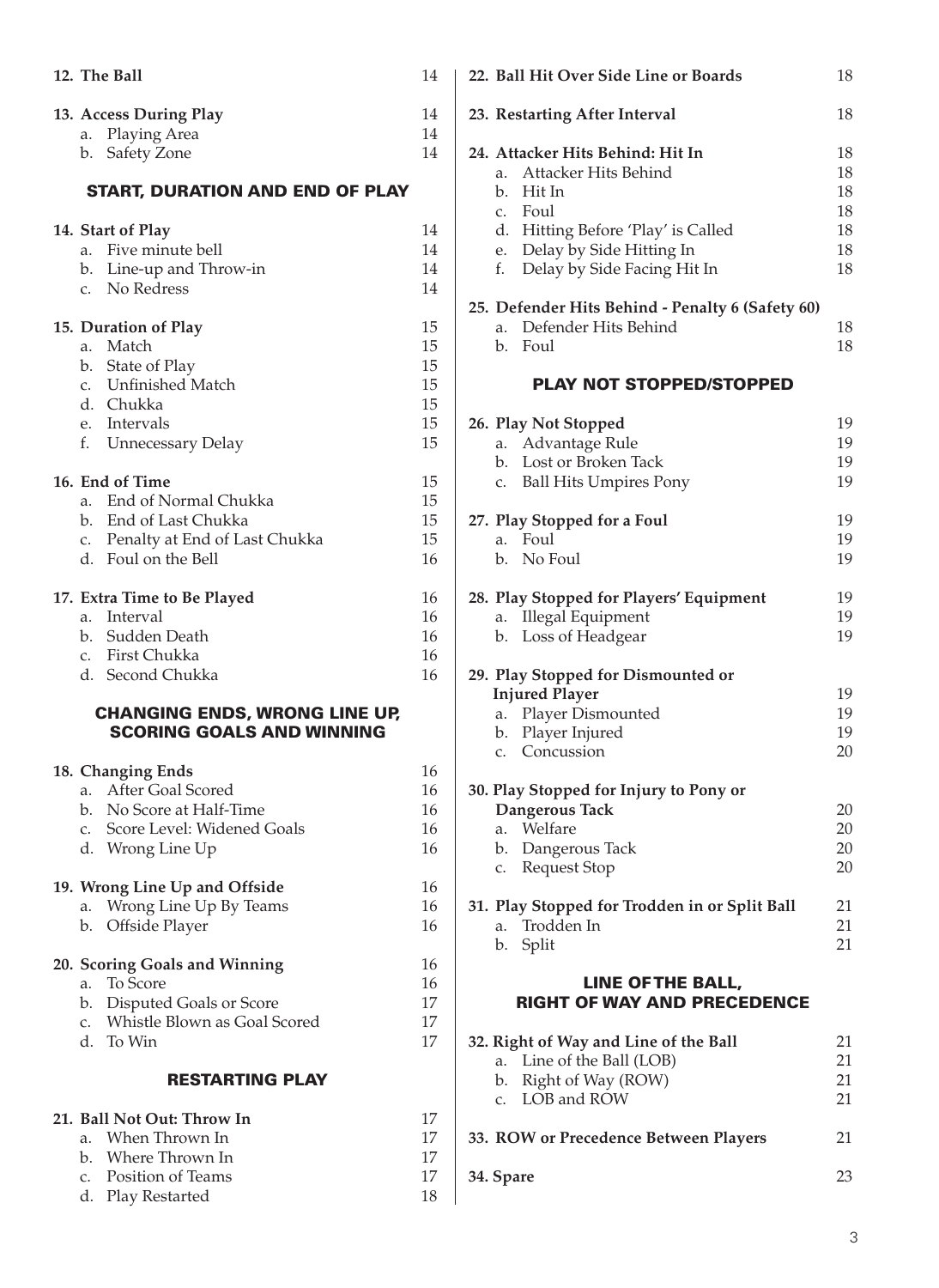#### RIDING OFF, DANGEROUS RIDING, INTIMIDATION, HOOKING, MISUSE OF WHIP, SPURS AND STICK, ROUGH OR ABUSIVE PLAY

| 35. Riding Off, Dangerous Riding and<br>Intimidation                                                                                                                                                                                                                                                                                                                 | 23                                                             |
|----------------------------------------------------------------------------------------------------------------------------------------------------------------------------------------------------------------------------------------------------------------------------------------------------------------------------------------------------------------------|----------------------------------------------------------------|
| 36. Hooking, Misuse of the Stick and<br>Carrying the Ball<br>Hooking<br>a.<br>b. Misuse<br>c. Carrying the Ball                                                                                                                                                                                                                                                      | 23<br>23<br>24<br>24                                           |
| 37. Rough or Abusive Behaviour<br><b>PENALTIES</b>                                                                                                                                                                                                                                                                                                                   | 24                                                             |
| 38. Personal Fouls and Technical Penalties                                                                                                                                                                                                                                                                                                                           | 24                                                             |
| 39. Penalties - General<br><b>Ball</b> in Play<br>a.<br>Positioning of the Ball<br>b.<br>c. Circling<br>d. Delay<br>Penalty 3, 4 and 6<br>e.<br>f.<br>Behind the Ball<br>g. Wrong Line Up by Defender<br>Wrong Line Up by Attacker<br>h.<br>i.<br>At end of Chukka<br>i.<br>No contact                                                                               | 25<br>25<br>25<br>25<br>25<br>25<br>25<br>25<br>25<br>25<br>25 |
| 40. Penalties - Specific<br>Penalty 1 - Penalty Goal<br>a.<br>Penalty 2 - 30 Yard Hit<br>b.<br>Penalty 3 - 40 Yard Hit<br>c.<br>d.<br>Penalty 4 - 60 Yard Hit<br>Penalty 5(a) - Hit From the Spot<br>e.<br>f.<br>Penalty 5(b) - Hit from the Centre<br>Penalty 6 - 60 Yard Hit - Safety 60<br>g.<br>Penalty 7 - Throw In<br>h.<br>Penalty 10 - Player Sent Off<br>i. | 25<br>25<br>26<br>26<br>27<br>27<br>27<br>27<br>27<br>27       |
| 41. Yellow Flag - For High Goal Only                                                                                                                                                                                                                                                                                                                                 | 27                                                             |

#### Annex A - Suggested Layout **OF THE FIELD OF PLAY** 29

#### ANNEX B - NOTES FOR OFFICIALS 30

- 1. Introduction
- 2. The Referee
- 3. The Umpires
- 4. Club Welfare Officer
- 5. Timekeeper/Scorer
- 6. Goal Judges
- 7. Umpire Grading Committee

#### Annex C - Guidelines AND CONDITIONS FOR TOURNAMENTS 42

- 1. General
- 2. Official Tournaments and Priority
- 3. Other (Not Official) Tournaments
- 4. International Matches
- 5. Entry Forms
- 6. Schedule
- 7. Withdrawal or Disqualification of a Team
- 8. Knockout Tournament
- 9. Leagues and Group Tournaments
- 10. Round Robin or American Tournament
- 11. Penalty Shoot Out
- 12. Expenses
- 13. Trophies

#### Annex D - Rules for League **AND GROUP MATCHES** 48

- 1. General
- 2. Order of Merit Within a League All Teams Having Played Each Other
- 3. Order of Merit Within Groups & Leagues in Which All the Teams Have Not Played Each **Other**
- 4. Order of Merit Across Leagues and Groups
- 5. Teams Still Tied
- 6. Placing of Teams for Knockout Phase
- 7. Match Not Played or Completed
- 8. Tournament Played Both Open and Handicap
- 9. Cancellation

#### ANNEX E - Status Guidelines **FOR PLAYERS** 54

#### ANNEX F - EXAMPLES TO THE RULES 56

Index to Rules 60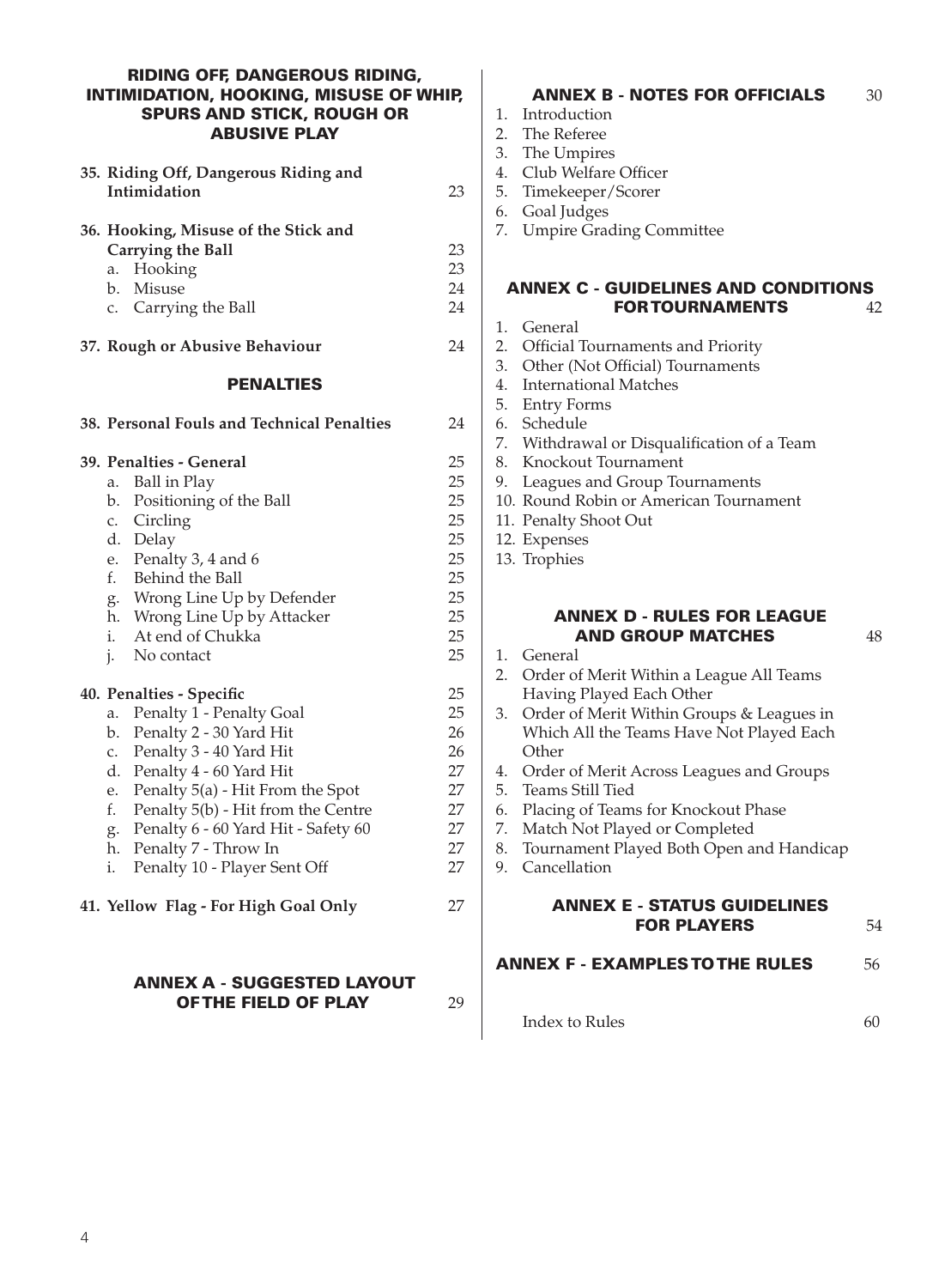# THE HPA RULES FOR POLO

All matches, games and chukkas within the jurisdiction of the HPA are to be played under the HPA's Rules of Polo and the Annexes thereto.

## TEAMS AND PLAYERS, SUBSTITUTION, PLAYERS' EQUIPMENT

- **1. TEAMS AND PLAYERS.** (See also Annex C Guidelines and Conditions for Official HPA Tournaments)
- **a. Team Composition.** A team may have no more than 4 players. Two players may however be paired so that each plays a designated number of chukkas within that team.
- **b. Players.**
	- **(i) Membership.** No person may play in matches, practice games and chukkas at or conducted by a club affiliated to the HPA in the UK or Ireland unless they are a registered member of a club and the HPA in accordance with Regulation 3.
	- **(ii) Visiting Player.** Any such person visiting a club of which he is not a member will be subject to the same rules of discipline and behaviour that govern the membership of that club.
	- **(iii) Left Handed Players.** No player shall play with his left hand.
	- **(iv) Leaving the Field.** A player may not leave the field of play during the course of a chukka without the permission of the umpires except to change a pony (See also Rule 30c) or a stick or for a legitimate run off.
	- **(v) Appealing.** A player may not appeal in any manner for a foul.
	- **(vi) Dispute and Abuse.** A player may not question or dispute a decision by the umpires at any time by word action or gesture nor may he abuse them.
	- **(vii) Smoking.** No player shall smoke on the ground during a game or match.
	- **(viii)Alcohol and Drugs.** No player may play in any match, practice game or chukka under the influence of any illegal stimulant or drug including any substance referred to in Annex A to the Regulations (Human Doping).
- **c. Entries.** The team captain or manager must complete an entry form to play in a tournament. The team must be qualified to play in the tournament and the entry form must contain the names of at least three players whose total handicap adds up at least to the minimum handicap of the tournament. Any player who is entered on the entry form or whose name is added subsequently, to be qualified to play must:
	- **(i)** Be qualified by handicap and status to play in the tournament. (See Regulation 6)
	- **(ii)** Be a registered member of the HPA and a club with a current HPA handicap. If necessary, a CV form (See Regulations, Annex E) must be forwarded to the HPA at least 3 days before any match. Should the player have an 'S' handicap then that player may only play at a club where he is a member.
	- **(iii)**Play for one team only in the tournament (but see Rule 2d). The entry form will contain a declaration which the team captain or manager must sign to the effect that the players nominated on the form or subsequently to be added or changed are qualified to play in the tournament or match and that the handicap and status of the player is correctly recorded.
- **d. Team Changes.** Should a team captain or manager wish to change or add a player at any time before a match is about to start, he must submit an application to the Tournament Committee. Should the club official responsible be unable to check the eligibility of that player for whatever reason, then that player cannot play. The club official should inform the opposing team of any changes or addition as soon as possible. If the match is about to start or has started, then that player is a substitute (see Rule 2).
- **e. Handicap Limits.** Certain limits are placed on the handicap of teams and on the players in teams (see Annex C Para 2b and 3a).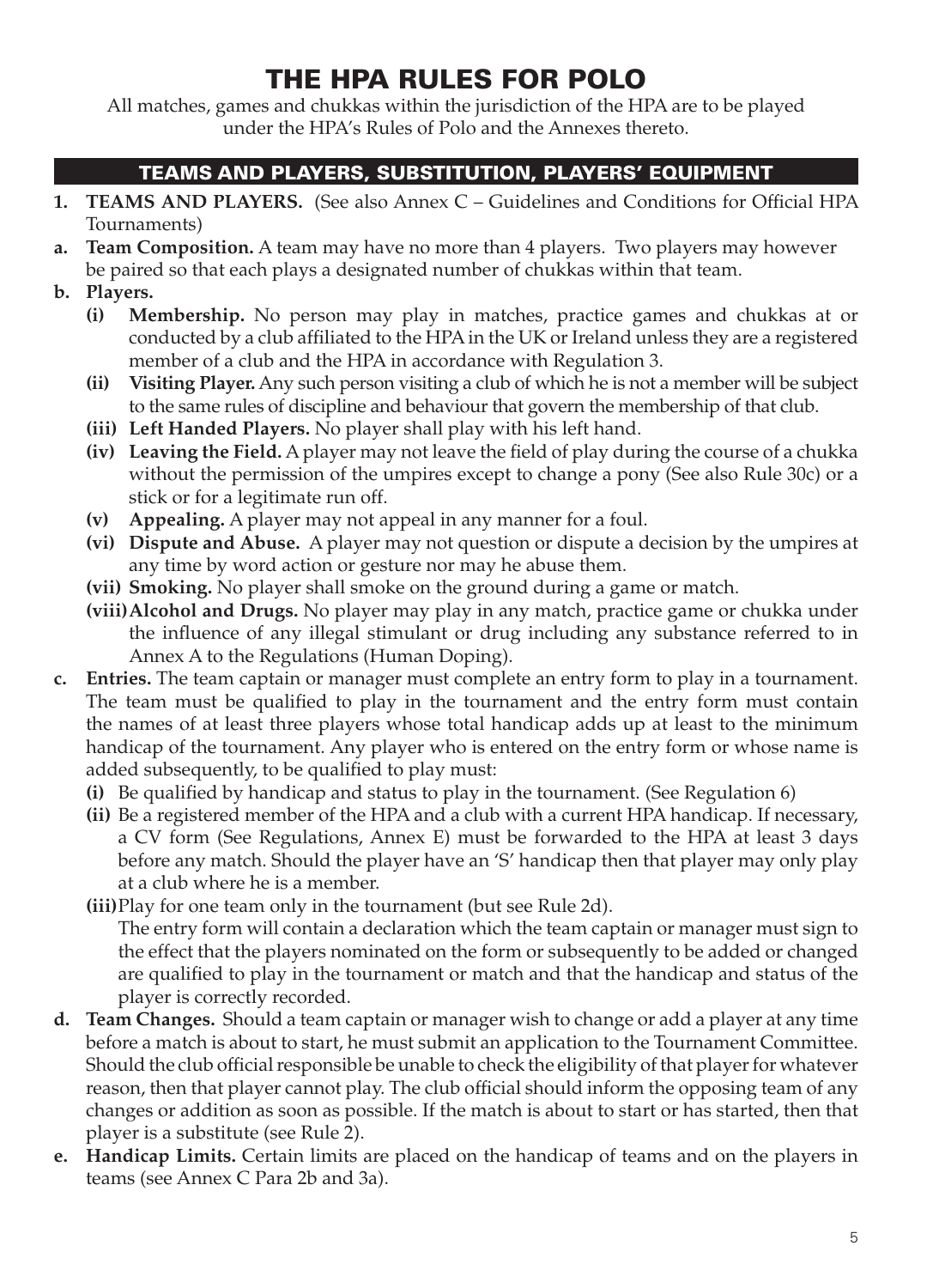- **f. Player(s) Raised in Handicap During the Season.** If the handicap of a player or players in a team has been raised during the season then:
	- **(i)** A high goal (22) team will be allowed to play above the tournament limit by that number of goals but any other team will only be allowed to play one goal over the limit.
	- **(ii)** A team will not be allowed to play over the handicap limit with a player raised mid season unless that player has either already played with that team or been listed as a member of a team on the entry form for a tournament within seven days of the date when his new handicap became effective.
	- **(iii)** The same rules as in (i) and (ii) above shall apply as to the handicap limits for individual players. See Annex C.
	- **(iv)**Any substitution of the player, or players raised must bring the team handicap back to within the limits of the tournament. See Rule 2f and g.
	- **(v)** The goal or goals awarded on handicap shall be recorded on the scoreboard at the outset.
- **g. Withdrawal or Disqualification.** A team that has entered a tournament may not withdraw once the schedule has been published without the permission of the Tournament Committee which should only be given in exceptional circumstances. A team that pulls out immediately before or during a match without such consent will invoke a charge of misconduct. A Tournament Committee has the right to disqualify a team at any time. (See Annex C para 7 for detail on adjustment of scores).
- **h. Team Shirts.** Shirts will be in team colours with the number of the player no less than 9 inches high and in contrasting colour on the back. Team shirts must be numbered 1, 2, 3 and 4 and not duplicated. Roman numerals are not permitted. Team shirts must not be of black and white stripes so as to be similar to those worn by Umpires. If, in the opinion of the umpires or Tournament Committee, the colours of two competing teams are so alike as to lead to confusion, the team lower in the draw or second named in a league competition shall be instructed to play in another colour. Teams must have available a second set of shirts of contrasting colour.
- **i. Ponies Played by Another Team.** In high and medium goal tournaments, a pony played by one team cannot be played by any other team in the same tournament. This rules also applies to intermediate tournaments except that dispensation may be granted by the Tournament Committee. (See Annex C Para 2b for definition of tournament levels.)
- **j. Umpire Ponies.** Teams are required to provide one pony for umpiring but two for 15 goal Victor Ludorum, 18 goal and above. Ponies must be suitable and fit to umpire the level of the game being played. See also Rule 4f and m.
- **k. Handicap Calculation.** In all matches played under handicap conditions the handicap of each player in each team will be totalled. The lower total will then be subtracted from the higher and the resulting difference will be multiplied by the number of chukkas to be played in the match and divided by 6. This will give the number of goals to be given to the team with the lower total handicap. All fractions will count as half-a-goal. See Annex B Paragraph 5c(i).
- **l. Team Captain.**
	- **(i) Appointment.** A captain will be appointed by each team. The umpires should identifythe captain before the start of any match.
	- **(ii) No Appeal.** The team captain or the team manager may not appeal against the appointment of any particular umpire, referee or other official nor against the time or venue of a game.
	- **(iii)Clarification of a Decision.** The Umpire should announce the foul, the player that has fouled and the penalty. No player may ask an umpire for clarification of a decision.
	- **(iv) Report Form.** A team captain may complete a report if he considers that the Tournament Committee have acted improperly or that the umpires have failed in their duties. In the latter case the form must be signed by a second member of his team and be accompanied by substantial evidence such as a DVD or signed statements. The report must be submitted to the Tournament Committee within 12 hours from the end of the match (See Rule 6).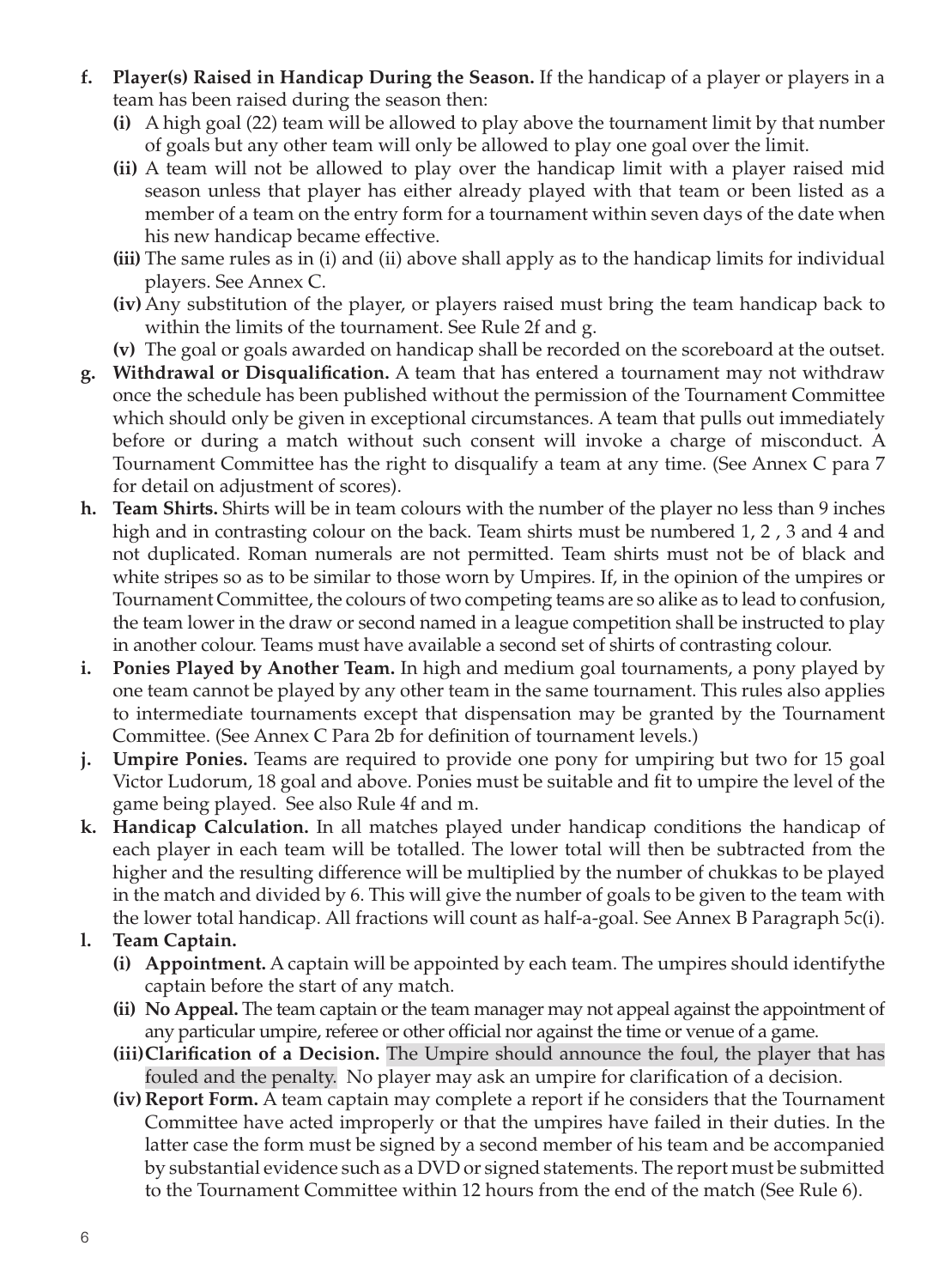- **m. Coaching.** Coaching of players by radio or during play from the sidelines is forbidden
- **n. Not Trying.** Both teams in a match must try to win. If in the opinion of the umpires or the referee or the Tournament Committee, a team is believed to be not trying, the team should be warned by the umpires. If the team fails to comply with this instruction, the umpires shall submit a report form. The team or individual players may be subject to a Disciplinary Enquiry by the Tournament Committee who may take any action considered appropriate, including the suspension of the team and its members from playing in the rest of the tournament. If it is considered appropriate by the Tournament Committee to refer the matter to the HPA, the team will be suspended pending adjudication by the HPA.

#### **2. SUBSTITUTION**

- **a. General.** In order to start a match with each team having 4 players or to finish it, certain modifications to Rule 1 as detailed below are permitted. If a match is about to start or has started and a player is late or unable to play through accident, sickness or duty, he may be replaced by a substitute. The substitute must be qualified (see Rule 1c and Rule 2d) to play in the tournament and the team must remain qualified after the substitution has been made (see also Rule 29b).
- **b. Captain's Choice.** The Tournament Committee, having been satisfied that there is a genuine need for a substitute, will ask the captain of the team requiring the substitute for his choice.
- **c. Chosen Substitute Not Qualified.** Should the chosen substitute not be qualified, the Tournament Committee must establish if there is another qualified substitute readily available. This is to include a player of the same handicap or one goal less than the player he will replace.
- **d. No Qualified Player Available.** If no qualified player is readily available, the Tournament Committee may agree to a player being used who has played or be due to play in another team. (see Rule 2a) A player who is no longer in the tournament should play in preference to one who is still in it. The Tournament Committee may authorise an OSP to substitute for an EU player if no qualified EU player is available.
- **e. Handicap of Substitute.** If the substitute is of the same handicap as the player he has replaced or lower, then the score will not be altered. A team whose total handicap was below the upper limit of the tournament is not obliged to take a substitute of a higher handicap. However, if they choose to do so, up to the tournament limit, then the score will be altered immediately to reflect the increased total handicap of the team irrespective of when the substitution occurs.
- **f. Player Raised in Handicap.** A player whose handicap has been raised mid season may not play as a substitute if the team's total handicap thereby exceeds the tournaments limits, or to that to which it was raised by a second member of the team whose handicap was also raised mid season.
- **g. Team Raised in Handicap.** If a team is playing above the handicap limit of a tournament by virtue of including a player or players raised in handicap during the season, and one or both of those players has to be substituted during a match, any substitution must be on the basis of the original handicap of those players before they were raised. However, if another player in that team is substituted, the original total handicap of the team may stand.
- **h. Double Substitution.** If a player is injured so that he cannot continue to play and, even though a qualified substitute may be available, a team may choose to make a double substitution. The injured player may be replaced by a player of a lesser handicap and another player on the team may be replaced to bring the team back to its original level (but see Rule 2f). Both substitutes must be qualified and therefore must not have played or be due to play in the tournament.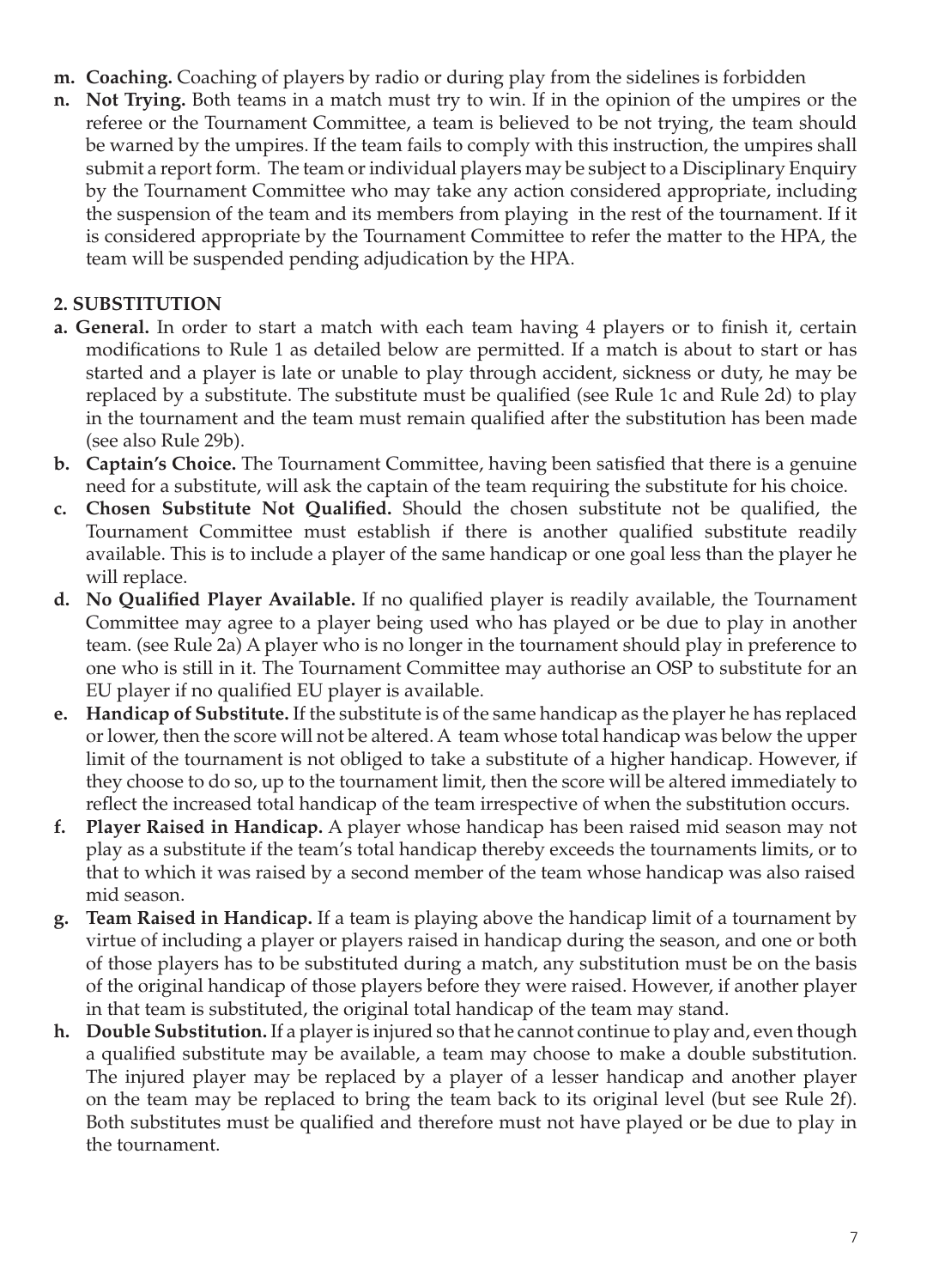- **i. Substituted Player May Replace Substitute.** A substituted player may replace his substitute at the start of but not during any chukka. Should the substitute have been of a higher handicap so that the score was altered it shall not be changed again. If the substitute was of lower handicap and had started the match so that his handicap was shown within the team total then the score will be altered if the substituted player joins the team.
- **j. Playing a Three Man Team.** If a player is late or unable to play as a match is about to start, then a team may play with three players but the team aggregate handicap must remain within the tournament limits. The team will start with the aggregate handicap of the three players. If the fourth player or his substitute subsequently joins in, which he may do only at the start of but not during a chukka in the match, the handicap of the team will be recalculated to include the handicap of the joining player if one goal or above and the score board altered accordingly in favour of the opposing team. If the joining player's handicap is 0 goal or below then no alteration will be made to the score.
- **k. Team Reduced to Three Men.** A team may be reduced to three men under Rule 29b (ii) (no qualified substitute for injured player) or Penalty 10 (player sent off) in which case it may play with an aggregate handicap below or above the limits of the tournament. But, in the event of a subsequent substitution, the handicap of the injured or sent off player must continue to be included in the calculation when judging the eligibility of the substitute.
- **l. Effect on the Substitute.** A player who has substituted for another under Rule 2d should not be disqualified from continuing with his original team, or from joining another team if he is not already in one. He may also continue to play in the team in which he has played as a substitute if the original player is still not available and his own team is no longer in the tournament.
- **m. Substitution in High Profile Matches.** See Annex C paragraph 2d.
- **n. Ponies.** It is the responsibility of the team to mount the substitute.

#### **3. PLAYERS EQUIPMENT AND TURNOUT**

Players are expected to be well turned out so that the reputation of the sport is enhanced. Any equipment that has sharp projections which might cause injury to another player or pony is forbidden. Umpires have a responsibility to ensure that spurs and whips are in accordance with the rules. A report form should be completed for any breach so that there is a record in case of repetition at another club. (See Rule 6c(v) and 28a.)

- **a. Headgear.** When riding on a polo grounds (which includes the surrounds) everyone must wear protective headgear with the chinstrap or harness correctly fastened. (See Note 1.)
- **b. Spurs.** Spurs, including any rowel must be blunt, with the shank of no more than 1.25 inches (3 cm) pointing downwards and to the rear. Any spur likely to wound a horse is forbidden.
- **c. Breeches, Boots and Knee Pads.** For matches white breeches or jeans and brown boots with knee pads are to be worn.
- **d. Whips.** Whips must not be more than 48 inches long including any tag. Broken whips are not allowed.
- **e. Goggles.** Goggles are recommended.

*Note 1: It is recommended that players take note that the British Horse Society recommends "that hats which comply with PAS 015, BS EN 1384, EN 1384 (providing it has a CE mark), ASTM F1163 or Snell E2001, with either the Kitemark or SEI offer the best protection".*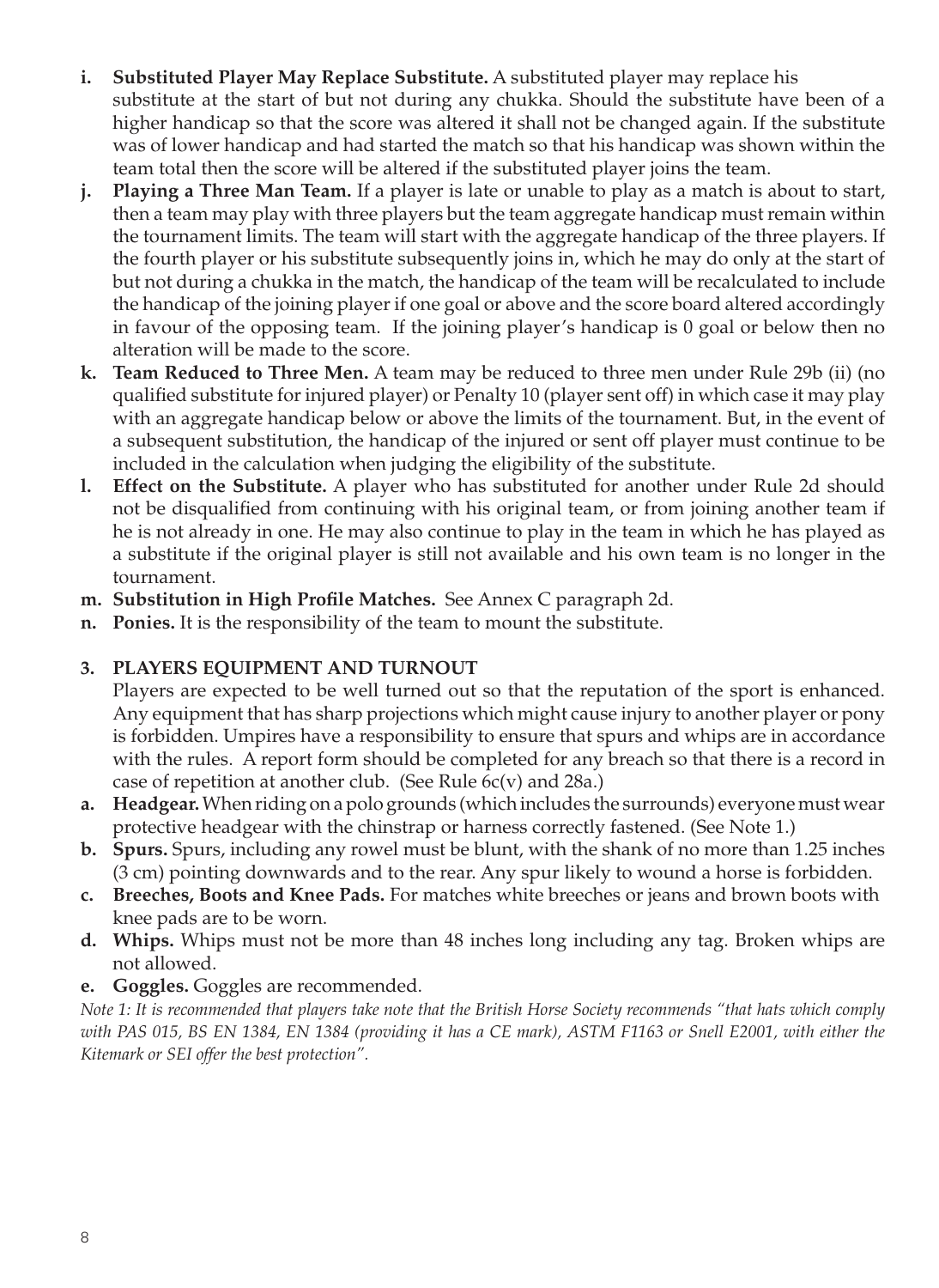## PONIES, TACK AND PONY WELFARE

#### **4. Ponies, tack and pony welfare**

**a. General.** The overall responsibility for care and welfare of a pony rests at all times with the owner. The Stewards, Tournament Committee and match officials have a duty to enforce the Rules and may call in veterinary advice (see also Regulation 4.3a(ii)). Additional matters on the welfare of ponies, particularly on serious injury and the administration of drugs, are covered in Rule 30a and Annex B of the Regulations. See also HPA booklet 'Polo Pony Welfare Guidelines'.

### **b. Veterinary Cover and Use.**

- **(i)** A veterinary surgeon who is a practising Member of the Royal College of Veterinary Surgeons (MRCVS) must either be present or on immediate call at all matches played within the tournaments listed in the Fixture List 2012. In addition a nominated club official should be in attendance at all matches and practice chukkas arranged by the club to deal with welfare issues.
- **(ii)** The 1966 Veterinary Surgeons Act lays down that within the UK any activity described as 'veterinary surgery' can only be carried out by a MRCVS or FRCVS except that a veterinary surgeon on occasion may delegate some veterinary tasks, such as minor surgery or medical procedures, in particular, to a registered veterinary nurse. Without such authority no one except a MRCVS may carry out any form of veterinary surgery on a pony.
- **c. Welfare Officer.** Every club must appoint a Welfare Officer to be responsible for all aspects of pony welfare particularly in the pony lines. The umpires have the main responsibility for pony welfare on the field of play. (See Annex B para 4)
- **d. Vaccinations and Pony Passports.** All ponies must have by law, a passport which may be obtained through the HPA. Each horse must also have a valid vaccination certificate, which undeniably relates to the horse, completed, signed and stamped on each line by a veterinary surgeon, who is not the owner of the animal. It must state that the horse has received two injections for primary vaccination against Equine Influenza given no less than 21 days and no more than 92 days apart. Thereafter, booster injections must be given annually. The first injection for primary vaccination must have been given before the horse may play at any club or in any tournament.
- **e. Contagious or Infectious Diseases.** Any pony owner, stable manager or polo club which has a suspected case of a contagious disease such as ringworm or an infectious disease such as strangles or equine herpes must inform the HPA immediately with details of the action being taken. No infected pony or others in contact will be brought to a polo ground until clearance is given by a MRCVS.
- **f. Turnout and Prohibited Tack.** Ponies are expected to be well turned out and poor or badly fitted tack is not allowed (see note for best playing or turned out pony). Each pony must be protected by bandages or boots on all four legs and it must have its tail put up. Any equipment that has sharp projections which might cause injury to the pony or any other pony or player is forbidden. Ponies for umpiring should be equipped for polo except their tails need not be put up. The following are not allowed to be used during any game:
	- **(i)** A noseband, headpiece or headcollar which incorporates wire or any sharp material.
	- **(ii)** A hackamore or bitless bridle (may be used in practice chukkas at the discretion of the club).
	- **(iii)**Blinkers or any form of noseband or other equipment which obstructs the vision of the pony.
	- **(iv)**The mouthpiece of any bit, whether single or double, of not less than 0.25 inch (6.50 mm) in diameter at its narrowest point.
	- **(v)** The total cheek length of a curb bit may not exceed 6 inches (15.2cms).
	- **(vi)**A tongue tie unless inspected by a MRCVS immediately prior to the chukka. The tongue tie must be removed as soon as the pony leaves the field of play.
- **g. Pony to Be Sent Off.** (See also Rule 6c and 30a) A pony suffering from the following conditions during play must be sent off immediately if:
	- **(i)** Lame
	- **(ii)** Showing signs of distress
	- **(iii)** Not under proper control or showing vice
	- **(iv)**  Showing blood from the flanks or any other part
- **h . Pony Not To Be Played.** (See also Rule 6c.) A pony may not be played if: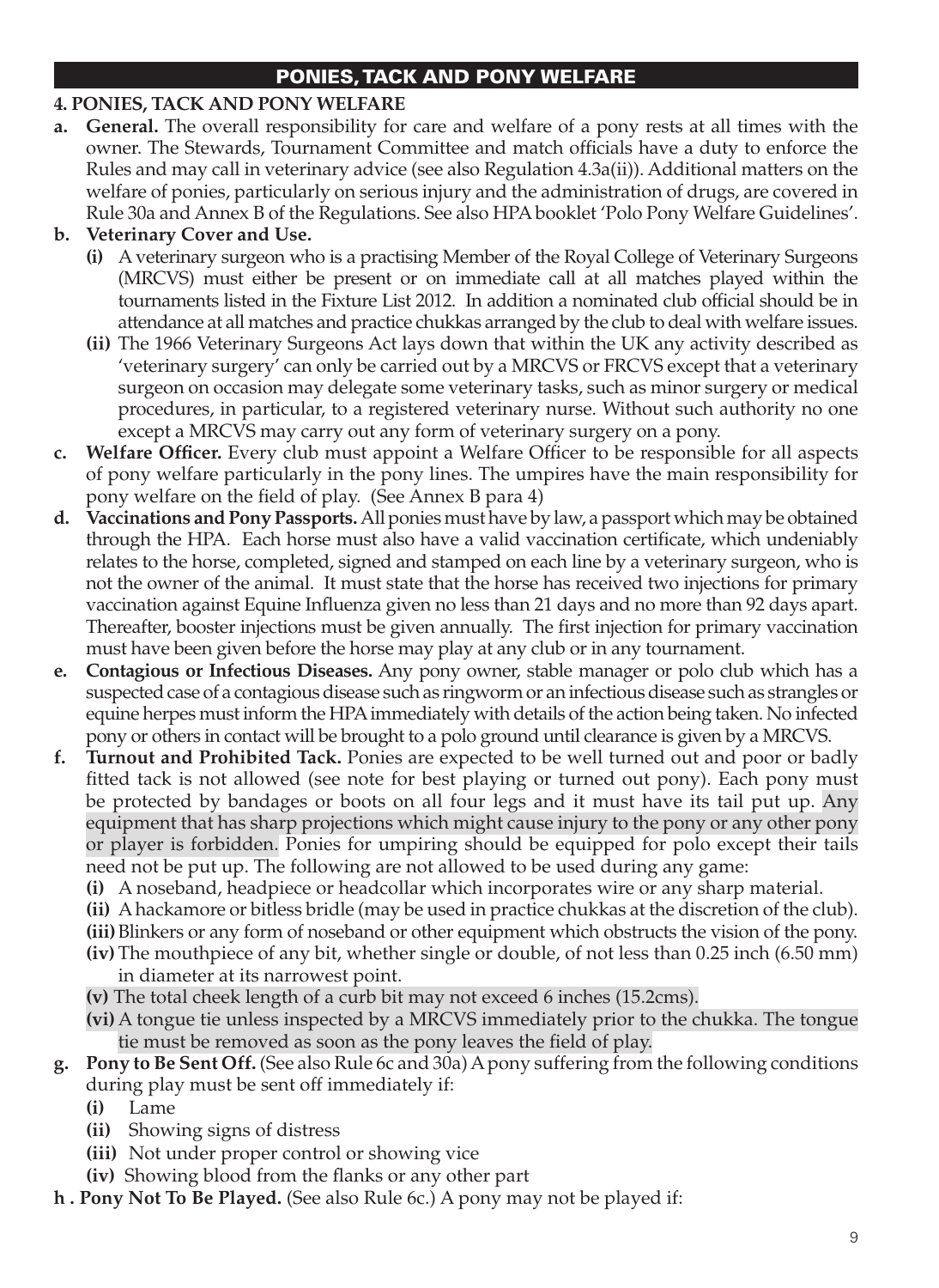- **(i)** Blind in either eye
- **(ii)** It has any form of open tracheotomy (tubing)
- **(iii)** De-nerved (chemically or surgically desensitized). If desensitized temporarily then it must wait until full sensation has returned.
- **i. Shoes and Shoeing.** The Farriers' Registration Act of 1975 states that any person who shoes a horse, including their own, must be a farrier registered with the Farriers Registration Council. Ponies should therefore only be shod by such a farrier. Frost nails, road studs, screws and fancy spikes or any protruding nails or sharp edges on a shoe are not allowed except as below:
	- **(i)** Rimmed shoes may be worn but the rim must be on the inside of the shoe only.
	- **(ii)** A calkin or stud must be of less than 0.5" (13 mm) cubed, or hexagonal, and must be fitted on the last inch (25mm) of the outside heel of the hind shoe. A non-slip plug or road plug may be fitted. A plug is sunken into the shoe by a farrier and is not to be confused with any form of stud.
	- **(iii)**If a shoe has a calkin or fixed stud it must be balanced by a raised and feathered inside heel tapered for a minimum of 1.5 " (40 mm).
	- **(iv)**A removable stud, which is the type strongly recommended, should be removed before the pony leaves the grounds.
	- **(v)** A pony may be shod with a maximum of two road nails or non-slip nails per shoe in order that it may be exercised safely on the roads. Such nails must not be on the widest part of the shoe.
	- **(vi)**A pony may be played without all four shoes or without hind shoes. Should this lead to the pony not being under proper control so as to be a danger to itself or others then it should be ordered off by the umpires. (See also 30a iv.)
- **j. Medication at Polo.** A pony which has been medicated by any route (by injection or ingestion) at polo may not play thereafter that same day. The only exception is if a minor and unobtrusive injury or wound is treated or repaired including using a local anaesthetic to a part of a pony that will not affect its performance and the pony is then passed fit to play by a MRCVS.
- **k. Water and Muzzles.** Clubs must ensure that fresh or running water is readily available at all pony and horsebox lines. Water should not be withheld for an extended period and should be offered to ponies after they have played. Muzzles should only be used for short periods to prevent a pony from feeding. They must not be adapted in any way to reduce the ability to breathe or drink.
- **l. Number of Chukkas.** In the normal duration of a match, a pony must not be played for more than two full non consecutive chukkas, or the equivalent time; a pony which has played in more than half a chukka may not be played again for at least ten minutes. A pony must not be played in more than three full chukkas or the equivalent time in any one day. Should a match go to extra time then a pony that has played two chukkas may be played for as much time as the extra chukka lasts providing it has had a break of at least ten minutes. A pony must not be played in more than three full chukkas or the equivalent time in any one day or at more than two locations.
- **m. Ponies Used for Umpiring.** A pony that has played in a match at 8 goal level or below may be used as an umpire pony if it has had a break of at least one chukka or vice a versa. Above 8 goal, any pony that has played in a match should not subsequently be used as an umpire pony or vice versa. (See also Rule 1j.)
- **n. Drugs.** The administration to a pony of any drug or substance that is not a normal constituent of horse feed or is not listed as permitted in Annex B to the Regulations is prohibited.
- **o. Horse Ambulance.** Either a trailer with motor vehicle attached or a low loading lorry each with ramp equipped with a winch and screens must be available near to the ground at all times during play. Clubs should practise the procedure from time to time. As well as a winch and screens the horse ambulance should carry ropes, a drag mat, a spare headcollar, a tarpaulin, a bucket of sand and a knife for slitting saddlery.

*Note. Best Playing or Turned Out Pony. Clubs are encouraged to award a prize for the best playing or best turned out pony. They must however ensure that the pony is in a fit state to collect its prize - i.e. that it is not distressed, looks well and does not have spur or whip marks, a cut mouth, sore back or any other signs of ill treatment. If a pony has received an accidental injury, such as a tread, then it should not be excluded from collecting its prize, provided that the injury has been properly treated. If a veterinary surgeon is present he should be asked to inspect the pony prior to the presentation.*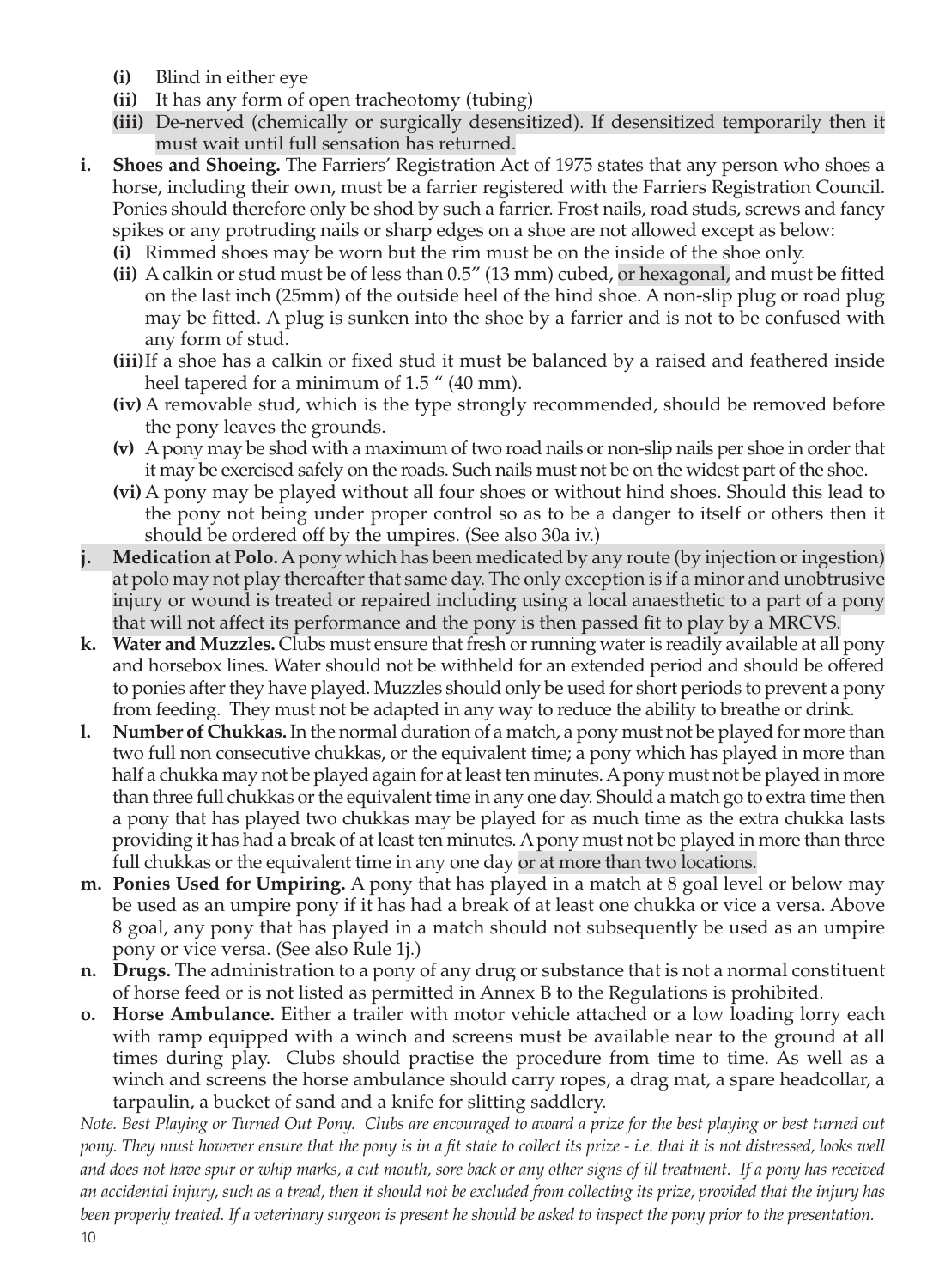#### TOURNAMENT COMMITTEE, UMPIRES AND REFEREES, GOAL JUDGES, TIMEKEEPER/SCORER AND MEDICAL COVER

#### **5. TOURNAMENT COMMITTEE.**

- **a. Requirement.** For any tournament the host club will appoint a Tournament Committee of three or more individuals, who preferably should have no vested interest in the outcome of the event. In the absence of a Tournament Committee, the Polo Manager of the Club or his representative with the umpires and referee shall act as the Tournament Committee.
- **b. Duties.** The Tournament Committee will be charged with the overall responsibility for the running of the tournament (see Rule 1 and Annex C). This will include;
	- **(i)** checking the eligibility of each entry and any subsequent substitution.
	- **(ii)** informing a team of a change in the entry of an opposing team.
	- **(iii)** structure of the tournament and the draw.
	- **(iv)** scheduling of matches.
	- **(v)** appointment of officials (see Rule 7e and Annex C Paragraph 2e and 3).
	- **(vi)** provision of the grounds and the necessary equipment.
	- **(vii)** overseeing, through the Club Welfare Officer, the welfare of ponies in particular their condition, shoeing and watering (see Rule 4).

**(viii)**dealing with any disciplinary matters or irregularity.

- **(ix)** determing an order of merit (see Annex D).
- **c. Authority.** The Tournament Committee has authority over all matters pertaining to the Tournament. This will include jurisdiction over any offence committed within the Ground (see Rule 11a), except that the authority of the referee and the umpires will be absolute immediately before, during and immediately after the game on matters regarding the conduct of play.
- **d. Match Not Started or Not Completed.** On occasion, normally as a result of inclement weather, a match may be cancelled or postponed. If possible, the decision should be taken in time so that teams do not travel but if they have arrived at the ground then the Tournament Committee, having consulted the team captains, shall make the decision on whether to start the match. If started then the responsibility rests with the umpires as to whether the match should be stopped or not, again having consulted team captains. If possible, the match should be started or restarted as soon as conditions improve but, if not, the Tournament Committee must decide there and then with the two captains a date, time and location for the match to be played or completed to fit in with the overall tournament schedule. (See Rule 15c and Annex D paragraph 7). Consideration should be given to a Penalty Shoot Out (See Annex C para 11) if it is clear that the match cannot be started or completed.

#### **6. REPORT FORMS**

- **a.** Report Forms will be distributed to every club by the HPA and must be held by the Polo Manager. A Report Form shall be filled in by an official such as an umpire or referee or by a team captain (see Rule 1l (iv)) immediately after the game has finished to record any irregularity before, during or after play. The form shall be completed in full and signed by those officials or the team captain and one other member of the team submitting the report.
- **b.** Once completed and signed, the top copy will be sent to the HPA Disciplinary or Welfare Officer as appropriate, the second given to the person to whom the report refers and the third kept by the club. At the same time the club can take such action as they may deem necessary and the HPA Disciplinary or Welfare Officer may report the incident to higher authority if they consider the evidence justifies such action.
- **c.** It is mandatory for the umpires to fill in a Report Form for the following so that there is a record in case of repetition at another club: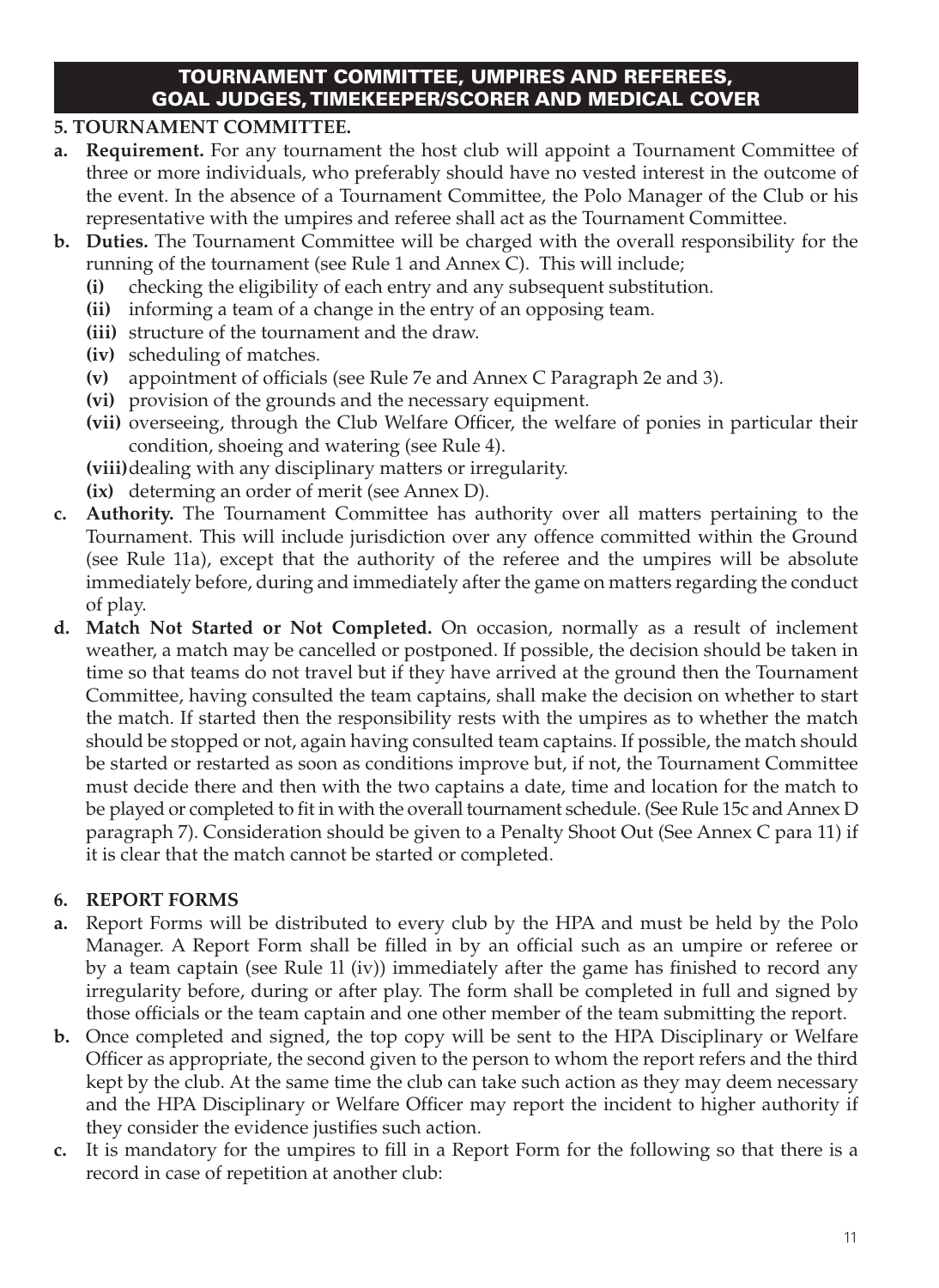- **(i)** If a player is sent off under Penalty 10a or b (Rule 40i),
- **(ii)** If a player is shown a yellow flag (Rule 41),
- **(iii)** For excessive misuse of the stick or dangerous riding (Rule 35 and Rule 36).
- **(iv)** If a pony is seen to be showing vice or not under proper control or is blind in one eye, has had any form of tracheotomy or has been desensitized (Rule 4g and h).
- **(v)** If a player's spurs or whip are not in accordance with the rules (Rule 3b and d).
- **(vi)** Team not trying (Rule 1n).
- **(vii)** If a pony tests positive to a drug test (See Regulation 8.3).

## **7. UMPIRES AND REFEREES (see also Annex B)**

- **a. Authority.** See Rule 5c.
- **b. Referee.** The referee (or Third Man) has the overall responsibility to ensure that the game is controlled by the umpires according to the rules of the HPA. He will adjudicate, when asked, if the umpires disagree in which event his decision will be final. The referee should be in an elevated position on the centreline of the ground away from any distractions. He should concentrate on the play and not be drawn into conversation or use a mobile phone.
- **c. Consultation.** Ideally, the referee should be in contact with the umpires by radio so that he can inform them, during play, of any irregularity, particularly abusive or dangerous play off the ball. In any event, the referee should be able to contact the umpires at the end of each chukka and they should report to him at half time so that he can discuss with them the conduct of the game.
- **d. Umpires.** There will normally be two mounted umpires who have the duty to control the game according to the rules of the HPA. Should any incident occur which is not provided for in the rules then they have the authority to decide. Their decision will be final in all matters but should they disagree they should consult the referee.
- **e. Professional Umpires.** The Chief Umpire will appoint Professional Umpires to officiate at matches as laid down but he must inform the Tournament Committee of his choice. In the event of any disagreement, his decision is final.
- **f. One Umpire.** The Tournament Committee may stipulate in the tournament conditions that there will only be one Umpire or, if this has not been done and in order to get a match started, invite the two Captains to agree to only one. When there is only one umpire, there will normally be a referee but he too on occasion may be dispensed with.
- **g. Dress.** Umpires must wear a shirt or jacket with distinctive black and white vertical lines with clean white breeches or jeans and polished brown boots. They must wear a hard hat with a chin strap properly fastened and correctly positioned when mounted. The host club will normally provide an umpire shirt, whistle, pick up stick and ball bag (already on the umpire pony) for each umpire.
- **h. Conduct.** Any referee or umpire or any other official visiting a club of which they are not a member will be subject to the same rules of discipline and behaviour that govern the membership of that club. An umpire may not smoke or use a mobile phone during the course of a match and may only drink (non alcoholic) between chukkas nor may any official be under the influence of any illegal stimulant or drug, including any substance listed as such in Annex A to the Regulations (Human Doping).
- **i. International Matches.** Special rules may apply. See Annex C paragraph 4.

## **8. GOAL JUDGES (See also Annex B Paragraph 6)**

**a. Requirements.** A goal judge shall be appointed for each goal. On occasion, two may be used at each goal. Each shall give testimony to the umpire at the latter's request as to the goals scored or other points of the game near the goal, but the umpire shall make the final decisions.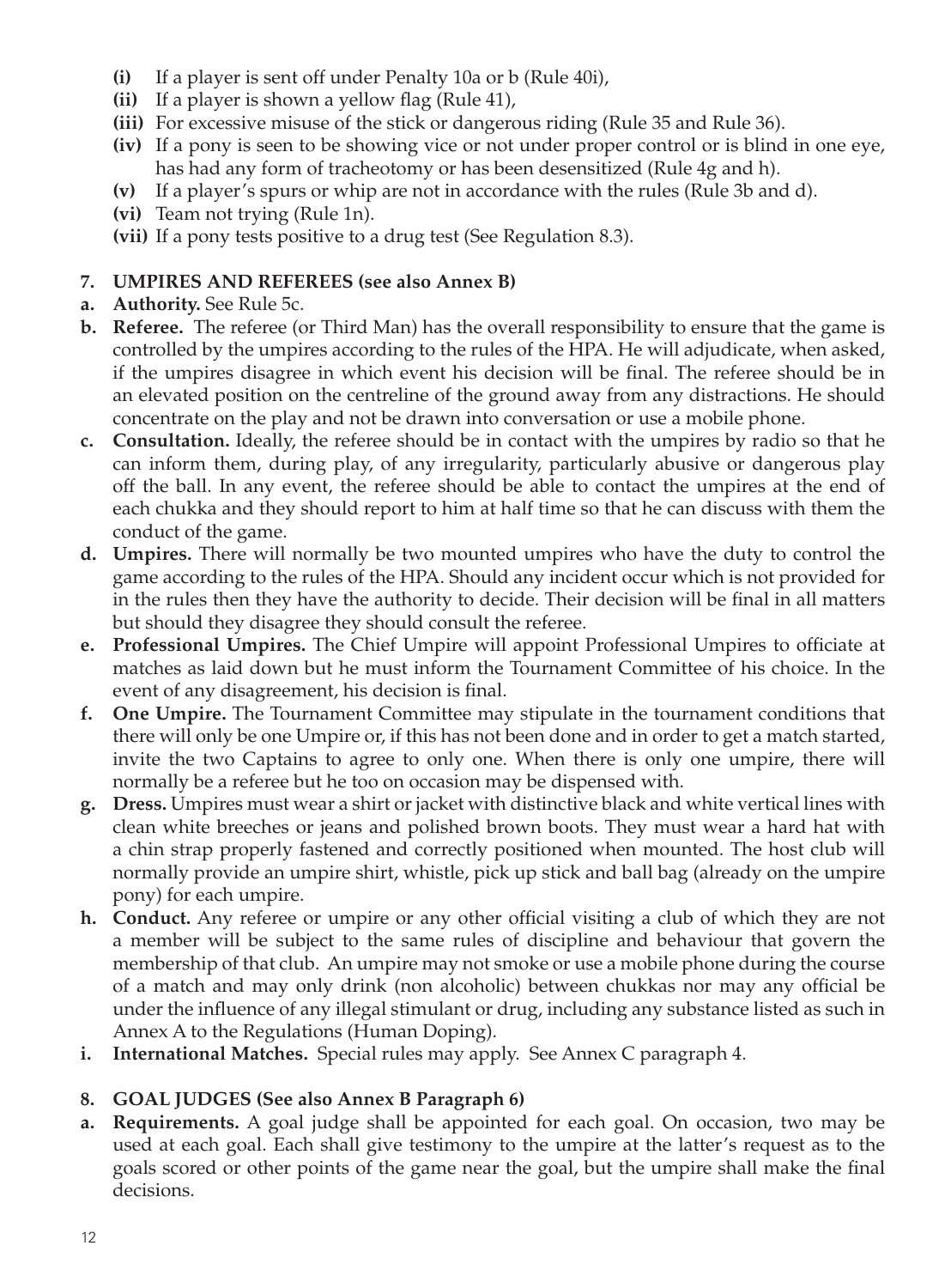- **b. Goal Scored.** When a goal is scored (see Rule 20), the goal judge should wave his flag vigorously above his head to signify that a goal has been scored.
- **c. Ball Crosses Back Line.** When the ball crosses the back line wide of the goal, the goal judge should signal by holding up a ball above his head, and if the umpire has not blown the whistle to award a Penalty 6, he should then quickly place a ball on level ground one foot within the playing area where it crossed the line except that it must be more than 4 yards from the goal posts or sideboards.
- **d. Instructions.** Goal judges must be properly briefed, in particular :
	- **(i)** To wear distinctive clothing such as white coats and protective riding or cricket hard hats, but not cycle helmets.
	- **(ii)** To remain behind a white line, which must be drawn 20 yards behind each goal, until the ball is out and the ponies have slowed down.
	- **(iii)** To keep all impedimenta, e.g. chairs, ball boxes, spare goal posts, at least 30 yards behind goal posts. Other items such as bicycles should be placed well away from the ground so that they are not a danger to players or loose horses.
- **e. Back to Back Goals.** Goal judges should not be used when there is play on two grounds with back to back goals.

#### **9. TIMEKEEPER/SCORER (See also Annex B Paragraph 5)**

A Timekeeper/Scorer (referred to hereafter as "the Timekeeper") shall be employed in all matches with an Assistant Scorer who shall man the scoreboard. The Timekeeper shall be conversant with Rules 14 - 31 which govern his responsibility. During the match he should fill out a scorecard and when completed hand it in to the Polo Manager as the true record of the score.

#### **10. MEDICAL COVER**

Clubs must ensure that there will be present for matches at a minimum 2 persons with First Aid qualifications and for all other polo at least one such person. The presence of a paramedic is recommended and clubs should inform their local ambulance service in advance that the match is taking place and ensure that the correct telephone number is readily available. A First Aid qualification means having attended and completed a British Red Cross "Basic First Aid Course (Module 7)" or a St. John Ambulance "Emergency Aid for Appointed Persons Course" or an equivalent qualification, and completed such post-training refresher courses as are required to maintain a current attendance certificate. Should the umpire require medical assistance for an injured player, he should signal by waving his stick above his head.

#### GROUND, BALL AND ACCESS DURING PLAY

#### **11. THE GROUND AND FIELD OF PLAY (See Annex A)**

- **a. Ground.** The ground is taken to be the enclosed area which includes the field(s) of play, the clubhouse or similar facility, the pony lines, horsebox park and any practice areas.
- **b. Field of Play.** The field of play is taken to be the prepared surface of the playing area and safety zone. The field of play should be marked as in Annex A.
- **c. Playing Area.** The full size playing area shall be 300 yards (275 metres) in length (goal posts to goal posts) by 200 yards (183 metres) in width if unboarded; and by 160 yards (145metres) if boarded. The minimum length shall be 250 yards (230 metres).
- **d. Safety Zone.** The Safety Zone is recommended to extend at least 10 yards beyond the sidelines/boards and at least 30 yards beyond the back line. Clubs should ensure that the safety zone is of sufficient length, width and texture so that a player going at speed can stop with safety. Any incident of the game which occurs in the safety zone shall be treated as though it occurred on the playing area.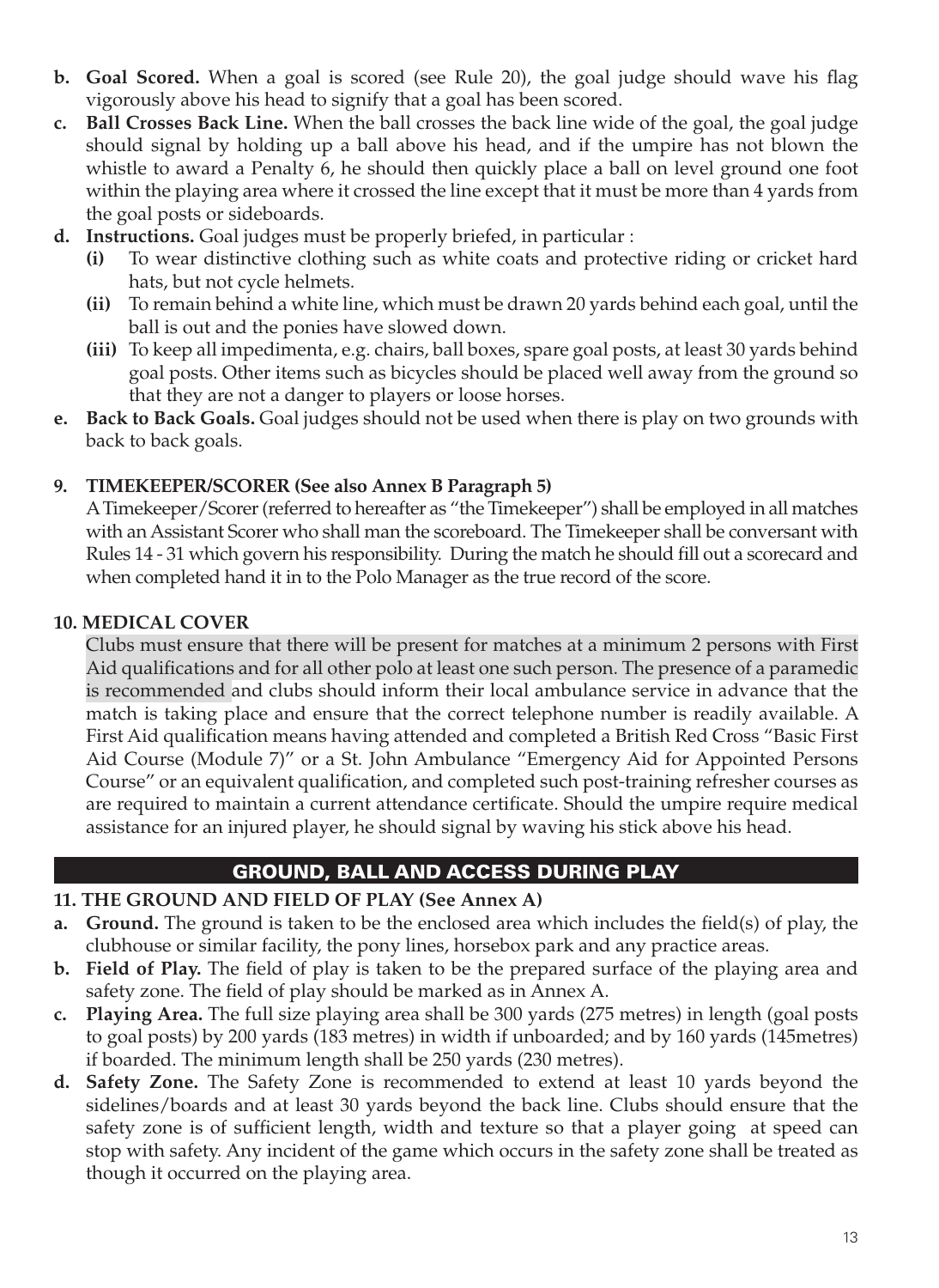- **e. Goal Posts.** The goal posts shall be 8 yards (7.3 metres) apart (inside measurement) and able to be widened to 16 yards (14.6 metres) to decide a tie (Rule 17) and centered at each end of the field. The goal posts shall be at least 10 feet (3 metres) high, and light enough to give way if collided with. Should a goal post be knocked down then the umpires should allow play to continue until it is neutral (see Rule 15b(i)).
- **f. Boards.** The boards shall not exceed 11 inches (28 centimetres) in height. They may be curved at the ends.

## **g. Private Grounds**

- **(i) Inspection.** All private grounds must have been inspected by an official of the HPA and passed before they may be used for matches played in HPA tournaments.
- **(ii) Matches.** A Tournament Committee that, in agreement with the owner, schedules a match to be played on a private ground, must contact the Polo Manager of the Club designated as the overseeing club for that ground. The Polo Manager should inform the Tournament Committee of the matches and teams that have been played at that ground in previous tournaments. If in agreement then the designated club must have an official at the ground who shall be responsible for all matters concerning the match.
- **h. Ground Unsafe to Play.** If it is the opinion of the Tournament Committee or the umpires that a ground is unsafe to play see Rules 5d and 15c.

#### **12. THE BALL**

The size of the ball shall be 3 to 3.5 inches (76 to 89 millimetres) in diameter; the weight of the ball shall be within the limits of 4.25 to 4.75 ounces (120 to 135 grams).

#### **13. ACCESS DURING PLAY**

- **a. Playing Area.** No person is allowed on the playing area during play for any purpose whatsoever, except the players and umpires. If play has been halted, no person may come onto the playing area to assist except as authorized by the umpires.
- **b. Safety Zone.** During play, the safety zone is restricted to the players, umpires and goal judges except that:
	- (i) A stick holder may enter the safety zone but not the playing area to hand over a stick to a player.
	- (ii) A pony may be ridden back to the pony lines providing it is safe to do so.
	- (iii) Ponies may be stationed and changed at the side (but not in the safety zone) providing there are no spectators in the area or at the ends of the ground in the corners of the safety zone. The area in which ponies are to be changed must be fair to both sides and be agreed between the umpires and the Polo Manager or Tournament Committee. The umpires must help to police it.

## START, DURATION AND END OF PLAY

## **14. START OF PLAY**

- **a. Five Minute Bell.** The timekeeper will sound the bell (or hooter) five minutes before the advertised time for the start of the match to alert the teams and officials.
- **b. Line-up and Throw-in.** At the start of the match the two teams shall line up in the middle of the ground, each team being on its own side of the half-way line. After calling for ends, the umpires should ask the team captains if they agree with the score posted on the scoreboard (see Rule 1k for handicap calculation). It is the captains' responsibility to check the handicap of members of their team. The ball is then thrown in in accordance with Rule 21.
- **c. No Redress.** After the ball has been thrown in there can be no redress as to the score posted at the start of play even if the umpires have failed to ask team captains if they agreed.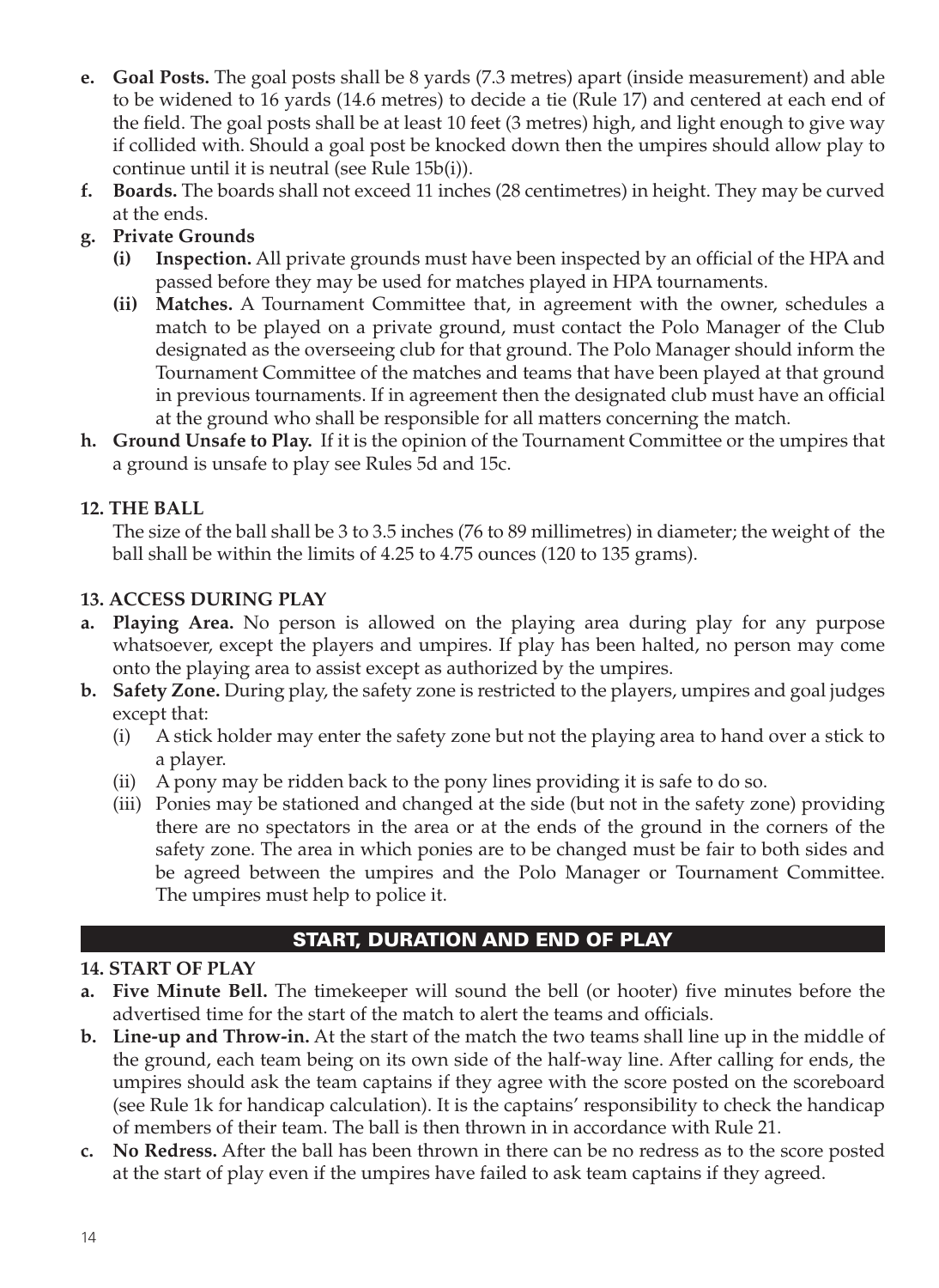### **15. DURATION OF PLAY**

- **a. Match.** A match may be played over 4, 5 or 6 chukkas as stated in the Tournament Conditions. Chukkas shall last at most 7 1/2 minutes playing time.
- **b. State of Play.** At any time there are three states of play:
	- **(i) Ball in Play.** Play will be continous except for specified intervals or when an umpire blows his whistle for whatever reason. During this time, on occasion, play is deemed to be neutral when neither side has the advantage. It will not be stopped to allow a player to change a pony unless it is injured. (See Rule 30).
	- **(ii) Ball Out of Play Clock not Stopped.** The ball is out of play when it is hit over the sidelines or boards, the backline by an attacker, or if a goal has been scored. The clock is not stopped.
	- **(iii) Break in Play Ball Dead Clock Stopped.** A break in play with the ball dead occurs when an umpire blows his whistle, or at the first sound of the second bell, or the first in the last chukka (unless the match is tied and a result is required). The clock is stopped immediately. The ball remains dead until the umpire calls "play" and it is hit, hit at or thrown in.
- **c. Unfinished Match.** Once a match has started it shall be played to a finish unless stopped by the umpires for some unavoidable cause, such as darkness or the weather, in which case it shall be resumed at the point at which it has stopped (score, chukka and position of the ball) at the earliest convenient time, to be decided upon by the Tournament Committee (see also Rule 5d and Annex D, Rules for League Matches, Paragraph 7).
- **d.** Chukka. Chukkas are normally  $7\frac{1}{2}$  minutes playing time with the exception of the last which will end on the bell after 7 minutes unless teams are tied and the Tournament Conditions require a result (see also Rules 16 and 17).
- **e. Intervals.** In all matches there shall be a half-time interval of 5 minutes. For 5 chukka matches, this should be taken after the third chukka. All other intervals shall be of 3 minutes except 5 minutes shall be allowed if extra time is to be played or goals widened. A longer interval may be taken after any chukka in order to allow a cut up ground to be trodden in. A bell or hooter should be rung at the end of these intervals as a signal to the teams that the umpires are about to restart play.
- **f. Unnecessary Delay.** No player or team may cause unnecessary delay before or during play. (See also Rules 18a, 24 e, f, and 39d.)

#### **16. END OF TIME**

- **a. End of Normal Chukka.** In a normal chukka, ie not the last, the first bell will be sounded as a warning after 7 minutes of play. If the ball is 'out of play' when the bell is sounded then the umpire will blow his whistle and call 'chukka' to end the chukka. If the ball is 'in play' however, play will continue until the umpire blows his whistle, it goes 'out of play' or hits the boards or at the first sound of the second bell to signify that a further 30 seconds has elapsed. Any penalty awarded after the first bell will be taken at the start of the next chukka.
- **b. End of Last Chukka.** The last chukka will end on the sound of the first bell unless the Tournament Conditions require a result and the teams are tied. In this event play will continue until either a goal has been scored or awarded or on the first sound of the second bell. In the latter event extra time will be played. (See Rule 17.)
- **c. Penalty at End of Last Chukka (Five Second Rule).** If a penalty has been awarded within the last 5 seconds of the last chukka, the Timekeeper must allow a further 5 seconds of play from the time the ball is hit or hit at. e.g. if there were 3 seconds left, the time keeper will allow 5 seconds from the time that the penalty is taken; thus 2 seconds will have been added to the game. The bell will be rung if a goal is scored or when 5 seconds have elapsed unless another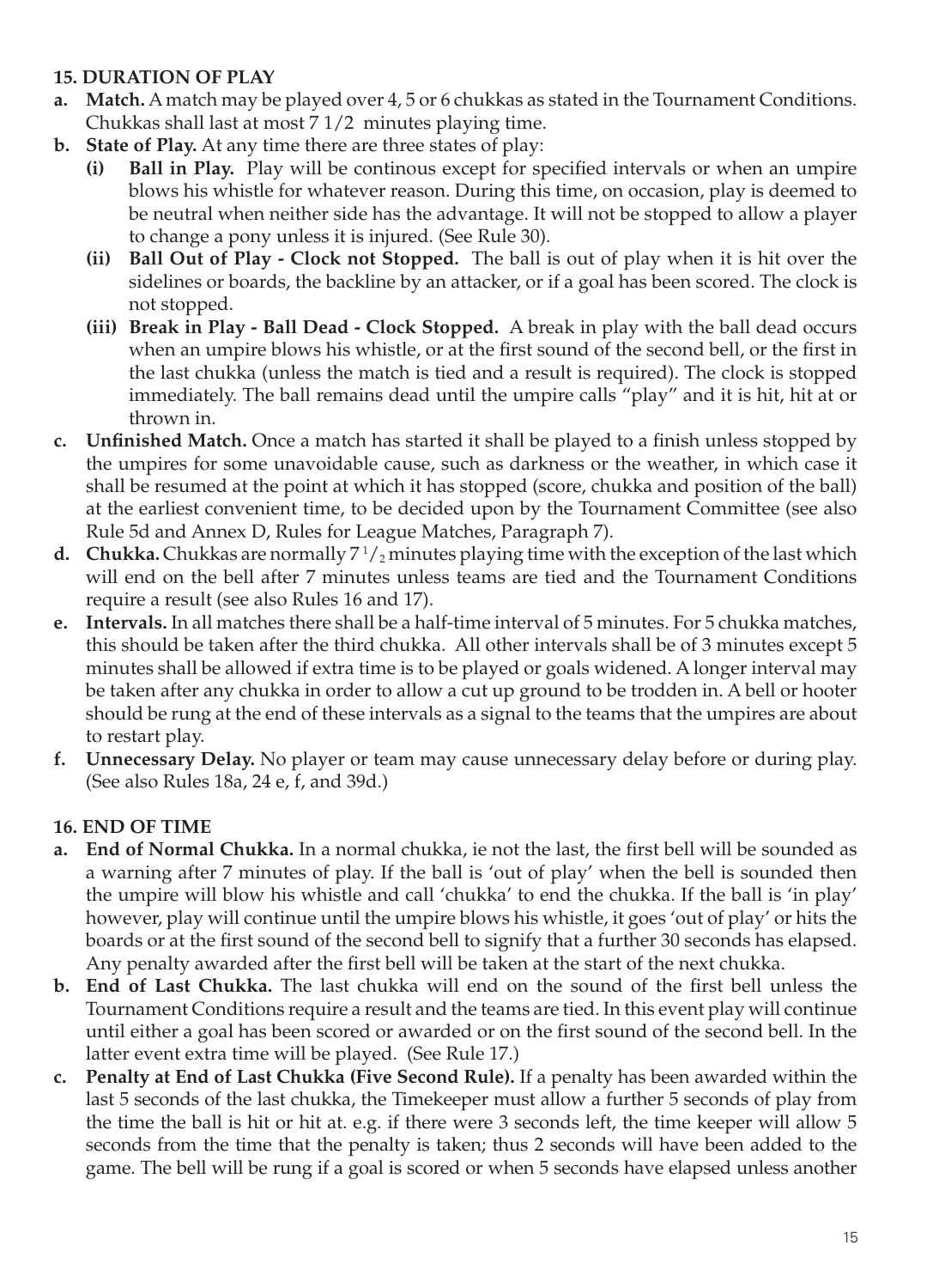penalty is awarded in which case the process is repeated. If the whistle is blown and no penalty is awarded, then play shall continue for the time remaining before the whistle was blown.

**d. Foul on The Bell.** If the bell rings for the end of the chukka or match just after a foul has been committed but before the umpire has had time to blow his whistle and the foul is confirmed, the penalty will be taken as above.

#### **17. EXTRA TIME TO BE PLAYED**

- **a. Interval.** There will be an interval of five minutes.
- **b. Sudden Death.** The team that scores or is awarded the first goal wins the match.
- **c. First Chukka.** The first chukka of extra time may be started with either:
	- **(i)** Normal goals at the spot from where the previous chukka ended; ends are not changed; or
	- **(ii)** Widened goals if the Tournament Conditions so state or team Captains agree in order to save ponies and time. The first chukka with widened goals will be started with a throw in from the centre, ends having been changed (but see Rule 18c). Teams change ends for any subsequent chukka of extra time.
- **d. Second Chukka.** Goals will be widened for the second chukka of extra time.

## CHANGING ENDS, WRONG LINE UP, SCORING GOALS AND WINNING

### **18. CHANGING ENDS**

- **a. After Goal Scored.** Except in the case of a Penalty One, ends shall be changed after every goal is scored. One umpire should canter as if from the back line. When he reaches the centre the ball shall be thrown in to restart play. Should a team cause unnecessary delay, the whistle should be blown and a Penalty 5b should be awarded against them.
- **b. No Score at Half-Time.** Ends shall also be changed if a goal has not been scored by halftime, and play shall be re-started by a throw in, hit in or penalty hit as appropriate at a corresponding position in the other half of the ground
- **c. Score Level: Widened Goals.** If the score is levelled at the very end of a match and the bell is rung before the ball has been thrown in, and the next chukka is due to begin with widened goals (Rule 17), then ends shall be changed once only.
- **d. Wrong Line Up.** See paragraph 19a.

## **19. WRONG LINE UP AND OFFSIDE**

- **a. Wrong Line Up By Teams.** If the umpires inadvertently allow the teams to line up the wrong way at any time play will continue. However, if at the end of the chukka no goal has been scored proceed as in Rule 18b.
- **b. Offside Player.** A player is offside if he enters play on the side of the opposing team at a throw in, hit in or penalty, ie behind the ball (see Rule 39f). He may not make a play until he is behind a player of his own team. Should he do so a Penalty 5a or upgrade will be awarded against his own team.

## **20. SCORING GOALS AND WINNING**

**a. To Score.** A goal is scored from play when the ball passes between the goal posts or the imaginary vertical lines produced by the inner surfaces of the goal posts and across and clear of the goal line. A ball on the line is still in play. A ball hit directly over the top of either goal post shall not count as a goal because it does not pass between their inner vertical lines. If a ball lodges in the goal post, a hit in will be awarded. If a ball splits, see Rule 31. Should a goal post fall in such a way as to stop a goal which in the judgement of the umpires would have been scored then it should be awarded. A similar ruling will apply if the ball hits a flag at the top of a goalpost.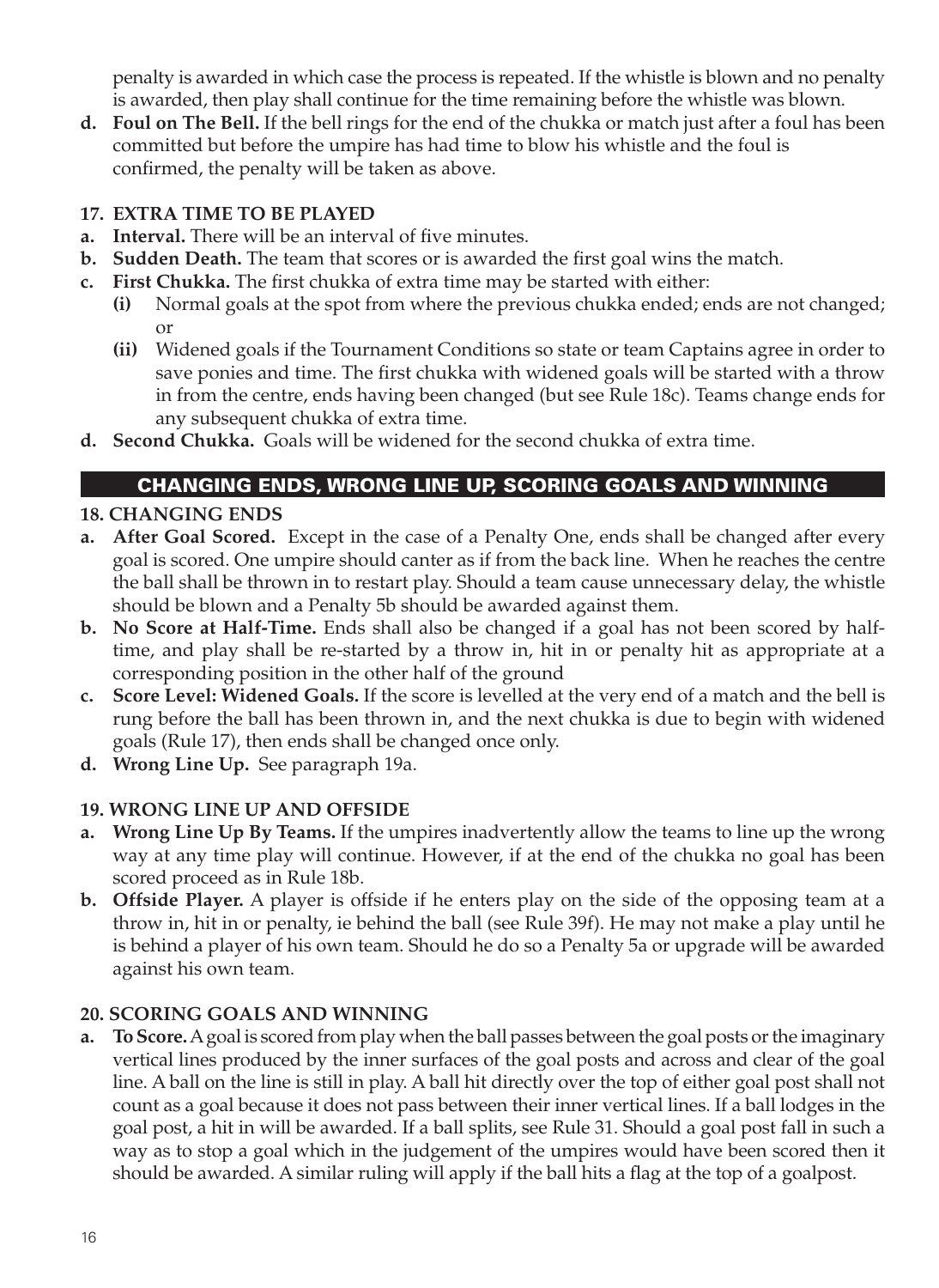## **b. Disputed Goals or Score.**

- **(i)** If the two umpires are unable to decide as to whether a goal was scored or not, having first consulted the goal judge, and if still in doubt the referee, they must give the benefit of the doubt to the defending team.
- **(ii)** If during a break in play e.g. after a goal has been scored, one or other team captain notices that the score has been incorrectly recorded on the scoreboard, he may bring this to the attention of the umpires. The umpires should immediately check with the scorer to ensure that the correct score is recorded.
- **(iii)** An objection may not be made as to the score after a match is over and in no event will the score be altered.
- **c. Whistle Blown as Goal Scored.** If an umpire blows his whistle for a foul at the same time as a goal is scored then:
	- **(i)** If it is agreed that the attacking team have committed the foul, the goal will be disallowed and a penalty awarded to the defending team. If the umpires disagree and the referee rules "No Foul" then the goal will stand. If, however the referee was unsighted and therefore unable to make an informed judgement he should instruct a throw in to be taken at the spot where the 'foul' occurred.
	- **(ii)** If the whistle has been blown for a foul against the defending team then the goal will stand even if the referee rules 'No foul'. If it is agreed that the defending team have committed a foul, the umpires have the option of a Penalty One or restart from the centre with a Penalty 5b; or throw in as normal depending on the severity of the foul.
	- **(iii)** Should the goal stand then the umpires will instruct the goal judge to wave his flag. The clock will be restarted at this point, unless the umpire blows his whistle for a second time to signify that a penalty has been awarded.
- **d. To Win.** The side that scores the most goals, including goals awarded on handicap and by penalties, wins the match.

#### RESTARTING PLAY

#### **21. THROW IN**

- **a. When Thrown In.** The ball will be thrown in by the umpire in the following circumstance:
	- **(i)** At the start of the match (Rule 14b) or on restarting after an interval (Rule 23) if a penalty has not been awarded.
	- **(ii)** After a goal has been scored (Rule 18a) or Penalty 1 awarded (Rule 40a).
	- **(iii)** If the ball has gone out of play over the side lines or boards (Rule 22).
	- **(iv)** After an accident or injury or any forced stoppage (Rules 26 31).
	- **(v)** If the umpires award Penalty 7 for breach of the rules governing No Contact (21c, 24b, 39j) and Delay 39d.
	- **(vi)** If the whistle has been blown for a foul and the umpires or the referee rule 'No Foul' (Rule 27b).

**(vii)** If the ball has been carried unintentionally (Rule 36c), trodden in or split (Rule 31).

#### **b. Where Thrown In.**

- **(i)** Ball hit over sideline or boards. See Rule 22.
- **(ii)** On all other occasions the umpire will stand at the spot as laid down in the specific rule or where the incident took place but at least 20 yards from the sidelines or boards and 10 yards from the goal or back line. The ball to be thrown in towards the nearest sidelines or boards.
- **c. Position of Teams.** Both teams shall line up at least 5 yards from the umpire parallel to the back line with at least two feet separating each team. There shall be no contact between players on opposing sides before the ball is thrown in. For players offside see Rule 19b.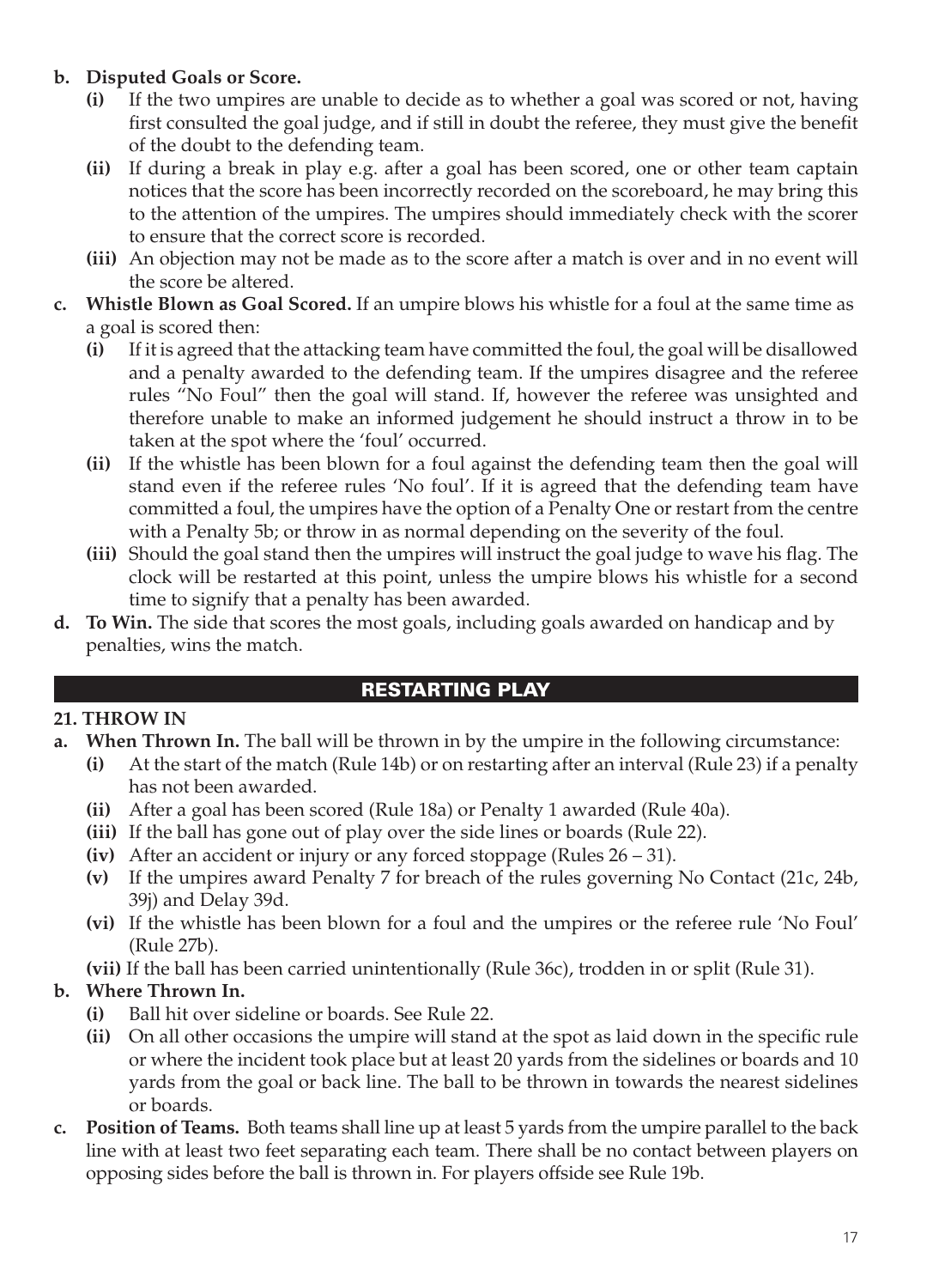**d. Play Restarted.** The umpire, having been satisfied that the teams are apart and ordered, will bowl the ball in underhand, low and hard between the opposing ranks of players; the players to remain stationary until the ball has left his hand. If players are infringing the gap the umpire should blow the whistle to stop the clock and insist on a gap before throwing in the ball. Umpires should penalise a team if the infringement is repeated or considered to be intentional in order to stop the clock.

### **22. BALL HIT OVER SIDE LINE OR BOARDS**

The ball must go over and clear of the sidelines or boards to be out. When the ball is hit over the side line or boards, the umpire will throw in the ball in accordance with Rule 21 with his pony 5 yards in from the boards or sideline where it went out but at least ten yards from the backline. A reasonable time must be allowed for players to line up.

#### **23. RESTARTING AFTER INTERVAL**

On play being resumed after an interval, the ball shall be thrown in or a penalty or hit in taken as if there had been no interval. If the ball had hit the boards before the interval it shall be treated as if it were out. The umpire must not wait for players who are late.

### **24. ATTACKER HITS BEHIND - HIT IN**

- **a. Attacker Hits Behind.** The ball must go over and be clear of the back line to be out.
- **b. Hit In.** When the ball is hit behind the back line by the attacking side, the goal judge will place the ball in accordance with Rule 8c. The umpire shall give the team facing the hit reasonable time to get into position before calling 'Play'. None of these players shall be forward of the 30 yard line until the ball is hit or hit at; the team taking the hit may place themselves where they choose. There will be no contact between players from the moment the ball crosses the back line until it is brought back into play. The striker may not tee up the ball but may reposition it once. Once the umpire has called "Play', the striker may not circle and must hit in immediately. The ball is in play the moment that it has been hit or hit at and missed (see also Rule 32a). Should a member of the team facing the hit cross the 30 yard line before the ball is struck the hit in should be moved forward to the 30 yard line.
- **c. Foul.** If the whistle is blown for a foul at approximately the same time as the ball is hit behind the back line by an attacker and the foul is over-ruled, the ball shall be hit in.
- **d. Hitting Before 'Play' is Called.** If the player hitting in, hits or hits at the ball before "Play' is called the umpire shall blow his whistle and allow the hit to be taken again. He shall award a Penalty 6 for persistant breach of this rule.
- **e. Delay by Side Hitting In.** In the event of unnecessary delay by the side hitting in, the umpire shall call for the ball to be hit in at once. If the umpire's request is not complied with, he shall award a Penalty 6.
- **f. Delay by Side Facing Hit In.** In the event of unnecessary delay by the side facing the hit in, the hit in shall be moved up to the 30 yard line, none of the side facing the hit in to be forward of the 60 yard line.

#### **25. DEFENDER HITS BEHIND - PENALTY 6 (SAFETY 60)**

- **a. Defender Hits Behind.** If one of the defending side hits the ball over his back line either directly or off his own pony, or after glancing off the boards or goal posts, Penalty 6 shall be awarded. However, if the ball strikes any other player or pony, or the umpire, before going behind, it shall be a hit in.
- **b. Foul.** If the whistle is blown for a foul at approximately the same time as the ball is hit behind the back line by a defender as above and the foul is over-ruled, a Penalty 6 shall be awarded.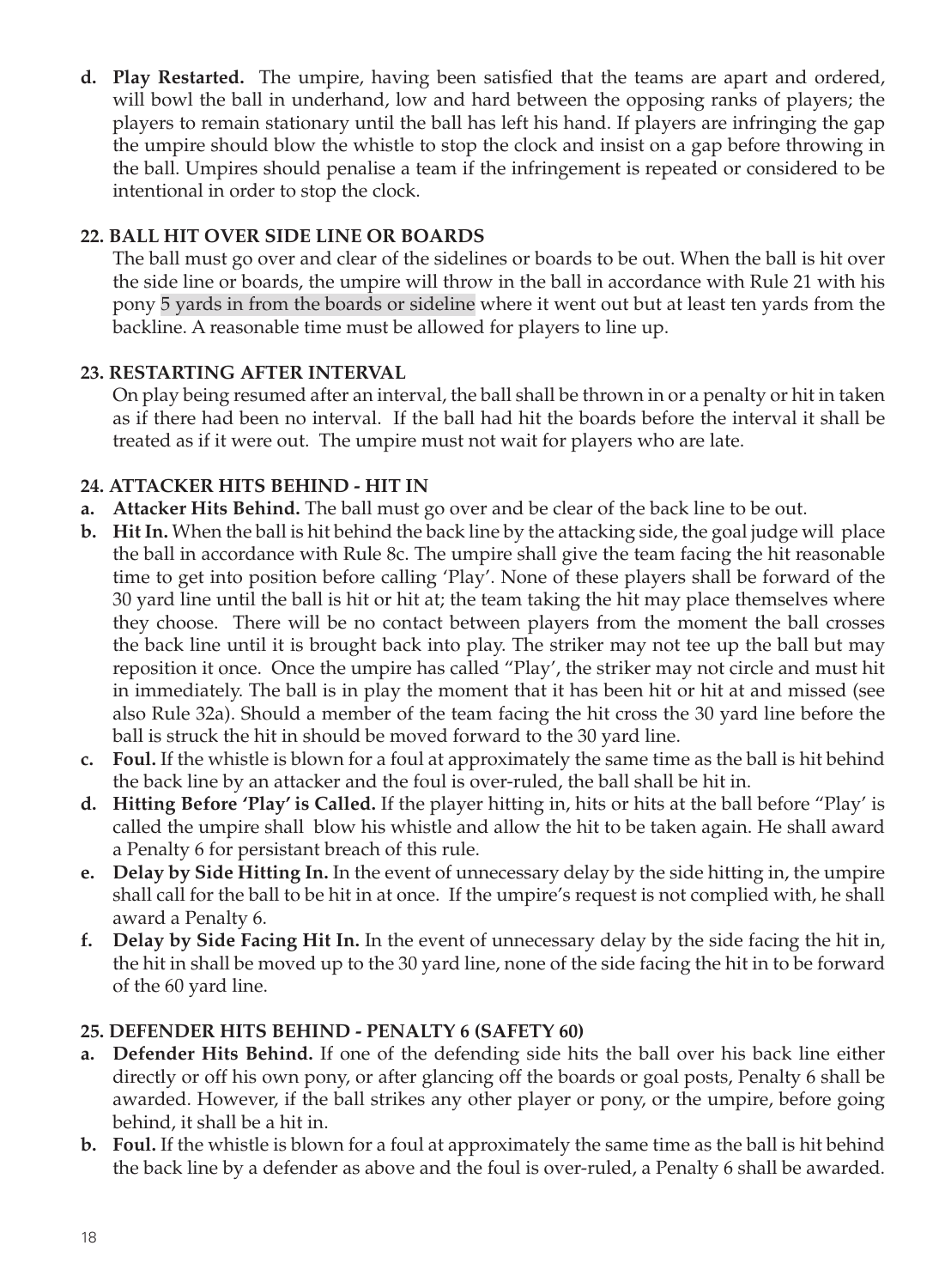#### PLAY NOT STOPPED/ STOPPED

### **26. PLAY NOT STOPPED**

Play will not be stopped in the following circumstances:

- **a. Advantage Rule.** The umpires may choose to allow play to continue if a player is fouled but it would disadvantage him or his team were play stopped. However, if during the subsequent phase of play the player fouled is unable to maintain the advantage then play should be stopped and the penalty awarded. (See Annex B paragraph  $3h(v)$ ). The advantage rule should not be invoked for a dangerous foul. To signal that he has seen the foul but is playing the advantage, the umpire should say 'Play On' and raise his hand.
- **b. Lost or Broken Tack.** Time out will not be given for lost or broken tack such as a martingale, stirrup leather or iron, lost bandages or boots if, in the umpires opinion, there is no danger to the players or ponies. For Dangerous Tack see Rule 30b.
- **c. Ball Hits Umpires Pony.** If the ball hits the umpires pony or any other impediment on the ground, play will continue with a new line being established as if it had hit a playing pony.

#### **27. PLAY STOPPED FOR A FOUL**

- **a. Foul.** A foul is defined as any infringement of the Rules. Should a foul be committed, the umpires will blow the whistle to stop play except when he considers that the side fouled would be clearly disadvantaged (see Rule 26a).
- **b. No Foul.** If the referee rules 'No Foul' or the umpires themselves agree after consultation that a foul was not committed, then a throw-in towards the nearest boards or sideline will be taken from the spot where the ball was when the whistle was blown. If the referee is unable to make an informed judgement on the play, then he should rule 'No Foul'.

#### **28. PLAY STOPPED FOR PLAYERS EQUIPMENT**

- **a. Illegal Equipment.** If any player infringes Rule 3 (Players' Equipment), the player shall be sent off the ground by the umpires and may not re-enter play until the offence has been rectified. Play shall be started or restarted as soon as the player has left the ground.
- **b. Loss of Headgear.** If a player loses his headgear the umpire shall stop the game when play is neutral to enable him to recover it.

#### **29. PLAY STOPPED FOR DISMOUNTED OR INJURED PLAYER**

**a. Player Dismounted.** If a player dismounts from his pony voluntarily or by accident, the umpires shall not stop the game until play is neutral (see Rule 15b(i)), unless he is of the opinion that the player is injured or is liable to be injured, in which case he should stop play immediately. The umpire shall re-start the game with a throw in directly after the player concerned is ready to resume play and shall not wait for any other player. A dismounted player may not hit the ball nor interfere with the play and should make every effort to retain hold of his pony.

#### **b. Player Injured.**

- **(i)** If a player is injured, the umpires shall stop the game immediately and signal for medical assistance by waving the pick-up stick above their head. A period not exceeding 15 minutes shall be allowed for the recovery of the injured player. If it is likely that the player will not be able to continue, then a qualified substitute should be alerted during this period (see also Rule 2 and Annex B, Paragraph 3n). If he is unfit to continue, the game shall be restarted as soon as possible with a substitute.
- **(ii)** If a player be disabled by a foul, and a qualified player cannot be found to substitute (see Rule 2), the umpires, in consultation with the referee, may decide to remove a player from the team that has fouled. The player removed shall be the one whose handicap is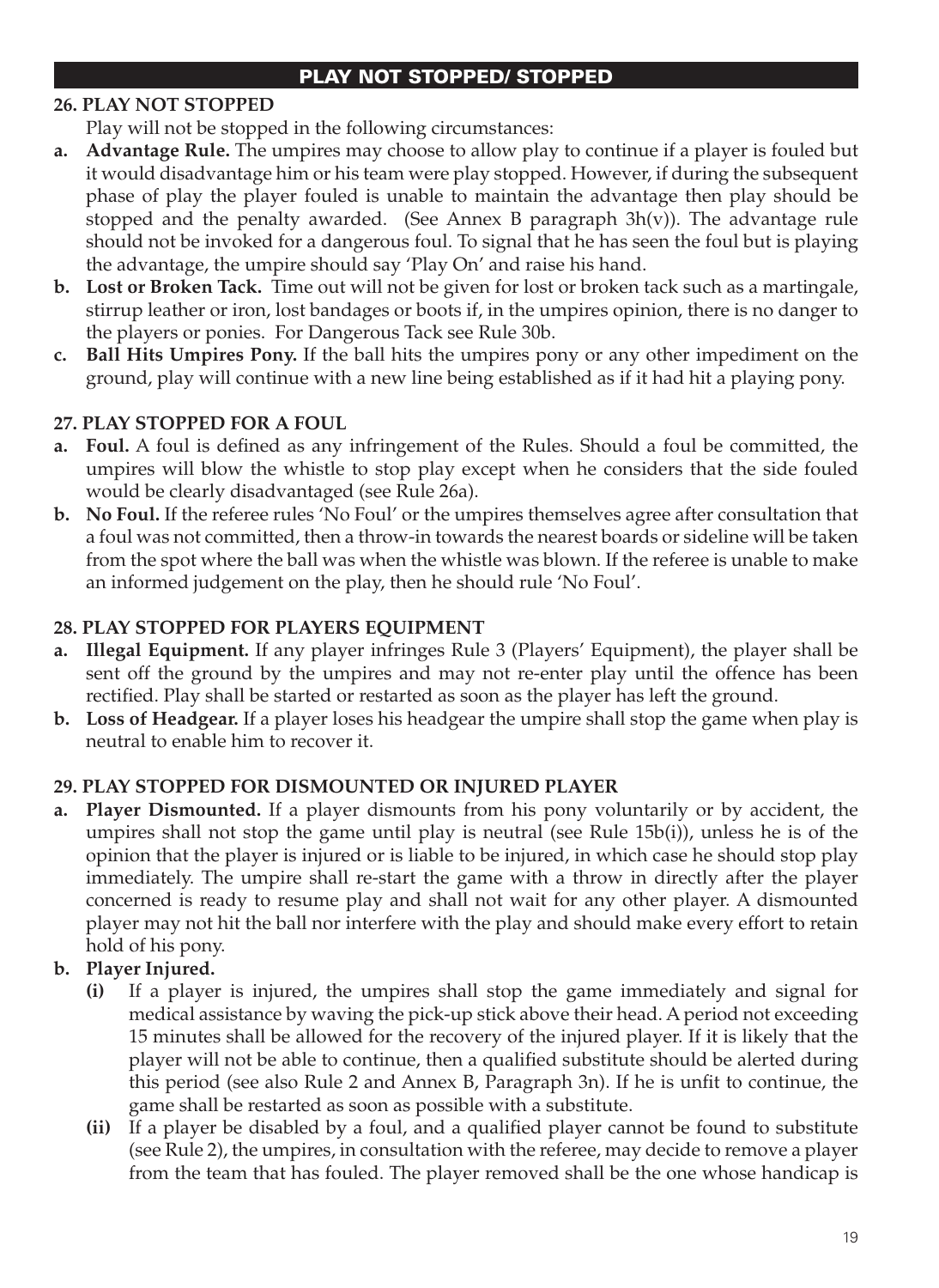equal or failing that nearest above to the disabled player. If the disabled player is higher than that of any of his opponents, the captain of the team fouled will designate the one to retire. The game shall continue and no change in handicap shall be made; if the team that has fouled refuses to continue, it shall forfeit the game.

- **(iii)** If an umpire stops play on the request of a player claiming injury or sickness then the same conditions will apply as in Rule 30c below.
- **c. Concussion.** In the event of a player being or seeming to be concussed the umpires, or if no umpires are present the senior player on the ground, will stop the game and arrange for the player to see a doctor as soon as possible. If no doctor/paramedic is present when the accident occurrs it will be the sole responsibility of the umpires or the senior player present to decide if the player was concussed and if so the player cannot continue. The HPA must be notified within 24 hours by fax or email and the player will not be permitted to play again for a minimum of one week from the date of the concussion without a certificate of fitness from a doctor.

#### **30. PLAY STOPPED FOR INJURY TO PONY OR DANGEROUS TACK**

- **a. Welfare.** The umpires have a responsibility during play for the welfare of ponies. Should a pony be in distress or lame it must be led off the ground as quietly as possible.
	- **(i) Conditions.** If a pony is suffering from any of the conditions outlined in Rule 4g, in particular lameness, distress, showing blood or lack of control or vice, then the umpires must stop the game immediately and the player must dismount and lead the pony to the nearest side or back line to change.
	- **(ii) Pony Falls.** If a pony falls, (a pony is judged to have fallen if its shoulder touches the ground) umpires should stop play immediately and ensure that it is trotted up and that it is sound before the player remounts.
	- **(iii) Serious Injury.** If a pony is seriously injured then it must be taken off the ground in a horse ambulance. (See also Rule 4o and Paragraph 7 of Annex B to the Regulations and Paragraph 3n of Annex B to the Rules.)
	- **(iv) Lost Shoe.** If a pony throws or skews a shoe, the player may point this out to the umpires, who will allow the player to change his pony during the next break in play.
	- **(v) Restart of Play.** In the above cases the umpires shall restart the game directly the player concerned has returned and is ready to play and shall not wait for any other player.
- **b. Dangerous Tack.** The game will be stopped immediately in the interest of safety for tack which presents a danger to any player or pony such as a broken girth or broken martingale if the end trails on the ground, broken rein if single, broken or loose bit, broken curb chain or loose bandages or boots. The umpire may allow the player to rectify the fault immediately on the ground if it can be done quickly, otherwise the player must leave the field of play and play will be restarted as soon as the player has done so, unless the tack has been broken by contact with another pony in which case the start of play will be delayed until his return.
- **c. Request Stop.** During a break in play, or in exceptional circumstances when the clock is not stopped, a player may call to an umpire that his pony is injured, lame or distressed and may need to be changed. The umpires will respond to his call by blowing the whistle if play is not already stopped and proceed as below.
	- **(i)** If they are satisfied that the pony needs to be changed, they will call 'Free Change' and all other players may change. Play will be restarted as soon as the player with the pony concerned has returned on a fresh pony and is ready to play.
	- **(ii)** If they are not satisfied that the pony needs to be changed then that player and any player on the opposing team only may change but not the remaining players of his team. Play will be restarted as soon as the player with the pony concerned has left the field of play.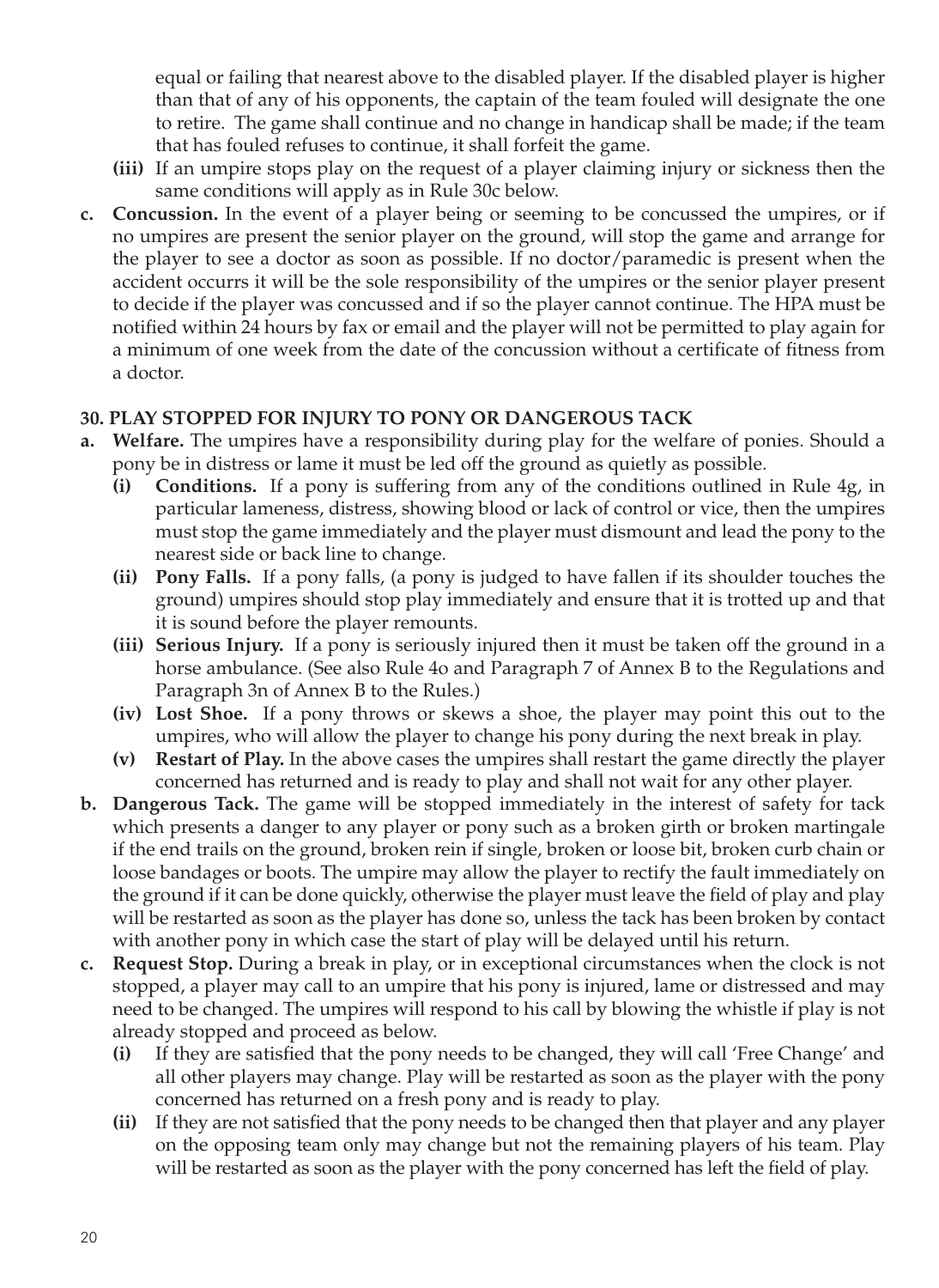- **(iii)** Any unnecessary delay to the restart of the game caused by the player of the pony that needed to be changed will be penalised.
- **(iv)** If the game has been stopped at the request of a player so that a pony can be changed, then the umpires may demand that the pony concerned be tagged or marked under their supervision so that it may not play again.

#### **31. PLAY STOPPED FOR TRODDEN IN OR SPLIT BALL**

- **a. Trodden In.** If the ball is trodden into the ground, the umpires shall stop play, remove the ball and re-start with a throw in (Rule 21).
- **b. Split.** If the ball splits, the umpire should stop play:
	- **(i)** Immediately if in equal parts.
	- **(ii)** When play is neutral (See Rule 15b(i)), if the larger part can still be played. Play will be restarted with a throw in if the ball was in play and another hit if not. A goal will be awarded if the larger part of the ball went through the goal.

## LINE OF THE BALL, RIGHT OF WAY AND PRECEDENCE

(See Annex F for Examples to the Rules - Figs i to xvii)

#### **32. LINE OF THE BALL AND RIGHT OF WAY**

### **a. Line of the Ball (LOB).**

- **(i)** The LOB is taken as the extended path along which the ball has travelled or is travelling.
- **(ii)** If a player misses an out of play or dead ball, the LOB is taken as that which the player was riding.
- **b. Right of Way (ROW).** At any stage when the ball is in play, there shall exist as between any two or more players a precedence which is referred to as the ROW which:
	- **(i)** Shall be considered to extend ahead of any player who has established himself on it, and in the direction in which such player is riding.
	- **(ii)** Entitles a player to proceed down it freely and without danger to hit the ball on his offside unless he is subjected to a legitimate ride off or stick hooking, or is meeting two players on the exact LOB as in Rule 33c. If he places himself to take it on the near-side and thereby in any way endangers another player who would otherwise have been able to make or attempt to make a legitimate play, he must keep clear of this other player so that this other player can make or attempt to make that legitimate play.
	- **(iii)** Is taken to be approximately 5 feet wide measured from the ball to player's near side leg.
- **c. LOB and ROW.** 
	- **(i)** The LOB is the reference from which a player must judge if he is or is not entitled to the ROW. The ROW may or may not be identical to the LOB and will depend on the particular situation covered in the rules below.
	- **(ii)** The ROW will depend on direction, angle to the LOB and speed and distance relative to other players. The ROW will usually belong to the player travelling in the same direction as the ball who has established himself quickest on or at the closest angle to the LOB. It will not necessarily belong to the player who last hit the ball.

#### **33. ROW OR PRECEDENCE BETWEEN PLAYERS**

#### **Crossing Blocking and Meeting**

**a. Crossing.** No player may cross or turn left or right across the ROW of an opposing player who is committed on the ROW except at such a speed or distance that no risk of a collision or danger to either player is involved. A player crossing behind a player on the ROW will foul if he crosses another player following on the ROW.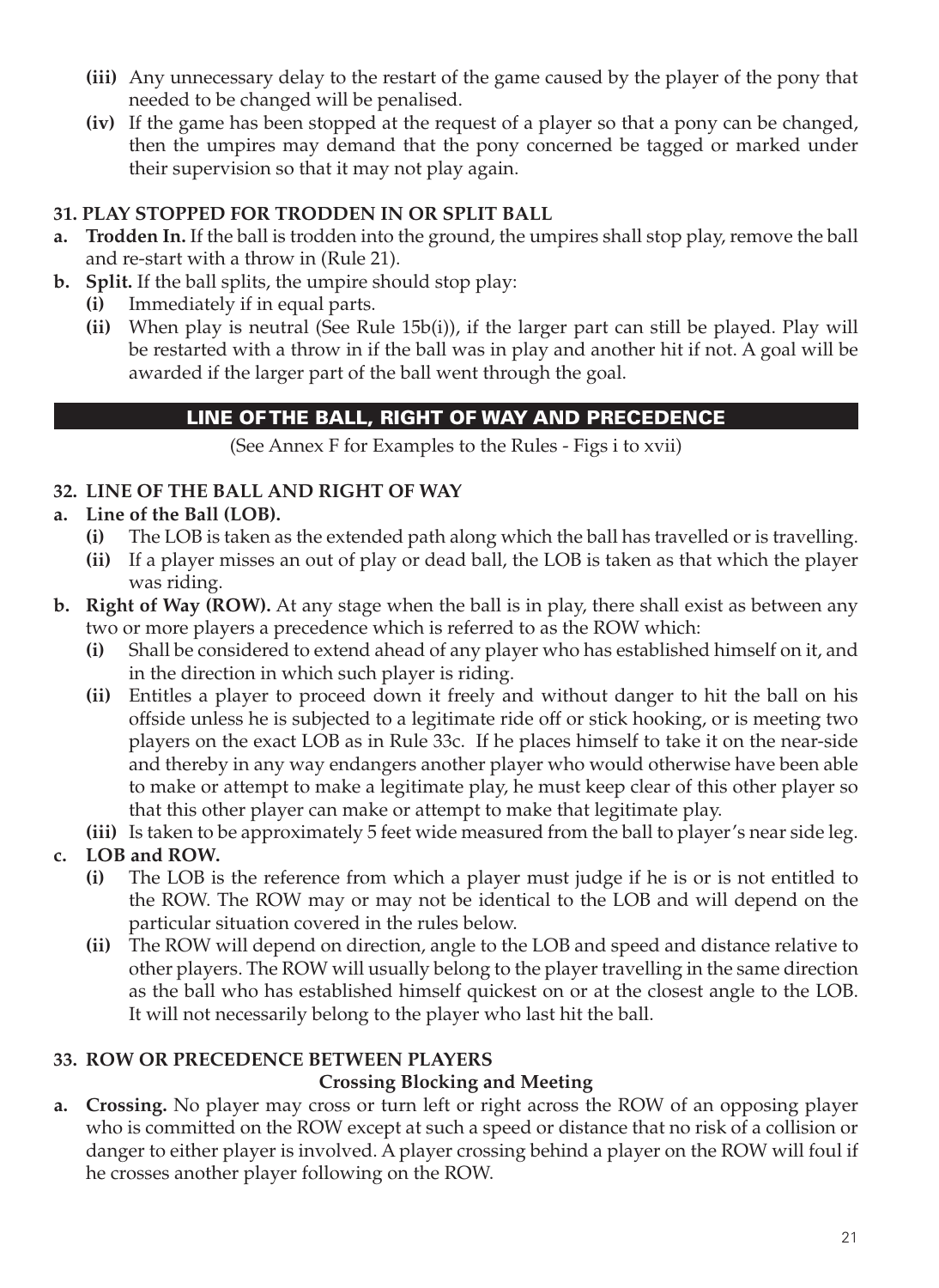- **b. Blocking.** No player may block the progress of an opponent established on the ROW.
- **c. Meeting.** When two players are riding from opposite directions to hit the ball, they must play the ball on their offside

#### **Players on the Exact LOB**

- **d.** Two opposing players riding on the exact LOB and simultaneously making a play on each other, whether they are following or meeting the ball, have the ROW over a single player coming from any direction (Fig i).
- **e.** A player on the exact LOB, either following (Fig ii) or meeting the ball (Fig iii) on his offside, has a ROW over all other players except as in 33c above.
- **f.** Two players riding in opposite directions on the exact LOB have an equal ROW provided that both take the ball on their offside (Fig iv).

### **Players at an Angle to the LOB**

**g.** When two or more players ride in the same direction, the player who has the ROW is the one who is at the least angle to the LOB (Fig v) provided that he does not contravene rule 32b (ii) if he plays the ball on his nearside (Fig vi). If the players are at equal angles, the player that has the LOB on his off side has the ROW (Figs vii and viii). Any player or players riding in the same direction that the ball is travelling or has travelled has a ROW over any player or players approaching from the opposite direction (Fig ix, x and xi) unless the latter are on the exact line as in 33c and 33d.

#### **Losing the ROW**

- **h.** A player in possession of the ball may check to avoid what would have been a legitimate ride off but if an opponent is then able to enter the ROW safely with the ball ahead of him, the player following cannot ride into that player from behind and only has a play on his nearside (Figs xii and xiii.)
- **i.** If a player hits the ball past the offside stirrup of an opponent who is on the LOB and travelling at the same speed, the opponent has the right to play the ball on his offside. The player who hit the ball, or a player following, cannot ride into the opponent from behind and only has a nearside play (Fig xiv).
- **j.** The player with the ROW is entitled to play the ball on his offside. If a player switches to play the ball on his nearside he loses the ROW and has fouled if he endangers another player or causes another player to check or pull away (Fig xv).
- **k.** A player may lose the ROW if, having hit the ball, he deviates from the exact LOB (Fig xvi).

#### **Change of ROW**

- **l.** If the player in possession changes the line suddenly towards an opposing player, that player must clear the new ROW immediately without making a play on the ball. In this case, it is not a 'play' if a pony kicks the ball.
- **m.** If the LOB and hence the ROW changes unexpectedly, the players on the original ROW have a right to continue for a short distance but they may not make a play if another player is established on the new line.
- **n.** The ROW is deemed not to change if the ball deviates unexpectedly for a short distance only and the player with the original ROW can still play the ball on his offside without changing direction.

## **Stopping or Slowing down on the Ball - One Tap Rule**

**o.** The player with the ball who chooses to stop or slow down to walking speed once he has been challenged but is neither being blocked nor ridden off may then tap the ball only once in any direction, after which he must immediately leave it, accelerate with it or hit it away (Fig xvii). Should he leave it for another member of his team to take, that player, whether challenged or not, must immediately run with it or hit it away without the option of a tap. The opponent is considered to be challenging if he is with in two horses' length on either the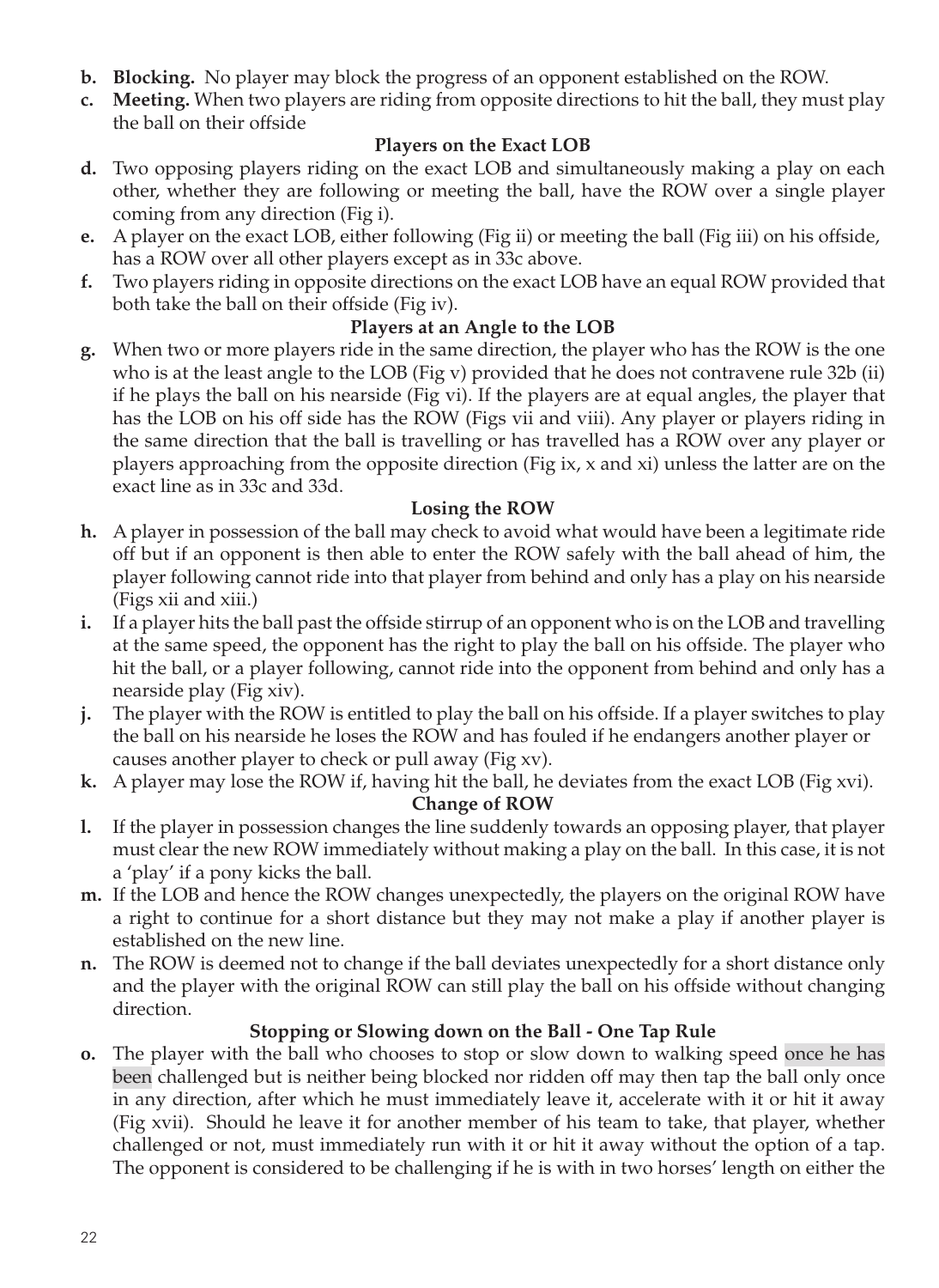offside or the nearside of the player with the ball. A Penalty 5a will be awarded for breach of this rule (subject to Rule 40e if a defender is in breach within his own 60 yard line). An upgrade may be given for consistent abuse. A player who chooses to tap the ball under the pony of a challenging player will foul if he rides into the challenging player other than by a legitimate ride off.

#### **34. SPARE**

#### RIDING OFF, DANGEROUS RIDING, INTIMIDATION, HOOKING, MISUSE OF WHIP, SPURS AND STICK, ROUGH OR ABUSIVE PLAY

(See Annex F for Examples to the Rules - Figs xviii to xxv)

#### **35. RIDING OFF, DANGEROUS RIDING AND INTIMIDATION**

A player may not ride in a manner which creates danger to another pony, player, official or any other person or which places the welfare of his own pony at undue risk. A player must ride off shoulder to shoulder (saddle to saddle) and may push with his arm above the elbow provided the elbow is kept close to the side. In particular, a player may not :

- **a.** Ride off at such an angle or speed as to endanger a player or his pony.
- **b.** Ride into an opponent in front or behind the saddle. (Fig xviii)
- **c.** Ride an opponent across or into the ROW of another player at an unsafe distance (Fig xix).
- **d.** Ride off an opponent who is already being ridden off by another member of his team (sandwiching) (Fig xx).
- **e.** Ride off an opponent when the ball is out of play or dead. If there is contact between players before the ball is hit or hit at for a hit in or penalty, the umpires should blow the whistle (to stop the clock if it is not already stopped) before the ball is hit or hit at and warn the players or player concerned. Umpires should penalise a team if the infringement is repeated or considered to be intentional in order to stop the clock.
- **f.** Continue to ride off another player over the goal line thereby endangering the goal judge.
- **g.** Ride his pony from behind into the forehand or backhand stroke of an opponent (Fig xxi).
- **h.** Use his pony to spoil a stroke by riding over the ball and into an opponent who has already started the downward swing of a full forehand or backhand stroke (Fig xxii). Note: This does not prevent a player from riding over the ball on a legitimate ride off when an opponent is tapping the ball or has not started the downward swing of a full forehand or backhand stroke.
- **i.** Zigzag in front of another player in such a way as to cause the latter either to have to check his pace or risk a fall.
- **j.** Pull across or over a pony's legs either in front or behind in such a manner as to risk tripping either pony.
- **k.** Ride at an opponent in such a manner as to intimidate, causing him to pull out or miss his stroke, although no foul actually occurs.

#### **36. HOOKING, MISUSE OF THE STICK AND CARRYING THE BALL**

- **a. Hooking.** For a player to make a legitimate hook, the following conditions must apply:
	- **(i)** His pony must be on the same side of his opponent's pony as the ball (Fig xxiii), or in a direct line behind (Fig xxiv and xxv), and his stick must be neither over or under the body nor across the legs of an opponent's pony.
	- **(ii)** All of his opponent's stick must be below the level of his opponent's shoulder.
	- **(iii)** His opponent must be in the act of striking the ball.
	- **(iv)** A player may hook legitimately the stick of an opponent at the same time as the opponent is being ridden off by a team mate.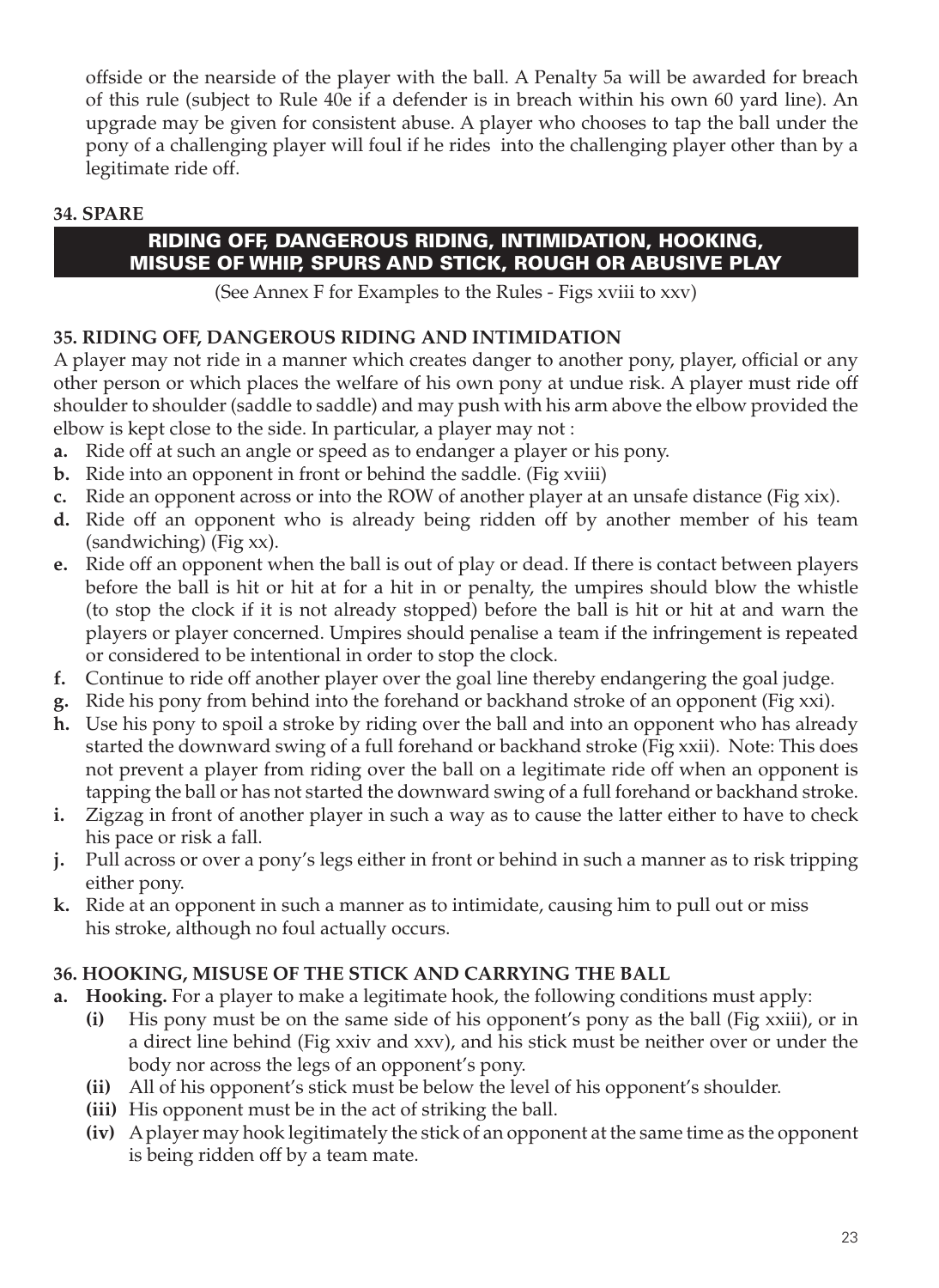- **b. Misuse.** A player may not hold his stick in such a way as to interfere with another player or his pony or use his stick in a manner that creates danger to another pony or player such as:
	- **(i)** Reaching over and across or under and across any part of an opponent's pony to strike at the ball.
	- **(ii)** Hitting into or amongst the legs of a pony.
	- **(iii)** A player who is holding the ball through dribbling should be penalised if he is judged to have created the danger by then playing a full shot.
	- **(iv)** Taking a full swing at the ball from the throw in or in a melee.
	- **(v)** Taking a full swing under a pony's neck particularly when being ridden off.
	- **(vi)** "Windmilling" or "helicoptering" his stick either as an appeal or in celebration of scoring a goal or to summon his groom.
	- **(vii)** Dropping the head of the stick onto the pony's rump.
- **c. Carrying the Ball.** A player may not catch, kick, direct or hit the ball with anything but his stick. He may block with any part of his body but not with an open hand. He may not carry the ball intentionally. If the ball becomes lodged against a player, his pony or its equipment, in such a way that it cannot be dropped immediately, the umpire shall blow his whistle and restart the game with a throw in (Rule 21) at the point where it was first carried.

#### **37. ROUGH OR ABUSIVE BEHAVIOUR**

A player may not:

- **a.** Use his whip other than in exceptional circumstances when the ball is out of play or dead. For this offence the umpires should award as a minimum a Penalty 5 (b).
- **b.** Use his whip or spurs unnecessarily or in excess at any time (See Annex B paragraph 3k.).
- **c.** Intentionally strike his own pony with his stick at any time.
- **d.** Intentionally strike another player or another player's pony with his stick, whip or fist.
- **e.** Abuse his pony by hauling or jabbing it unnecessarily in the mouth.
- **f.** Use foul or offensive language or a gesture of abuse in such a way as to bring the game of polo into disrepute.
- **g.** Seize with the hand, strike or push with the head, hand, arm, or elbow another player (see also Rule 35).
- **h.** Knowingly strike the ball when it is off the field of play or after the whistle has been blown. If a hit is made after the whistle for a foul, the umpires should increase the severity of the penalty if the hit is by a member of the fouling team, or cancel the penalty or decrease its severity if the hit is by a member of the team fouled.
- **i.** Intentionally strike a ball during play in such a way that it may cause injury to a spectator or official, or damage to property.

## PENALTIES

#### **38. PERSONAL FOULS AND TECHNICAL PENALTIES**

A personal foul involving unsportsmanlike conduct such as, but not limited to:

- **(i)** Disrespect towards officials,
- **(ii)** Arguing with the umpire or other official,
- **(iii)** Foul or abusive language,
- **(iv)** Appealing for fouls verbally or with the stick,

must be penalised by a penalty known in this case as a technical penalty. If a penalty has already been awarded then an upgrade to a more serious penalty should be made except when the initial penalty was a Penalty 2 in which case the umpire will raise an arm and allow the penalty to be taken as normal; if successful, play will be started with a Penalty 5b, teams having changed ends;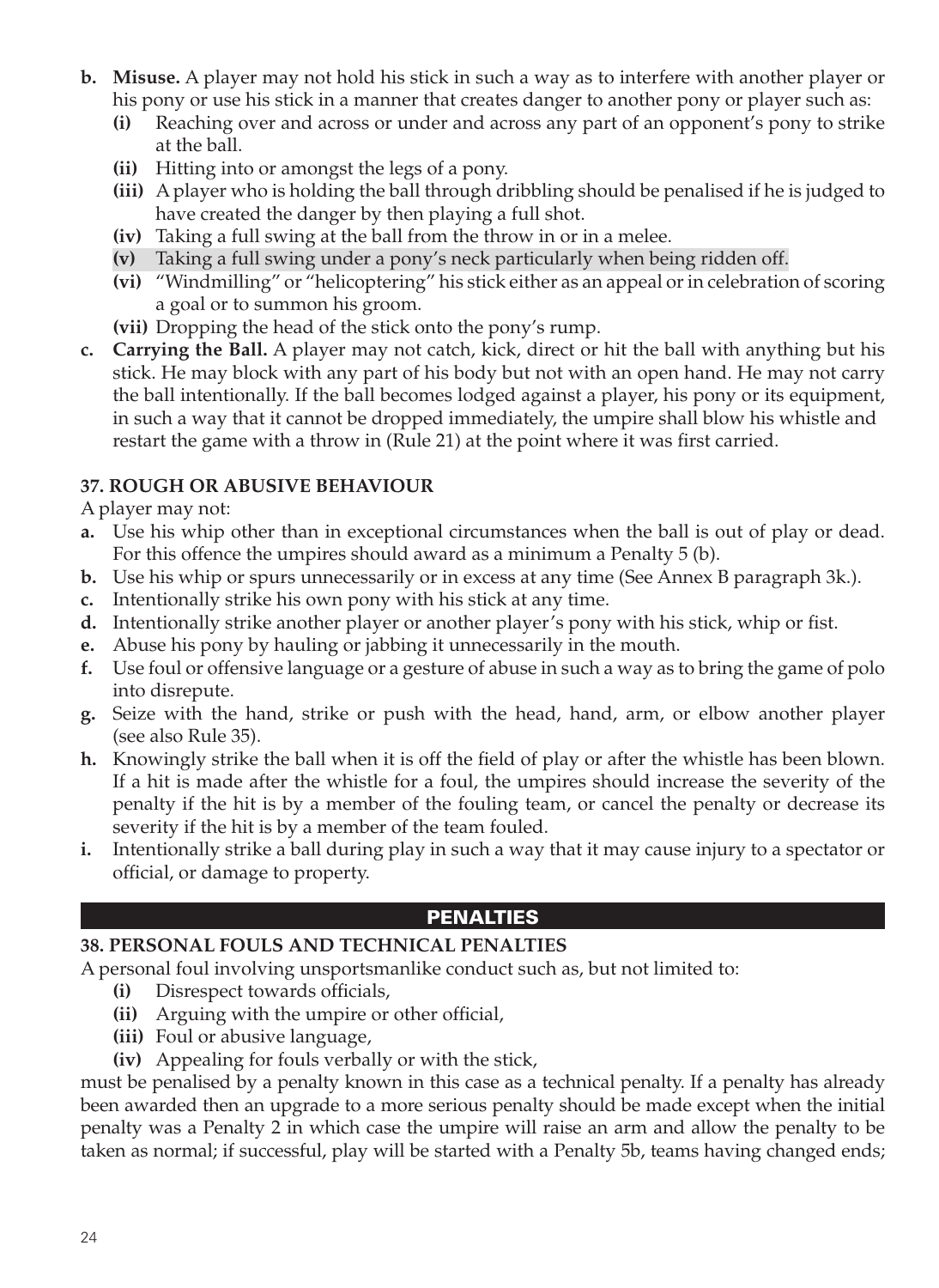if unsuccessful then it will be taken again and play will continue as normal. If no penalty had been awarded then the decision as to the award will rest with the umpires. A Penalty 1 will not be given as a technical. Note that a Penalty 10a or b can be awarded in addition to any of the above penalties.

#### **39. PENALTIES - GENERAL**

Where the selection of the penalty to be awarded is at the discretion of the umpire, they should take into account the degree of danger, where the foul took place, the direction of play, the position of the players and the frequency of similar fouls. If the umpires cannot decide they should consult the referee. The umpires may move a penalty back from where a foul occurred, for example if a defender fouled within his own 30 yard line near the boards and the goal is not directly threatened the umpires may award a Penalty 3 or 4 as appropriate.

- **a. Ball In Play.** The ball is in play the moment it has been hit or hit at if missed. Should the striker hit the ball before 'Play' has been called, the hit shall be taken again.
- **b. Positioning of the Ball.** Making a tee is not allowed: one player only may position the ball, and must take no longer than fifteen seconds after which time the umpire shall call play. However, for a Penalty 5a and b the umpire will place the ball on the spot from where the penalty is to be taken ensuring a good lie and then immediately call 'Play'. The striker or any member of his team may not reposition the ball after 'Play' has been called.
- **c. No Circling.** Once the umpire has called 'Play', the striker must immediately start to take the hit. The ball must be hit or hit at on the first approach without any circling at the beginning of or during the run up.
- **d. No Delay.** No player may cause unnecessary delay; this can include an excessively long run up. Note: For abuse of Rules 39 b, c, and d in the first instance a Penalty 7 will be given with a more severe penalty thereafter.
- **e. Penalties 3, 4 and 6.** The striker must have the intent to carry out Penalties 3, 4 and 6 in only one hit and may not make a preliminary hit for himself or a team mate. If he mishits, misdirects or misses the ball he or any member of his team may only hit or hit at the ball with a half shot, that is with the head of the stick starting the downward swing below the shoulder of the striker, until the ball has been hit or hit at by an opponent. However, the stick may be raised above the shoulder of any player to stop or deflect the ball providing that the head of the stick does not move a significant distance as contact is made with the ball. Any action which the umpires consider dangerous will be penalised. A Penalty 5a from where the penalty was taken shall be awarded to the opposing team for any infringement by any member of the team taking the penalty.
- **f. Behind The Ball.** To be 'behind the ball' a player must be behind a line that runs through the spot where the ball has been placed parallel to the back line.
- **g. Wrong Line Up by Defender.** If a defender lines up behind the ball or is closer than 30 yards to the ball when the ball is hit or hit at, then the penalty will be upgraded.
- **h. Wrong Line Up by Attacker.** If a member of the team taking the penalty lines up incorrectly then a Penatly 5a will be given from where the attacker was standing.
- **i. At End of Chukka.** Special rules apply for penalties awarded after the first bell of a chukka. See Rule 16a and c.
- **j. No Contact.** There will be no contact between players of opposing sides until the ball is hit, hit at or thrown in.

## **40. PENALTIES - SPECIFIC**

#### **a. Penalty 1 - Penalty Goal**

If, in the opinion of the umpires, a player commits a dangerous or deliberate foul in the vicinity of goal in order to save a goal, the team fouled shall be awarded one goal. The umpires should instruct the goal judge to wave his flag to indicate that a goal has been awarded. The game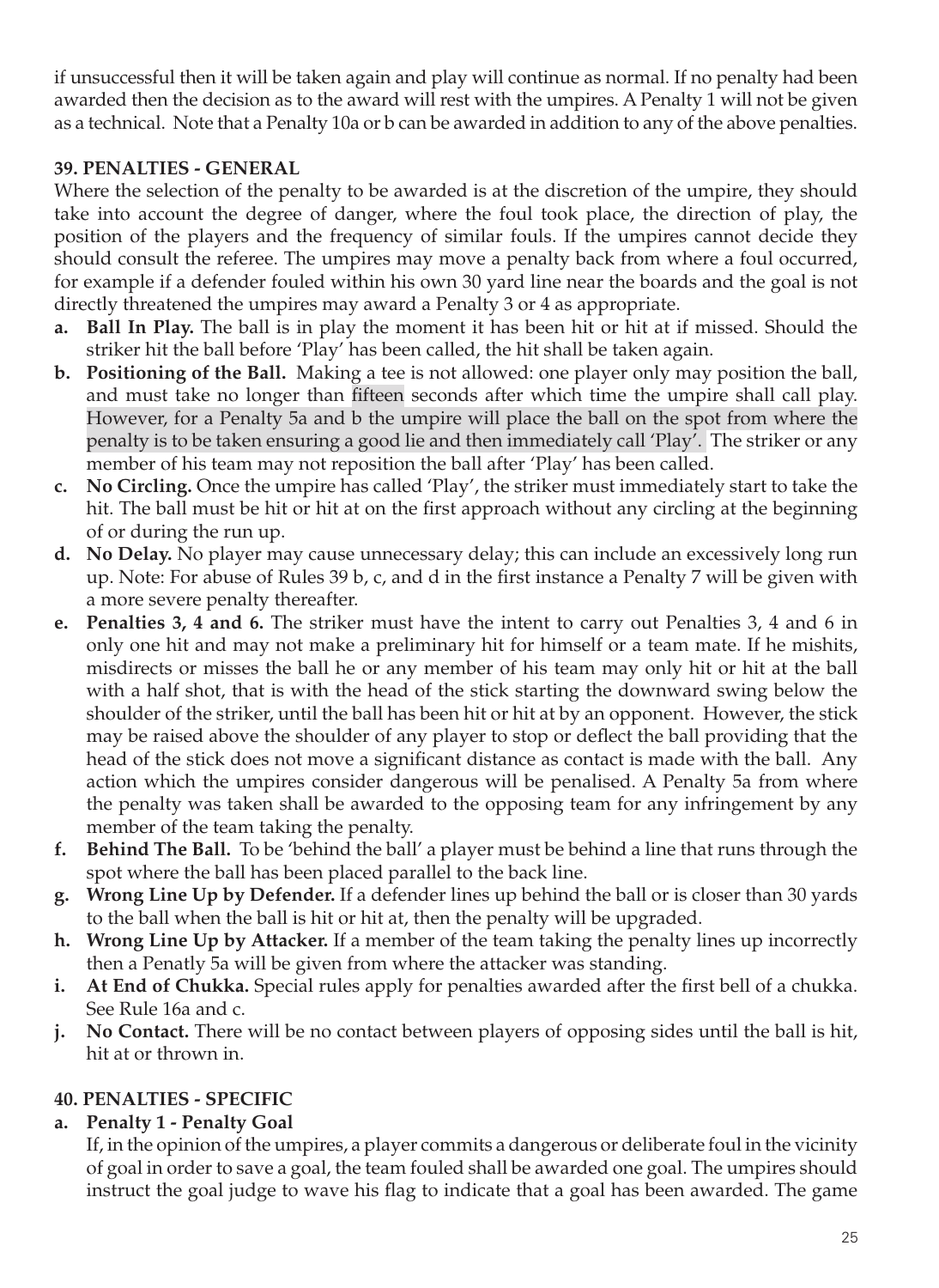shall be restarted by the umpire throwing in from the spot ten yards from the centre of the goal of the team that fouled towards the boards, with his right side nearest to the backline. The clock will be restarted when the ball leaves the umpire's hand. Ends shall not be changed.

#### **b. Penalty 2 - Hit from the Spot or 30 Yard Hit**

If the foul occurred within the defender's 30 yard line and a Penalty 2 is awarded then, as a first step on awarding the penalty, the umpires will give a choice to the captain of the team fouled of:

- Either: 'Spot', a free hit or hits from the spot where the foul occurred.
- Or: '30', one hit only from the 30 yard line, opposite the centre of the goal.

If the foul occurred outside the 30 yard line, then a hit from the spot is not offered.

#### **(i) Hit from the Spot – Spot Hit - Defended.**

- The striker may hit or tap the ball more than once (but see Rule 330). The remainder of his team must be behind the ball when it is hit or hit at.
- The team facing the hit must be behind their back line and at least 30 yards from the ball until it is hit or hit at. They may not stand between the goal posts nor behind the goal, and they may not enter the playing area through the goal when the ball is brought into play nor subsequently during this phase of play.

#### **(ii) 30 Yard Hit - Undefended.**

- The striker may hit or hit at the ball only once. The rest of his team must be behind the ball when it is hit or hit at and have no play.
- The team facing the hit must be behind their back line, may not stand between the goal posts nor behind the goal, and must allow the ball to come to a rest. They have no play and any intentional or unintentional distraction will result in the penalty being retaken if no goal has been scored.
- Should the ball on the one hit fail to cross the goal or back line or rebound into play off a goal post the Umpire should blow his whistle; the team facing the hit will be awarded a hit from where the ball came to rest, as for a Penalty 5a. The ball may be moved outwards towards the boards or sideline should a goal post interfere with the player taking the hit.

If any member of the team facing the hit is seen to be fouling during the taking of the hit the umpire should wait to see if a goal is scored and, if so, a goal shall be awarded, the goal judge should wave his flag and play restarted as normal with a throw in from the centre or as allowed for in Rule 20c(ii). If a goal was not scored then the umpire should blow his whistle and order the penalty to be retaken.

#### **c. Penalty 3 - 40 Yard Hit - Defended**

The ball is placed on a cross 40 yards out from the centre of the goal. The option of a hit from the spot is not offered.

- **(i)** The striker must have the intent to score with one hit. The rest of his team must be behind the ball when it is hit or hit at.
- **(ii)** The team facing the hit must be behind their back line until the ball is hit or hit at following which point they may make a play. They may not stand between the goal posts nor behind the goal, and they may not enter the playing area through the goal when the ball is brought into play nor subsequently during this phase of play. If any member of the team facing the hit is seen to be fouling during the taking of the hit, the umpire will raise an arm and wait to see if a goal is scored.
	- If the one hit has or would have gone through the goal if it had not been stopped or deflected by a stick or a pony, a goal shall be awarded, the goal judge should wave his flag, and play restarted as normal with a throw in from the centre or as allowed for in Rule 20c(ii).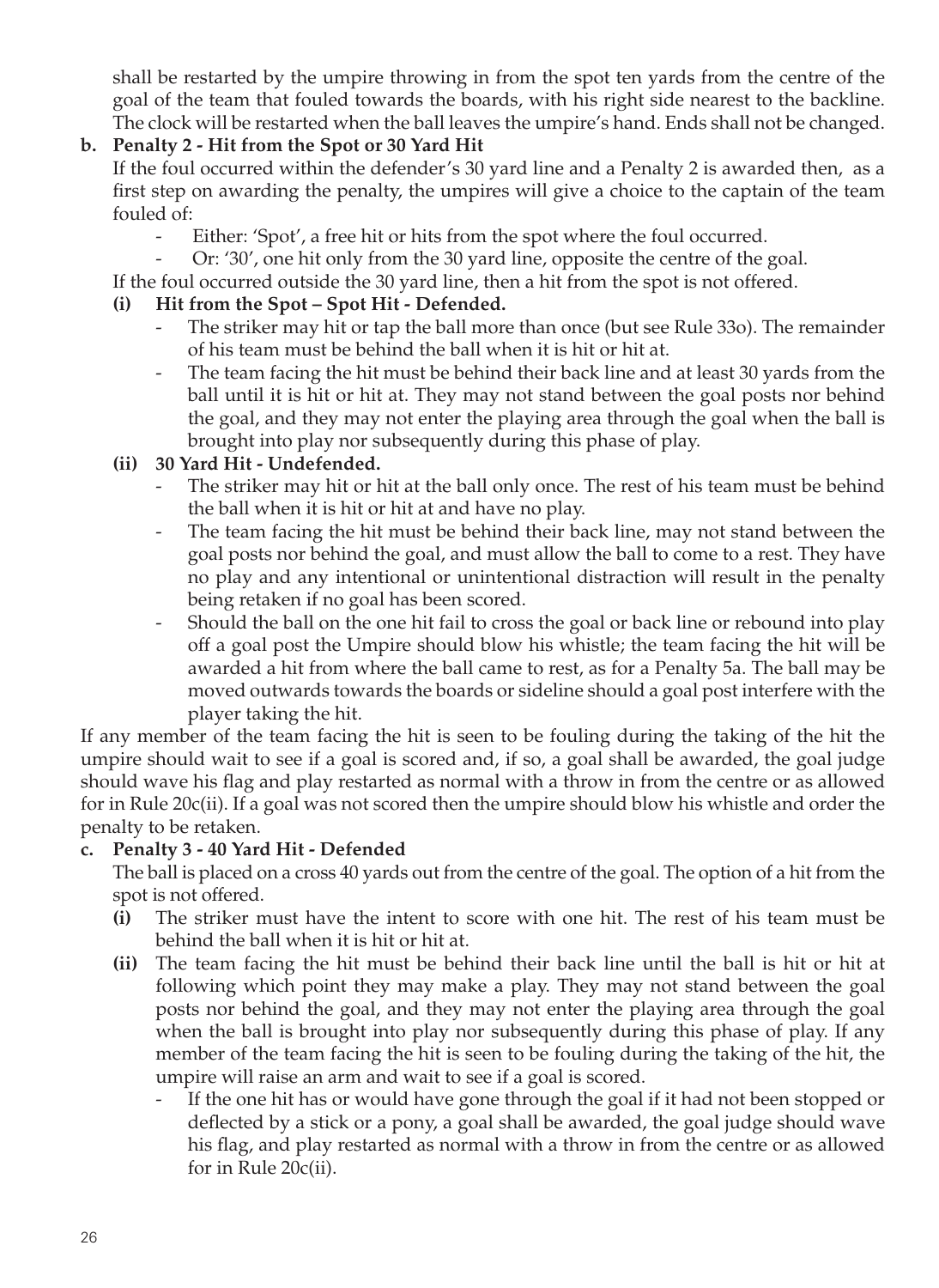- If the penalty shot has missed or would have missed the goal or was stopped legitimately by a player but another player on his team fouled, the whistle shall be blown and the penalty retaken.

## **d. Penalty 4 - 60 Yard Hit - Defended**

The ball is placed on a spot on the 60 yard line opposite the centre of the goal.

- **(i)** The striker must have the intent to score with one hit. The team taking the hit may place themselves where they choose.
- **(ii)** The team facing the hit must be behind the 30 yard line and may only make a play once the ball has been hit or hit at.

## **e. Penalty 5(a) - Hit from the Spot** (see 39b)

A free hit at the ball from the spot where the foul took place, but at least four yards from the boards or side lines. A Penalty 5a will not be awarded against a defending team within their own 60 yard line but rather a penalty 2, 3 or 4 as appropriate.

- **(i)** The team taking the penalty may place themselves where they choose.
- **(ii)** The defending team must be at least 30 yards from the ball, and not behind it.

## **f. Penalty 5(b) - Hit from the Centre** (see 39b)

A free hit at the ball from the centre of the ground.

- **(i)** The team taking the penalty may place themselves where they choose.
- **(ii)** The defending team must be at least 30 yards from the ball, and not behind it.

## **g. Penalty 6 - Safety 60 - Defended**

Awarded when a player hits the ball over his own back line (See Rule 25a) or for unnecessary delay by a team hitting in (Rule 24e). The ball is placed on the 60 yard line opposite where the ball crossed the back line but no more than 40 yards out from the centre of the goal.

- **(i)** The striker must have the intent to score with one hit. The team taking the hit may place themselves where they choose.
- **(ii)** The team facing the hit must be behind the 30 yard line and may only make a play once the ball has been hit or hit at.

## **h. Penalty 7 - Throw In**

A throw in from where the foul took place (See Rule 21).

## **i. Penalty 10 - Player Sent Off**

**(i)** Penalty 10(a)

A player sent off for a full chukka or the rest of the chukka in progress in addition to any other penalty.

**(ii)** Penalty 10(b)

A player sent off for the rest of the match, in addition to any other penalty. (See also Regulation 4.3a(i))

The umpires must agree that a player should be sent off. If not in agreement, the referee must be asked to decide. The side to which the sent off player belonged shall continue with three players only and any player sent off must return to the pony lines. Umpires should make it clear to the player(s) penalised and to the captains of the teams which penalty has been given.

*Note: In all cases in which a Penalty 10a or b is awarded a Report Form must be completed by the umpires.*

## **41. YELLOW FLAG**

This rule shall apply to all matches that are umpired by HPA appointed umpires.

**a.** A Yellow Flag should be awarded for a serious or second personal foul or for a dangerous or deliberate foul and will always be awarded in conjunction with a penalty. It will therefore be in addition to any field or technical penalty awarded and shall be awarded like any other foul. Consequently, unless the other umpire disagrees, his agreement shall be assumed and there shall be no appeal against any Yellow Flag awarded.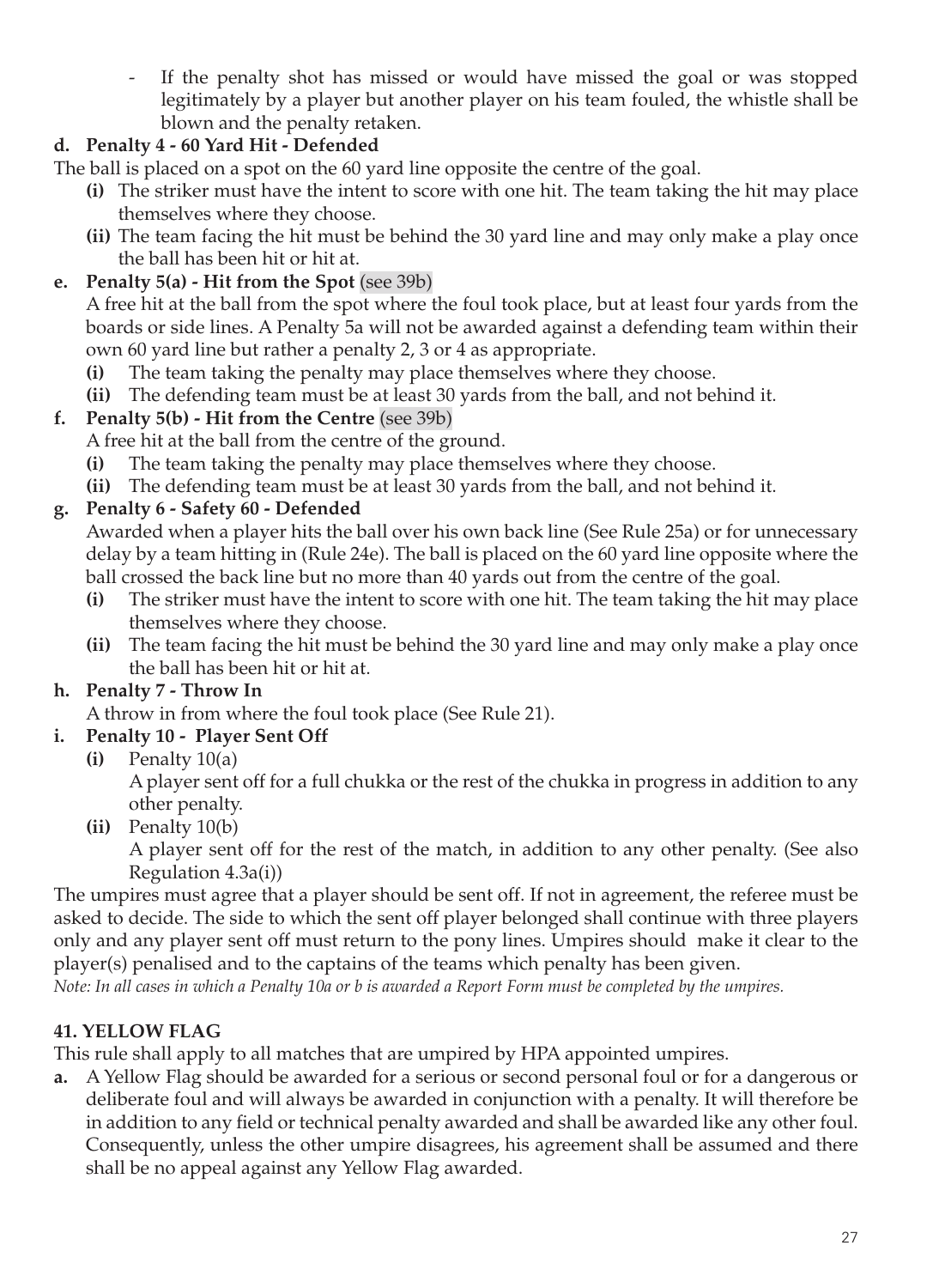- **(i)** A player who is awarded two technical penalties during one match (Rule 38) will be given an automatic Yellow Flag.
- **(ii)** A player who is shown two Yellow Flags during one match will be automatically stood down for his next tournament match.
- **(iii)** A player awarded three Yellow Flags in one match will be sent off for the rest of the match and stood down for his next tournament match.
- **(iv)** A player who accumulates three Yellow Flags will be automatically stood down for his next tournament match.
- **b.** The next tournament match shall mean the next match of equivalent level or higher which the player concerned is scheduled to play when the last yellow flag was awarded or, if no such match has been scheduled, that for which the player concerned is next entered.
- **c.** Yellow flags will not be discounted if a player is nominated to play as a replacement or substitute in a tournament match for which he was not originally entered.
- **d.** Following a player being stood down, two Yellow Flags only are discounted.
- **e.** A report form must be completed and retained by the HPA for all Yellow Flags awarded. Any Yellow Flags awarded in a season will not be carried forward to the next season.

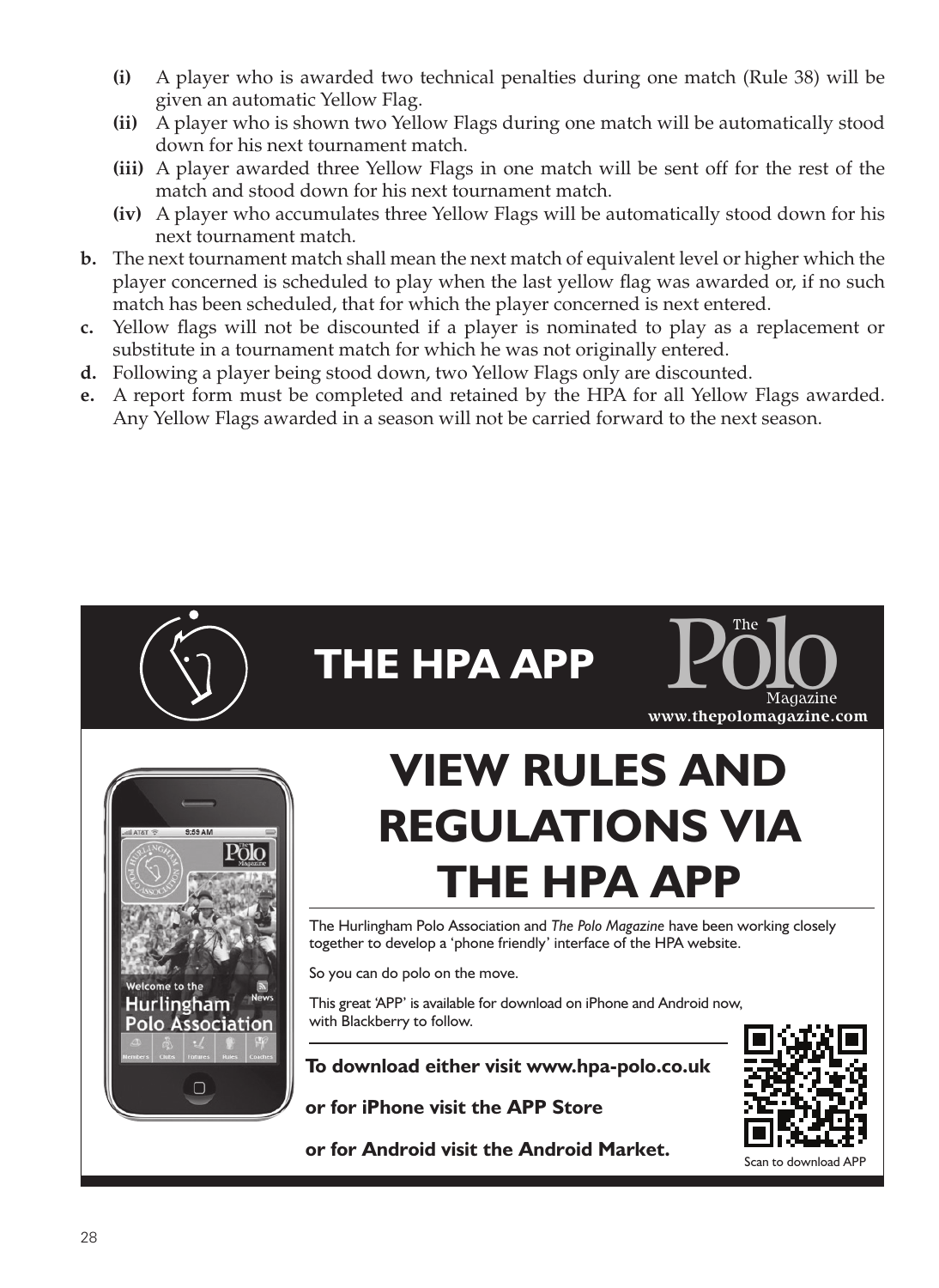#### ANNEX A - SUGGESTED LAYOUT OF THE FIELD OF PLAY



**Length:** 300 yards (275 metres) maximum, 250 yards (230 metres) minimum.

.

**Width:** 200 yards (183 metres) maximum unboarded, 160 yards (145 metres) maximum boarded. **Safety Zone:** At sides about 10 yards, at ends about 30 yards.

**Markings:** Broken lines or full marking may be used across the grounds. Marks on the boards or flags (clear of the safety zone) are useful as a guide to the umpires. Two short lines at right angles on the 60 yard line should be drawn 40 yards out from the centre of the goal.

A series of double tees with lines approximately two feet apart clear of the middle should be marked across the centre line of the playing area. A line of about 50 yards in length should be drawn at both ends about 20 yards from the back line as shown behind which the goal judges should stand.

**Boards:** Boards keep the ball in play, allow the ground to be narrowed and spread the game more evenly across the field. They should not exceed 11 inches in height and be of treated timber at least one inch thick. A metal peg should be inserted down the middle to secure them to the ground. They should be tongued and grooved at the ends or joined by a metal plate. A board should be easily replaceable during a match if damaged. A triangular arris rail (4x2in) may be fitted at the base of the board to deflect the ball back into play. Boards may be curved from the 30 yard line to 15 yards into the back line. Boards should be inspected regularly to ensure that pins are not proud on the top and that metal plates are flush with the surface and that there are no splinters to injure ponies.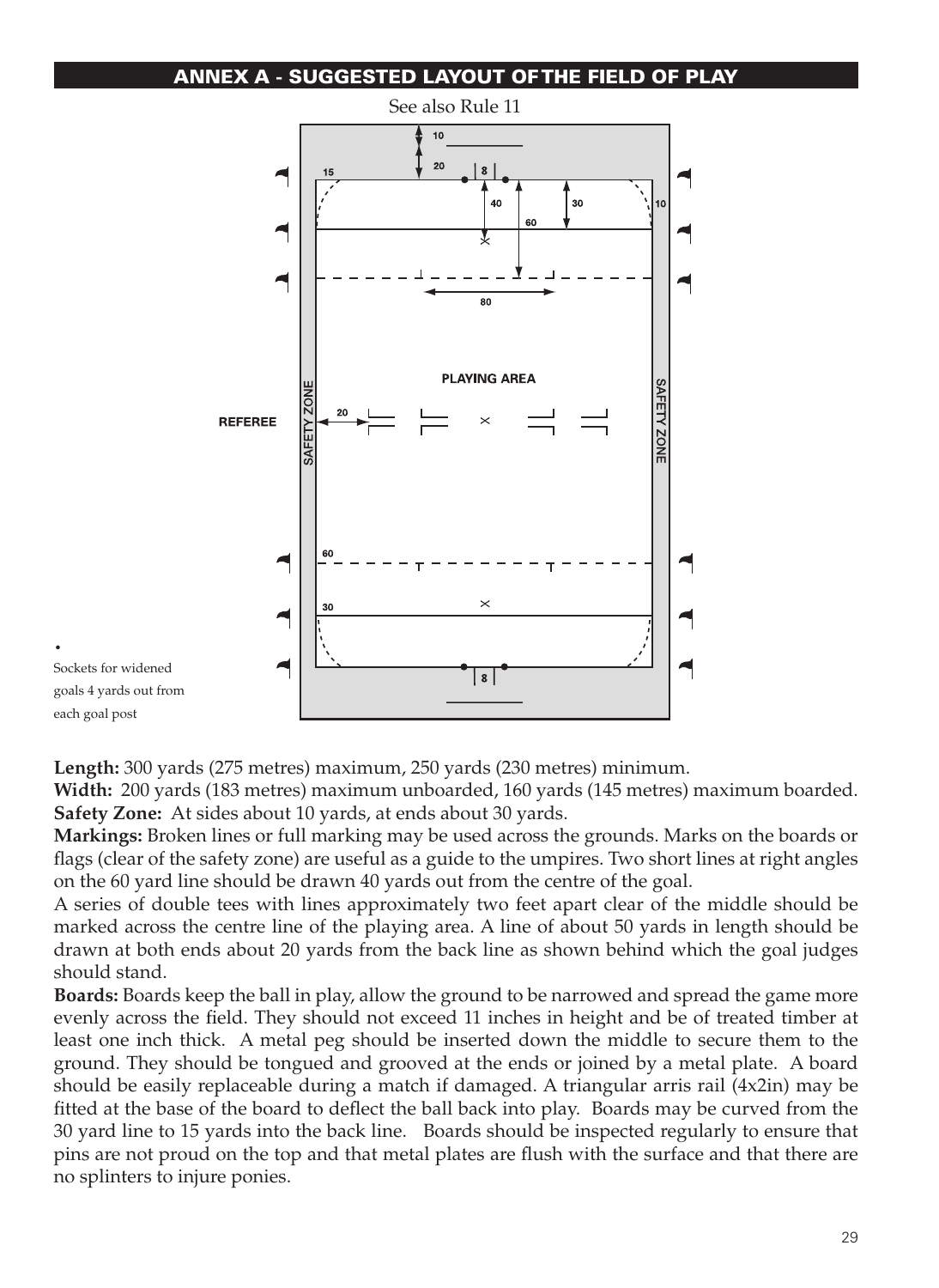#### ANNEX B - NOTES FOR OFFICIALS

- **1. INTRODUCTION.** These notes are included in order to explain some of the tasks of referees, umpires and other officials. They are also designed to clarify and elaborate on some of the Rules of Polo and the penalties to be taken subsequent upon the infringement of these rules. The notes do not attempt to interpret all the incidents of play which are covered in the rules. They are not comprehensive and where there is apparent confliction the Rules of Polo take precedence.
- **2. The Referee.** The Rules shall be administered by a referee and two mounted umpires as laid down in Rule 7. The Referee has a very responsible position and he should have considerable polo experience at least to the level of the match that he is refereeing. He must be in an elevated and isolated position at the centre of the ground from which he can best observe the play. He must make his position known to the umpires before a match. He will be consulted if the two umpires disagree as to the foul or as to what penalty to award. Thus he must concentrate throughout the game, as the decisions he will make will have a bearing on its outcome. If in radio contact with the Umpires (see below) he may inform them at any time but preferably during a break in play if there has been any abusive or dangerous play off the ball, and invite them to take appropriate action. He must avoid distractions such as talking to neighbours or using a mobile phone. If an umpire appeals to the referee, he will in the first instance raise a hand and if the referee is satisfied that he saw and understood the play then he will confine his decision as to whether a foul occurred or not. If he considered that a foul did occur and it is obvious which side fouled, then he should raise one hand above his head and point with the other in the direction in which the hit is to be taken. If however he considers no foul occurred, or he could not see the incident because his sight was obscured, he should stand and make the wash out signal by moving his hands horizontally across his body.
- **a. Consultation.** If the referee is in any doubt as to the nature of the foul or direction in which it should be given, he should make the come hither signal and move onto the ground. The umpires should canter towards him for consultation. This should be kept as brief as possible and be carried on out of earshot of the players and spectators. Alternatively, the umpires might wish to consult with the referee in their own right in which case they should proceed as above.On occasion the umpires will agree that a foul has occurred but disagree as to the penalty to be awarded. They will then point to the two alternative spots (e.g. centre or sixty) and the referee will point to the spot at which he considers the penalty should be taken. The Umpires should report to the referee at half time.
- **b. Radios.** Ideally, the referee will be able to talk the umpires by radio during the match. This will allow the referee to assist the umpires and to brief the commentator about what is happening on the ground; eg, when a technical penalty is awarded or there is a stoppage owing to injury.
- **c. One Umpire.** The Tournament Conditions may stipulate that there will be only one umpire in which case the referee has to act as a second umpire to whom the mounted umpire can appeal for assistance. In certain cases the referee too may be dispensed with.

#### **3. The Umpires**

**a. General.** The authority of the umpires should be absolute in all matters affecting the conduct of play immediately before, immediately after and during play. Polo is one of the hardest games to umpire due to the complexity of the Rules, the speed at which it is played and the need to make immediate decisions based on an assessment of speed, angle and distance. The good umpire must therefore know the rules, concentrate on the play throughout and be consistent, clear and decisive in his judgements. In this way he will earn the respect of the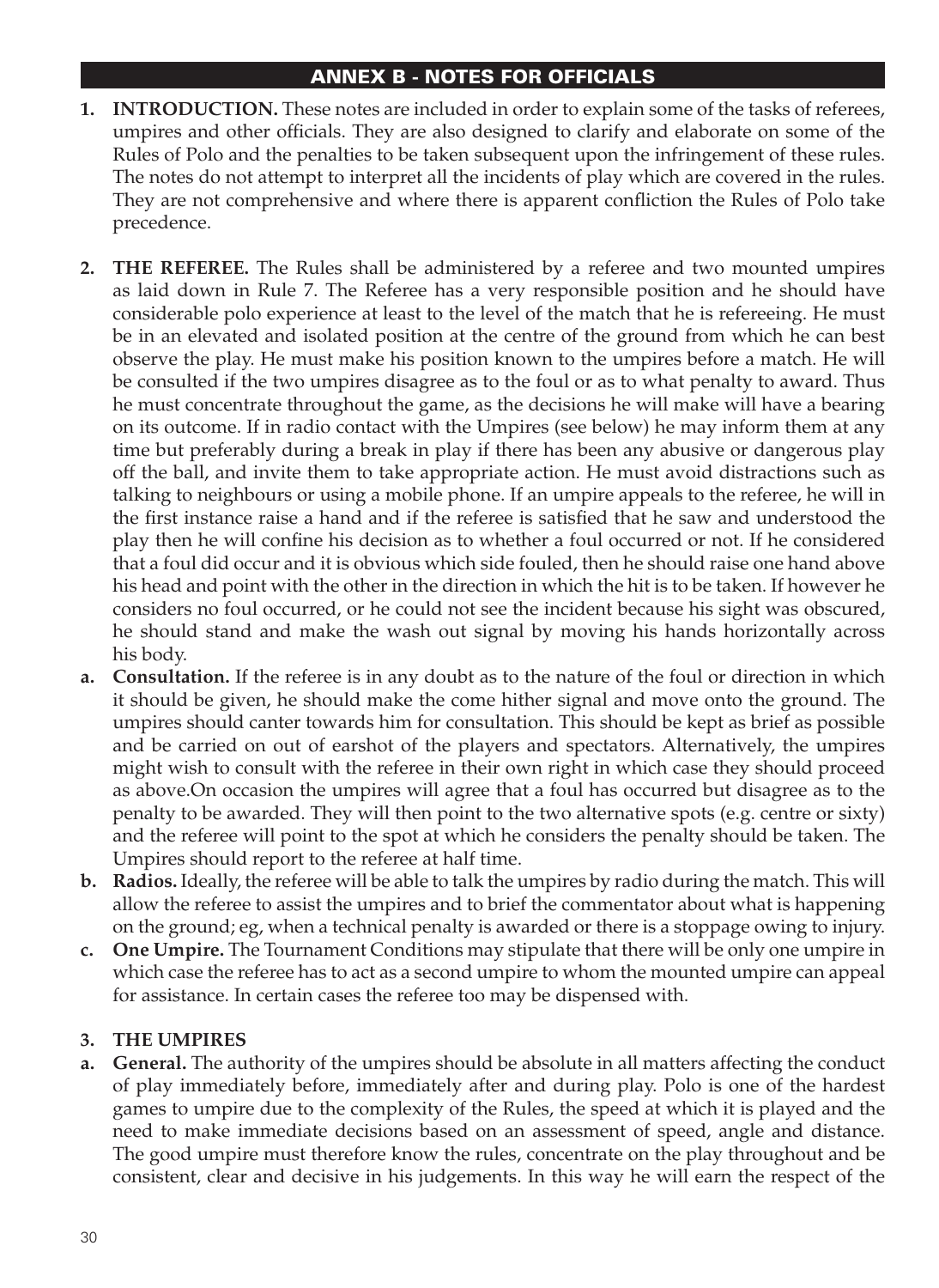players and make his task much easier. He should treat the players with fairness and under standing being ready to defuse any potentially explosive situation; he should be a dictator without being dictatorial. The umpires should do all that they can to make a game flow and minimise delays but at the same time punish offences and maintain firm control. It is not in the gift of the team captains to agree time out except if agreed for friendly matches or if one or other team is on borrowed ponies. Should the umpires decide that a match should be stopped, normally due to inclement weather making playing conditions unsafe, they should consult with the two team captains. If the game is to be stopped then the responsibility for restarting, rescheduling or scoring the match as if completed (See Annex D paragraph 7) rests with the Tournament Committee. (See also Rule 5d and Annex C para 11.)

- **b. Selection.** There will normally be two umpires but the Tournament Committee may stipulate that there be only one umpire. They should select the umpires for a match with care. For preference, those who have an interest in the outcome of the match and those who have a relative playing should not be asked to umpire. The Committees should use discretion when selecting umpires avoiding as far as possible those who have a record of dissent from certain teams. There are never enough experienced umpires to go round so a pairing with one less experienced is to be encouraged, not least to give the latter a chance to learn. A team captain may inform the Committee that his team is not happy with a certain umpire before the tournament but once the umpire has been appointed he may not appeal in any way against the appointment.The referee and umpires will be equipped with radios for all Victor Ludorum matches umpired by the Professional Groups.
- **c. Line of the Ball (LOB) and Right of Way (ROW).** It is very important that the Umpires understand the meaning of the Right of Way which is set out in detail in Rule 32 b. The umpires must watch the play very closely to pick up the Line of the Ball every time the ball is hit and from this they must judge which player or players have the Right of Way. In general terms the player following down the line with the ball on his offside has precedence over all others. A player riding in the direction that the ball is travelling at an angle to its line has the ROW over a player meeting at an angle but two players with one meeting and one following on the exact line have equal rights. A player who strikes the ball and then deviates from its line surrenders his right to the ROW. Two players making a play on each other, whether following or meeting, have the ROW over a single player coming from either direction (Two Against One Rule). A player playing the ball on his nearside has no claim to the ROW but may continue to play the ball as long as he does not endanger a player who can legitimately make a play. Should a player check on the ROW an opponent may enter and take up the ROW providing it was safe for him to do so. Should he do so safely then the player who gave up the ROW cannot accelerate to ride into his opponent from behind. Equally an opponent may not ride into an opponent with the ROW in such a way as to cause him to hook up to avoid a nasty ride off.
- **d . Crossing, Turning the Ball, Blocking and Tapping.** Umpires must take particular note of Rule 33a. which deals with crossing: the fundamental rule of play. Whether a player crosses the ROW of another player in such a way as to foul is a judgement call by the umpires and will depend on their assessment of danger based on speed and distance. In open play the call is often easy enough but is more difficult when a player turns with the ball with an opponent following in close order behind. The player following has to commit to the play and cannot be judged to have committed if he checks or turns in anticipation of a backhand. The umpires must make a judgement on the level of commitment and be prepared to penalise the player turning before a collision occurs. A player may not block the progress of an opponent who is on the ROW by positioning himself in such a way that his opponent cannot move forward.However a player who taps the ball under an opponent's pony and turns onto the new line claiming a foul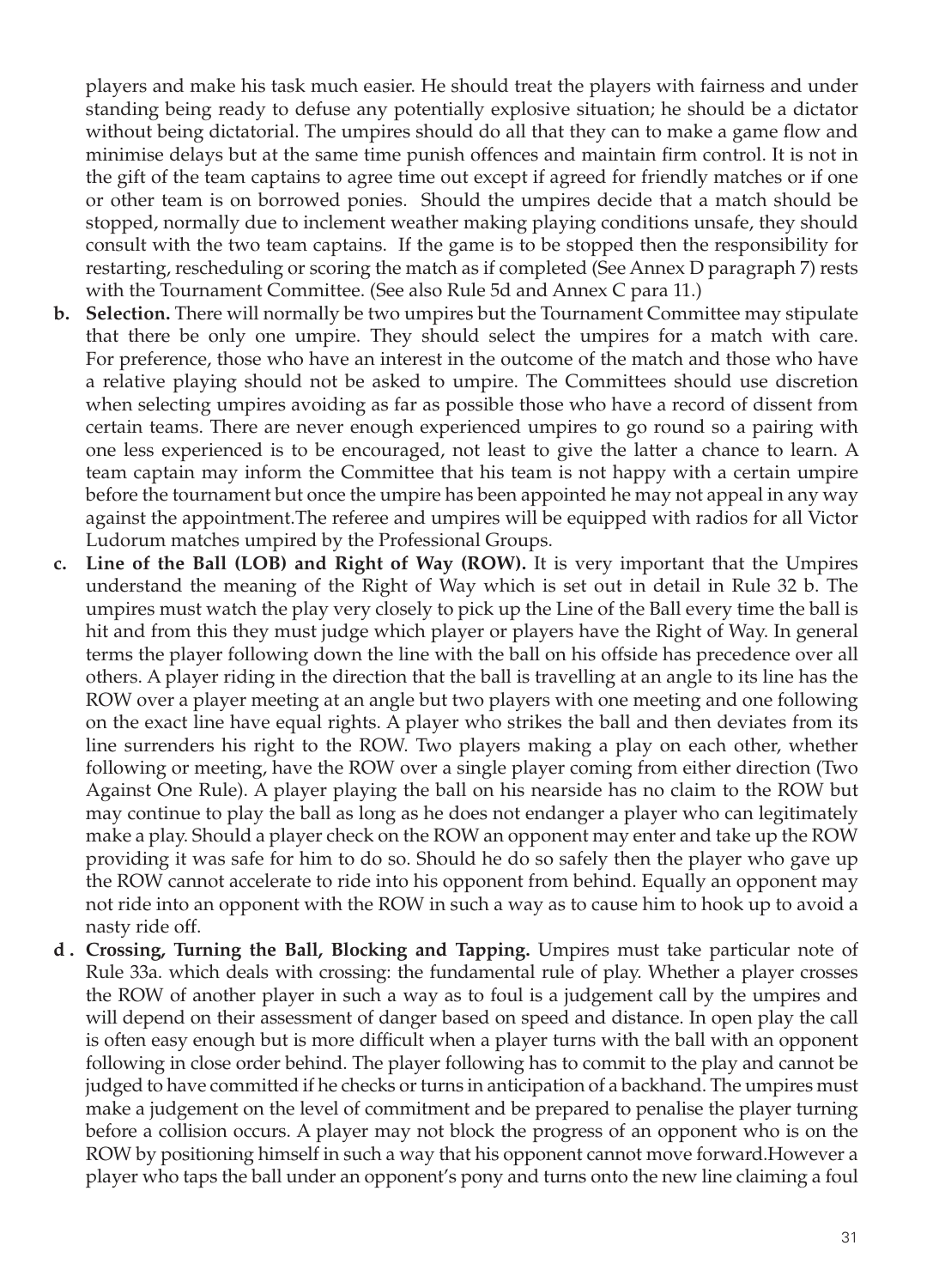must himself be penalised. Rule 33o. states that a player who chooses to stop or slow down to walking pace when he is being challenged but is neither being blocked nor ridden off may tap the ball only once in any direction after which he must leave it, accelerate with it or hit it away. Furthermore should he leave it for a player following, whether challenged or not, then that player must immediately run with it or hit it away without the luxury of a tap.

- **e. Preparation.** An umpire should arrive at the ground at least ten minutes before the match is due to start. He should be smart in appearance; dressed in white with boots and helmet. He must report to the club official in charge of umpires for his match and be issued with an umpire shirt, whistle and pick up stick. He should then check the pony which he has been allocated to ensure that it looks up to the job and that it is fully tacked for polo with ball bags (tail bandages are optional). It is extremely important that the umpires are well mounted on reliable and fit ponies. It is not sensible to allocate a green or unfit pony as the umpire will not be able to carry out his duties effectively and the pony may be damaged. The Polo Manager will give the umpires the go ahead when the teams are ready and all his officials, including medical and veterinary, are in place. He should also brief the umpires if there is going to be a parade before the match. If so, it is advisable for the umpires to have tossed up to decide ends before going onto the ground. The umpires should take the following action at this time -
	- Ride onto the ground together at least two minutes before the scheduled start time of their match, with the teams if there is to be a parade.
	- Blow their whistles to check their efficiency and alert the teams.
	- Check on the teams' colours to ensure that there is sufficient contrast. The Polo Manager should have already done this but the Umpires have the ultimate say.
	- Check on the referee and locate him.
	- Check on the location of the medical support.
	- Check that the Time-keeper and Scorer are alert.
	- Check the scoreboard to ensure any handicap difference has been correctly credited.
	- Decide on which side and back line each is to take. They may swap at half time if the sun is troublesome.
	- Establish who are the two team captains, call them together and toss for ends. The captain of the visiting team is normally asked to make the call. The captains should also be asked at this time if they agree with the score as posted. Once the ball has been thrown in there is no redress.
	- Be prepared to penalise any player who whips his pony before the ball has been thrown in.
	- The umpires should now be ready to throw in the ball. Should however one Umpire be late the team captains on being asked by the Polo Manager, may agree for the game to be started with one umpire.
- **f. Working Together.** The umpires are a team and must work together. The more experienced Umpire of the pair must do all that he can to bring his partner with him and encourage him to make his own decisions. If the more experienced Umpire takes upon himself the decision as to a foul without consulting his partner he will undermine his position and allow the teams to drive a wedge between them. Umpires will inevitably disagree but they must be aware that too frequent reference to the referee will delay the game unnecessarily and serve as above to undermine their authority. The umpires after discussion are perfectly entitled to throw the ball in without reference to the referee.
- **g. Umpire Positioning.** Having agreed before the start which side and back line each should take, the umpires should try to complement each other in order to cover the whole ground, similar to partners in a doubles tennis match. The correct position should be one Umpire trailing the play on the line of the ball and the other level and parallel with the play. Not withstanding an Umpire's position on the ground, he must not hesitate to blow his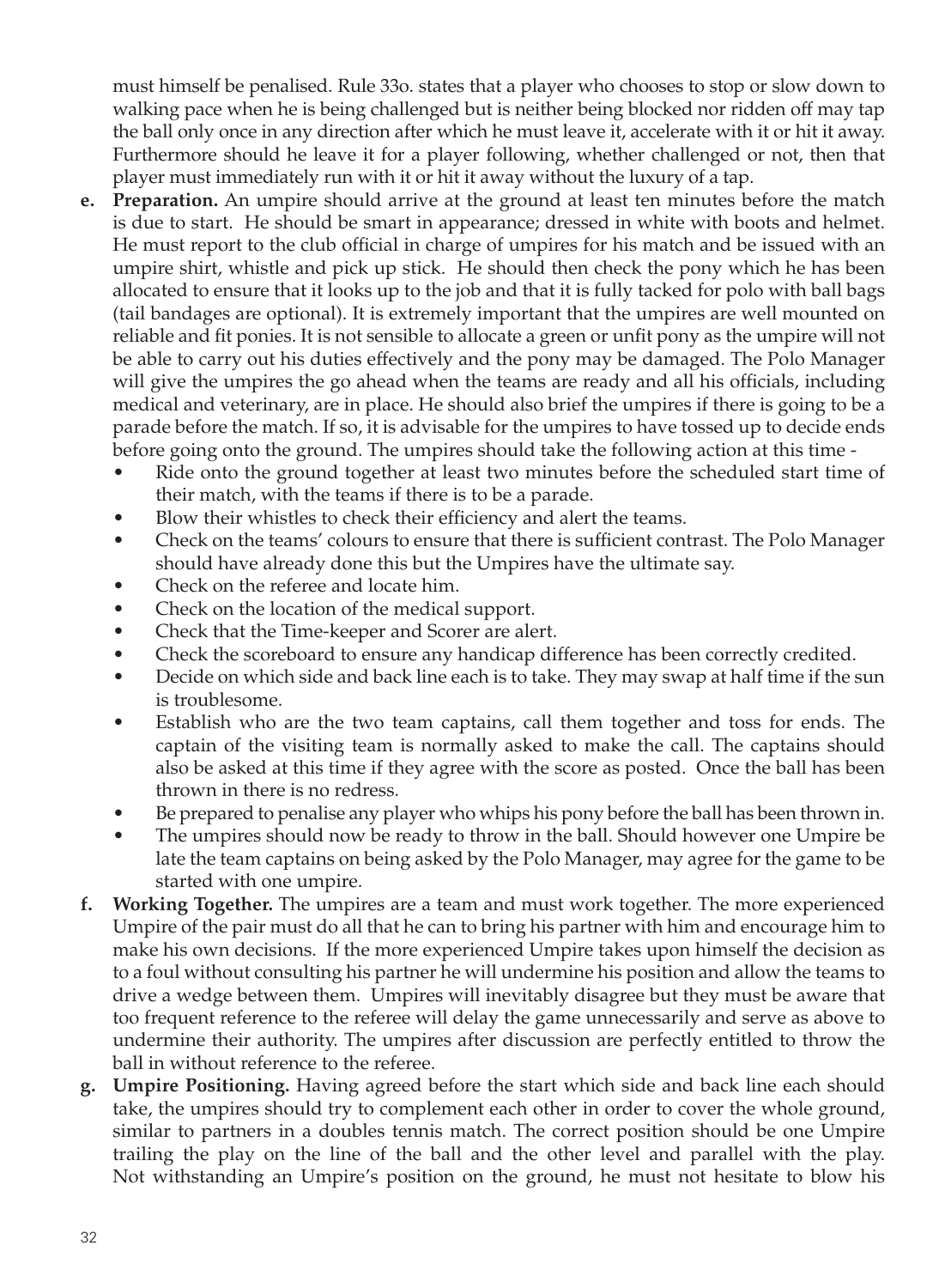whistle if he sees a foul as his partner may have been unsighted or be in the act of turning. It is above all imperative that the umpires keep up with the game to make the correct decisions swiftly and to maintain control. However the umpires should try to keep out of the game keeping on a flank or behind. Should the ball hit an umpires' pony, play will continue.

- **h. Stopping The Play.** The whistle must be blown decisively and loudly with one long blast which will stop the play and the clock. The umpire should have the whistle in his mouth or his hand ready for instant use. If the decision to blow is delayed the moment will have past and the foul may go unpunished or, if blown late, the call will cause confusion and loss of confidence.
	- **(i)** The umpires must remember that the Time-keeper acts on their whistle and unless blown loudly he may not hear it, particularly if there is a strong wind or background noise. In general terms the whistle should not be blown when the ball goes over the boards, back line when hit by an attacker or when a goal is scored. The umpire, particularly if he is alone, may however blow the whistle to stop the clock after suitable elapsed time to allow himself to get into position for a throw-in.
	- **(ii)** Umpire A having blown his whistle should check quickly that Umpire B agrees with the foul and the proposed penalty. This should be done by pointing or other pre arranged signal. Discussion between the umpires should only take place if there is disagreement so that delay is cut to a minimum. If they still cannot decide then they must refer to the referee by raising a hand and cantering over towards him. This procedure can be short- circuited by Umpire B if he believes Umpire A has made a wrong call, by raising his hand to obtain a decision from the referee. As an overall consideration nothing is more damaging to the authority of the umpires and to the flow and enjoyment of the match than delays caused by excessive consultation between the umpires and the referee. Decisive, immediate and firm action is to be preferred to shilly-shallying and consultation which often results in no more than a throw-in.
	- **(iii)** Once they have agreed that one or other side has fouled then the umpires must decide on the penalty to award. In doing so they must remember that the side defending the penalty, i.e. the side that has fouled, have the opportunity to regroup and get into the best position for defence. Thus the penalty should be made to count, being moved up the ground if the defending team have fouled and, at the very least, a hit from the spot if the attacking side fouled. Having agreed on the penalty to be awarded, umpire A should announce 'Cross against Red, free hit from the spot' and without waiting canter to the spot where the foul occurred drop the ball and take up his position
	- **(iv)** Should the referee signal 'No Foul' then the umpire should throw in the ball at the spot where it was when the whistle was blown towards the nearest boards or sideline. (Rule 27b).
	- **(v)** The umpires should use the Advantage Rule (Rule 26a) with discretion as the side fouled would often prefer a penalty rather than to have play continue. It should not be used if the foul was deliberate or dangerous.
	- **(vi)** If a player is disabled by a foul, every effort should be made to find a qualified substitute. On occasion this may not be possible in which case the umpires, in consultation with the referee and the captain of the team fouled, may decide to remove a player from the side that fouled (see Rule 29b(ii)).
	- **(vii)** If a player requests that play be stopped for whatever reason but usually for a lame or distressed pony and the umpires are satisfied that that the request is genuine then all players may change. Should they not be satisfied then only that player and members of the other team may change but play will be started as soon as the player who made the request has left the ground. (See Rule 30c). Note that play will not be stopped for lost or broken tack which in the opinion of the umpires does not constitute a danger. (Rule 26b).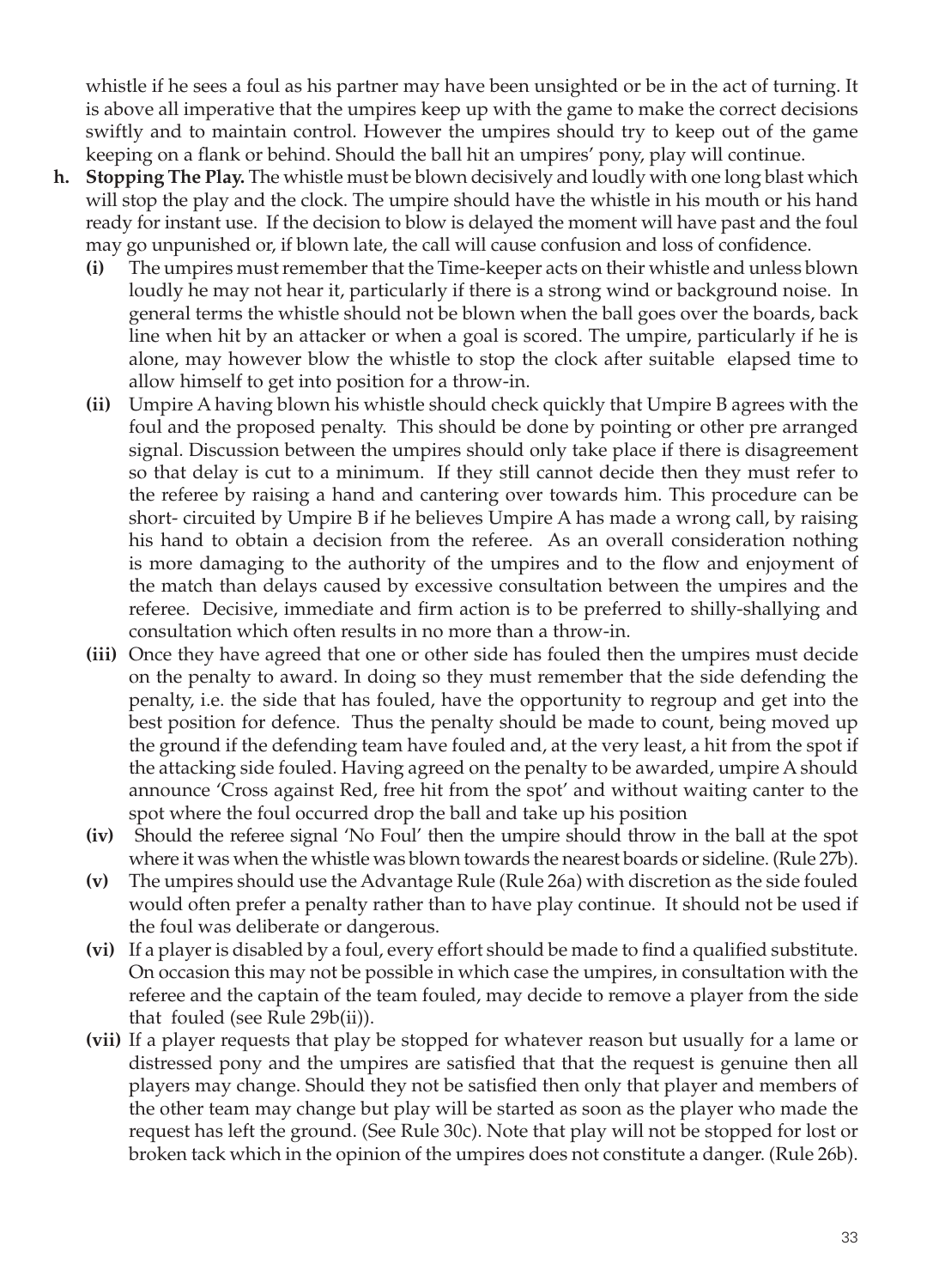- **i. Appealing.** Rule 1b(v) states that "a player may not appeal in any manner". This is probably the most frequently broken rule in the book and one in which umpires must use a certain amount of discretion. If a player sees an opponent about to commit a foul which may endanger him or his pony, his instinctive action is to raise his stick, and sometimes his voice as a warning; that is to say he is more interested in self preservation than hitting the ball and inter alia as a signal to the umpires that he thinks a foul is about to be committed. The umpires must be aware that appealing with a stick or verbally is a foul and thus under normal circumstances must be penalised. Any form of frantic waving of the stick in the air (helicoptering) must always be a foul as it constitutes a danger to other players and their ponies. Sometimes the umpires can pre-empt a potentially explosive situation by calmly explaining why the foul was given. They should not under any circumstances, either during or after a game, enter into discussion with the captains or any other player as to their conduct during the game.
- **j. Report Forms.** The umpires are required to fill in a Report Form (Rule 6) for any irregularities or incidents of misconduct and submit the form to the Tournament Committee immediately after the game. The Tournament Committee will take such action as they consider necessary and forward the form to the Chief Umpire or HPA Welfare Officer as appropriate.
- **k. Pony Welfare.** Umpires are responsible for the welfare of the ponies during play in particular they must check the length and serviceability of whips, length and sharpness of spurs. A pony showing signs of distress or with blood in its mouth or on its flanks must be sent off. A player may not whip his pony other than in exceptional circumstances, eg if his pony kicks another, when the ball is dead. In play, a player should be penalised if he strikes his pony hard, eg with such force so that the crack can be heard around the ground, or is persistent in the use of the whip. (See Rule 37b.) See Para 5 for the duties of the Club Welfare Officer.
- **l. Throw-in. (See Rule 21).**
	- **(i) General.** Umpire A, who is to throw in the ball, must ensure that the teams are lined up on a T or equivalent with the nearest players at least five yards from him and with a distinct gap separating the two teams who must remain stationary. There shall be no contact between players on opposing sides before the ball is thrown in. Umpire B will be about forty yards away at the back of the throw-in ready to move parallel and level with the play. The ball should be thrown-in hard and under hand so that it remains low to prevent players hitting wildly in the line-out. All rough and dangerous play should be penalised instantly but umpires should not penalise players for crossing until the ROW has been clearly established as the ball leaves the lineout. Umpire A will take up position as trailing umpire.
	- **(ii) Centre.** Used when starting or restarting after a goal has been scored or the goal posts have been widened. After a goal has been scored, Umpire A should ride back to the centre as if from the back line, allowing a reasonable time for the teams to get into position before throwing the ball in. Should the umpires inadvertently allow the teams to line up the wrong way there is no immediate redress but if by the end of the chukka no further goal has been scored, then ends should be changed and play started at a corresponding position in the other half of the ground.
	- **(iii) Boards.** Used when the ball is hit across the boards or sidelines. Umpire A stands with his pony at least 5 yards inside the boards with the teams lined up at least 5 yards from the umpire and separated until the ball is thrown in. Thereafter proceed as above.
	- **(iv) Towards the Boards.** Used to restart the game at a spot if a Penalty 7 has been awarded, a foul has been overruled, the ball is buried or damaged, after an accident or incident which has caused play to be stopped, unnecessary delay in taking a penalty or as the second element of Penalty 1. Proceed as from the centre.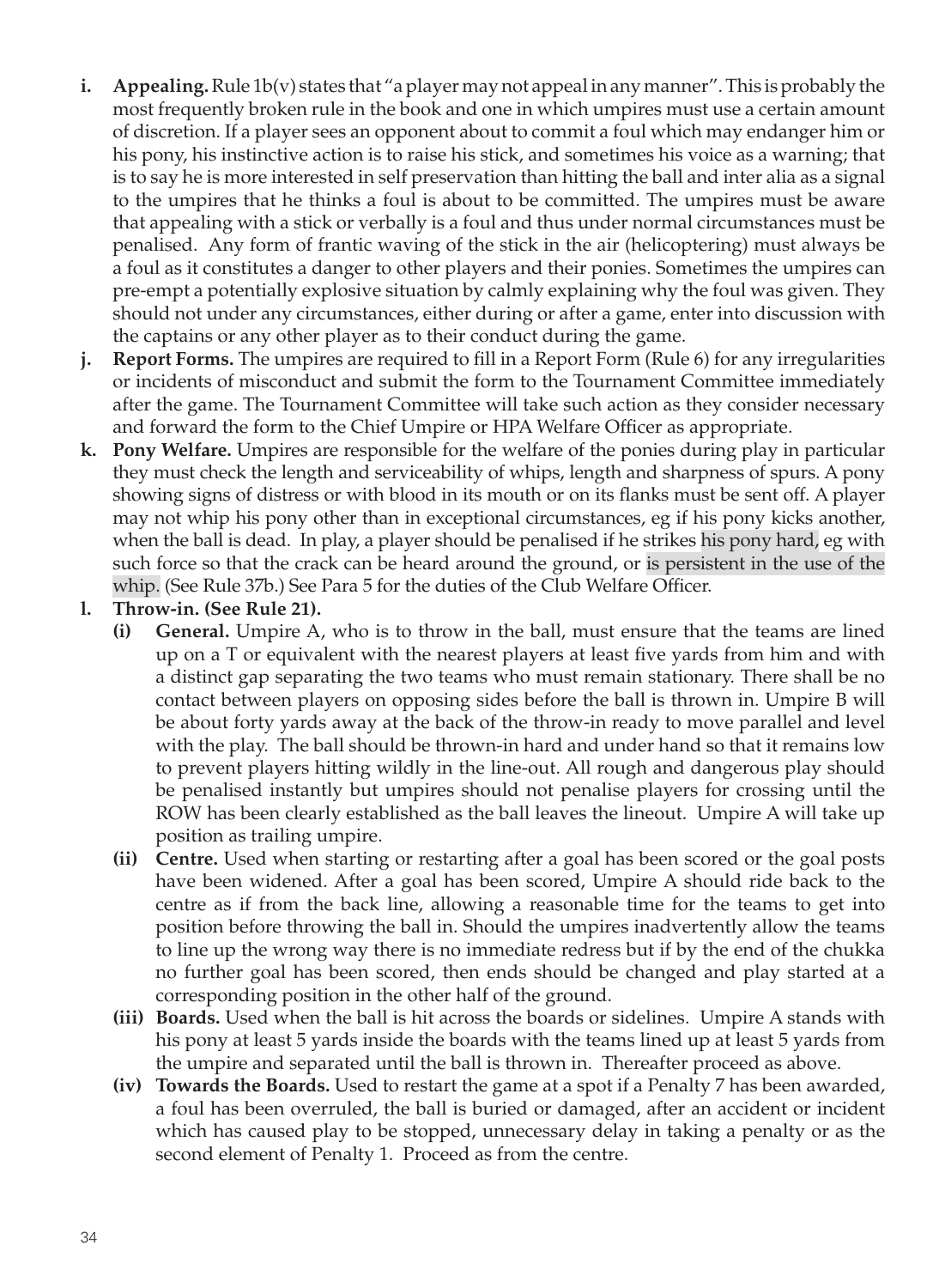- **m. Hit In.** Umpire A, on whose side the ball has been hit out over the back line, should be behind the ball but clear of the goal so that he can see the exact line and get a clear view of an opposing player coming in for a meet. He will become the trailing umpire. When he is satisfied that both sides are in position, and no unnecessary delay has occurred, he should call 'Play'. Umpire B should be keeping an eye on the 30 yard line to see that the opposing side do not cross the line before the ball is hit or hit at. Umpire B is in the parallel position and should move up the ground level with the play. Should there be unnecessary delay by the side hitting in, a Penalty 6 shall be awarded. If the opposing side cause unnecessary delay then the hit in is moved up to the 30 yard line.
- **n. Accident or Injury to Player or Pony (Rule 29 and 30).** The umpires have a responsibility to do all that they can to prevent accident or injury to players or ponies. For example, if a player is behaving dangerously so as to be a hazard to himself or other players he must be warned, penalised and if necessary sent off. Common faults are dangerous use of the stick particularly in a melee, zigzagging in front of another pony, slowing down on the ball and hitting the ball hard into a crowd of players. Equally a pony which is out of control or has dangerous tack must be ordered off to prevent injury to others. Should an accident to a player or pony occur then the umpires must immediately take charge. If a player is injured then the umpires should stop the game and summon medical assistance by waving the pick up stick above the head. They should keep players and any others who come onto the ground away from the medical team except those who are actively helping. They should consult with the Team Captain of the injured player about possible substitutes and keep the commentator informed as to what is happening. (See Annex C paragraph 2 for Subsitution in High Profile Matches.) Taking into account the paramount need to treat the injured player in the best conditions possible, the umpires should endeavour to restart the match as soon as possible. They must get clearance from the Medical Officer before allowing a player, who could have suffered concussion, to play. If there is no Medical Officer present then this responsibility devolves onto the umpires. If a pony falls or appears to be lame, the umpires must stop the game and see that the pony is trotted up. If not sound it should be taken off the ground in the most humane way possible. Should a pony be badly injured or stay down the umpires should ask the players to form a circle to shield the pony from spectators. If a Veterinary Officer is present, then he will take charge otherwise the umpires should ensure that screens are erected, if necessary, and the pony is removed by trailer from the ground as humanely and speedily as possible. Try to keep the commentator informed to cover up as best he can.
- **o. Penalties.** There are ten specific penalties listed which umpires will use to penalise players for breach of the Rules. They should know both the number and name of the penalties but in any event they must know the name. The majority of penalties in common use involve a hit by the side fouled but the umpires may award a throw-in if a penalty is incorrectly taken after the ordering off of a pony or player or sending off a player. Umpires must ensure that any penalty awarded is appropriate to the foul committed, taking into account the direction of play, severity, position on the ground at which it occurred and prevalence. They must be consistent in their award, showing equal disfavour to both sides within the above parameters. Rule 39 covers the correct taking of penalties. In brief, teeing up is not allowed and only one player may position the ball, provided he takes no longer than 15 seconds. If the ball rolls into a hole, it may be repositioned once but not after 'Play' has been called. Nor is the striker allowed to circle once the umpire has called 'Play'. Failure to comply is penalised with a throw in from the spot (Penalty 7) where the penalty was to have been taken. The ball is in play the minute it has been hit or hit at. When taking Penalty 3, 4 or 6, the striker must show the intent to bit the ball with one stroke through the goal. Should the ball fail to reach the back or goal line then play will continue as normal except that during this phase of play the striker or his team mates may only hit the ball with a half shot ie with the head of the stick starting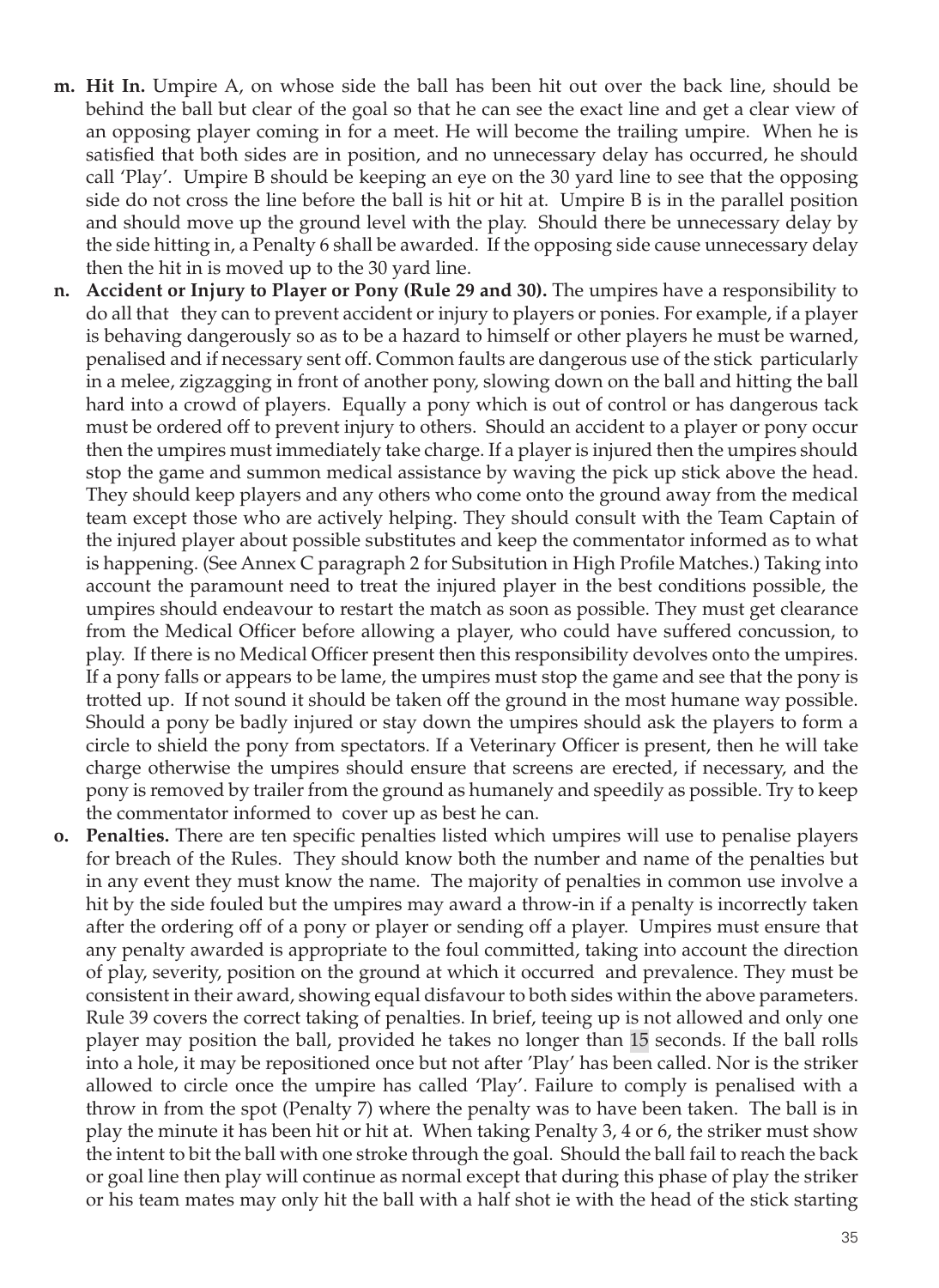the shot below the shoulder. Failure to comply will be penalised by a free hit from where the penalty was taken. For Penalties 5a & b the umpire will place the ball ensuring a good lie. The striker and other members of his team may not replace the ball. For rules governing the taking of other penalties see below.

- **(i) Penalty 1 (Dangerous or Deliberate Foul to Save a Goal).** The umpires, having awarded Penalty 1, shall instruct the goal judge to wave his flag to signify a goal. The game shall be restarted by the umpire throwing in from the spot ten yards from the centre of the goal of the team that fouled towards the boards, with his right side nearest to the backline. Ends shall not be changed.
- **(ii) Penalty 2 (Hit from the Spot or Thirty Yard Hit).** Should the captain of the team fouled elect to take the hit from the spot then Umpire A will place the ball on the spot where the foul took place and stay behind the striker who may hit or tap the ball as many times as he wishes. Umpire B should meanwhile take up position 30 yards from the ball parallel to the back line to ensure that the defending players are correctly positioned (30 yards from the ball behind the back line, off the playing area and not between the line of the goal posts extended.) They may play as soon as the ball is hit or hit at so the umpires must be alert to see that no defender moves forward before the ball is hit or hit at nor comes onto the playing area through the goal. Should they do so then Umpire B should raise his hand and proceed as laid out in Rule 40b(ii). Should the captain elect to take the hit from the 30 yard line or the foul occurred outside the 30 yard line and a Penalty 2 has been awarded, Umpire A should place the ball on the line opposite the centre of the goal. Umpire B will be behind the left hand goal post looking onto the field with the goal judge behind the other. The striker has only one hit at the ball and may not circle. The defending team have no play. Should the ball fail to cross the back or goal line on the one hit then Umpire A will blow his whistle and award a free hit to the defending side from the spot where the ball came to rest; moving the ball outwards if a goal post would have interferred with the run up.
- **(iii) Penalty 3 (Forty Yard Hit).** Umpire A drops the ball on the cross at 40 yards from the centre of the goal. The option of a hit from the spot is not offered. The stiker has one hit only and may not circle. All defenders to be behind the back line and not between the line from the goal posts extended. Umpire B will be on the back line about 30 yards out from the left hand goal post looking onto the playing area to check that a player does not cross the back line before the ball is hit or hit at and that no defender enters the playing area through the goal during this phase of play. Should a defender foul then proceed as in Rule 40b. The goal judge will be behind the goal in the centre but well back.
- **(iv) Penalty 4 (Sixty Yard Hit).** Umpire A drops the ball on the 60 yard line opposite the middle of the goal and takes up position behind the striker. Defending players to be behind the 30 yard line. Umpire B will be behind the left hand goal post as he looks out from the back line with the goal judge on the right post. The striker only has one hit and may not circle. The umpires must watch the flight of the ball carefully as many disputes arise as to whether the ball went between the inside edge of the posts projected vertically upwards or not. In the event of dispute, their decision, not the goal judge's, is final but they should give the benefit of the doubt to the side defending. They should be on their guard to penalise a full shot after the initial hit (Rule 39e).
- **(v) Penalty 5a (Hit from the Spot).** Umpire A places the ball ensuring a good lie where the foul took place. Umpire B positions himself down field to ensure that none of the defending side are closer than 30 yards to the ball or behind it. Penalty 5a should not be awarded against a defending team within their own 60 yard line. The umpires should award a Penalty 2, 3 or 4 as appropriate taking into account the point where the foul took place, the severity of the foul and the likelihood of a goal being scored if the attacker had not been fouled. There is no rule to say that the ball may not be taken back for a Penalty.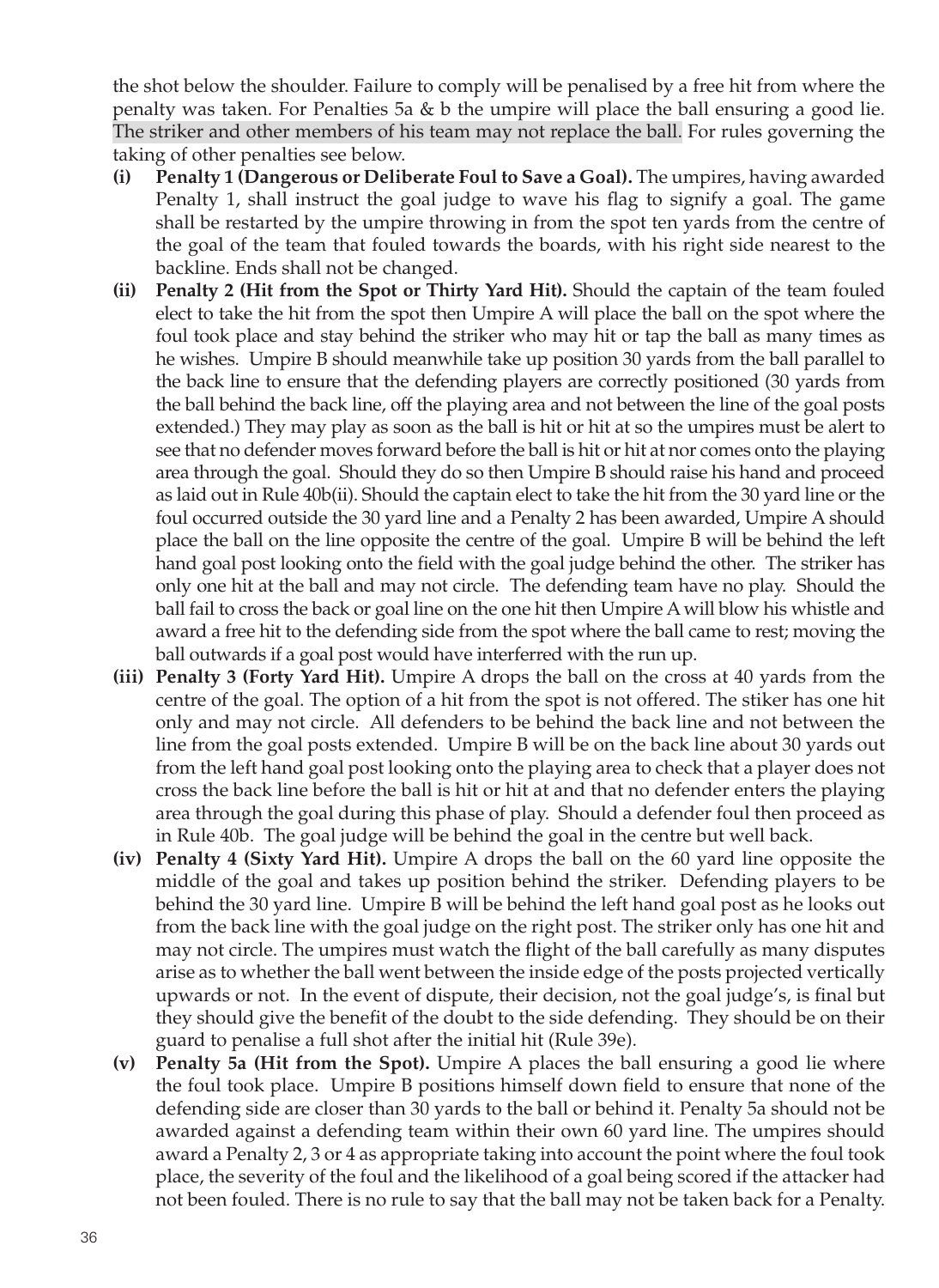- **(vi) Penalty 5b (Hit from the Centre).** Umpire A places the ball ensuring a good lie on the centre line opposite the centre of the goal. Umpire B acts as in Penalty 5a.
- **(vii) Penalty 6 (Ball hit behind by Defender).** This penalty is awarded if a defender hits the ball over his own back line (Rule 25) either directly or off his own pony or after glancing off the boards or goal post. If however it strikes any other player or an umpire before going behind it is a hit in. Umpire A places the ball on the 60 yard line opposite where it went out of play over the back line but not more than 40 yards from the centre. Umpire B will take the left hand goal post in line with the ball with the goal judge likewise on the right. None of the defending side to be forward of the 30 yard line. The attacking side can be where they choose. It may also be awarded for delay in hitting in (Rule 24e).
- **(viii)Penalty 7 (Throw-in).** The umpire may award a Penalty 7 for the incorrect taking of a penalty from the spot where the penalty was due to be taken. They may also award a Penalty 7 for unnecessary delay or for any other offence which would penalise too severely the team against whom it was awarded.
- **(ix) Penalty 10 (a) (Player Sent Off for Rest of the Chukka).** The umpires may send off a player for a chukka or the remainder of a chukka, in addition to any other penalty, for a foul or conduct prejudicial to the game (Rule 38). The player sent off must return immediately to the pony lines and the game will continue with three players on the side penalised. Before they send off a player, the umpires must be in agreement. If not then the referee must decide. The umpires must make it clear to the player being sent off and his team captain whether they have awarded Penalty 10(a) or 10(b), particularly in the last chukka. The umpires must complete a report form at the end of the match and hand it to the Polo Manager of the host club. Any substitution must comply with Rule 2k.
- **(x) Penalty 10 (b) (Player Sent Off for Rest of the Match).** The umpires may send off a player for the remainder of the match for a similar but more serious offence than Penalty 10(a). The same restrictions will apply.

#### **4. CLUB WeLFARE OFFICER**

Every club should appoint a Welfare Officer to oversee the welfare of all the ponies owned by members of the club and also those that may be visiting for matches. The ultimate responsibility, however, remains with the owner (See Regulations Annex B 5.1). Club Welfare Officers are expected to attend the HPA Welfare AGM held in April. During matches they should monitor the pony lines to ensure that the HPA guidelines are observed. They should take note of the HPA booklet 'Polo Pony Welfare Guidelines', Annex B to the Regulations and Rules 3 and 4. Although umpires are responsible for pony welfare during a match, Welfare Officers should nonetheless take note of any abuse by players and bring it to the attention of the Tournament Committee if the umpires fail to react. A report form (see Rule 6) may be completed and sent to the HPA Welfare Officer. During the off season they also have the responsibility to monitor the overwintering of ponies in their area. They should be in close touch with the Club's designated veterinary practice to ensure that during matches cover is in place as laid down in Rule 4b. They should ensure that a horse ambulance is on standby at every match and that the team operating it have practised procedures (Rule 4o) and finally, should the worst happen, they should be conversant with para 7 of Annex B to the Regulations (Pony Put Down). As well as a winch and screens the horse ambulance should carry ropes, a drag mat, a spare headcollar, a tarpaulin, a bucket of sand and a knife for slitting saddlery.

#### **5. The Timekeeper and Scorer**

**a. General.** Rule 9 states: 'A Timekeeper/Scorer, referred to hereafter as the Timekeeper, shall be employed in all matches with an Assistant Scorer who shall man the scoreboard'. In many cases, the Timekeeper and Scorer will be the same person.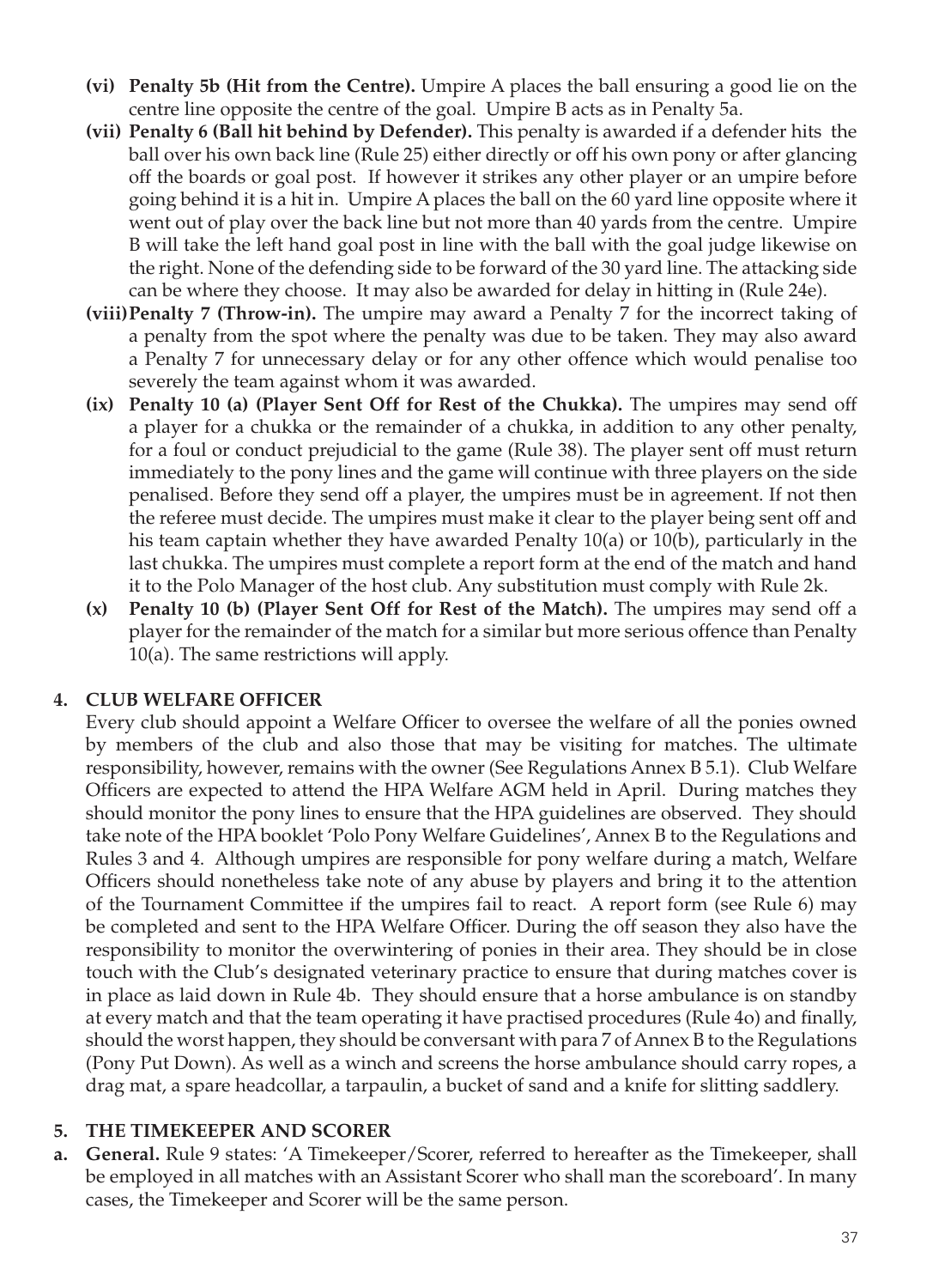- **b. Timekeeper.** The Timekeeper should be conversant with Rules 14 to 31 which govern his responsibilities.
	- **(i) Clocks.** The Timekeeper must be provided with a proper polo stop-clock, which can be stopped and started at will. This clock will govern the time, the clock on the scoreboard is for guidance only. He will also require an ordinary stopwatch as a back up and to time the extra 5 seconds of play (see below).
	- **(ii) Five Minute Bell.** The timekeeper will ring the bell five minutes before the advertised time for the start of the match to alert the teams and officials. If the players are not responding, he may be requested to ring the bell again to help get the match underway. He should not start the clock until play actually starts.
	- **(iii) Stopping the Clock.** The time during which a penalty is being awarded or an accident being dealt with does not count in the 7 minutes playing time. The fact that the time is not to be counted (i.e. the clock is to be stopped) is indicated by the umpire blowing one firm blast on his whistle.

Note that the clock is not stopped when a goal is scored (except as (iv) below), the ball goes over the back line for a hit in or over the sidelines or boards.

- **(iv) Starting the Clock.** The clock should be restarted once the umpire has said 'Play' and the ball is hit or hit at. On occasion the umpires will blow for a foul as a goal is scored. Should the goal be awarded they will instruct the goal judge to wave his flag and at this moment the clock should be restarted. However should the umpire blow his whistle for a second time this will indicate that a penalty has been awarded in which case the clock should not be restarted until the penalty is taken. In the case of a Penalty One being awarded the clock is restarted when the ball leaves the umpires hand for the throw in.
- **(v) Ringing the Bell.** It is the Timekeeper's duty to ring the bell when 7 minutes of playing time has elapsed, and again 30 seconds later if play has not already stopped. Great care must be taken that the first stroke of the bell coincides exactly with the termination of the 7 and 71⁄2 minutes as the ball may go through the goal just before the first stroke of the bell in which case the goal should be allowed or just after in which case the goal should be disallowed. The Timekeeper's responsibility in this matter is therefore of great importance.
- **(vi) Intervals.** Between each chukka there is an interval of 3 minutes. In all matches there is a half-time interval of 5 minutes. In a 5 chukka match, the interval is taken after the 3rd chukka. Should play begin before the 3 minutes are up, it is unnecessary to ring the bell but the clock should be started at the moment that play begins. If the play has not begun at the end of each interval, then the Timekeeper shall ring the bell, but he must not start the clock until play actually begins. In the event of a tie requiring that an extra chukka be played, the interval shall be 5 minutes. In this case it is the umpire's duty to see that the game is not started again until the 5 minutes interval has been taken.
- **(vii) Additional 5 Seconds.** Rule 16c is extremely important to the Timekeeper, as he is the only official who can carry out this rule.
- **c. Scorer**
	- **(i) Before Match.** The Polo Manager should provide a score sheet completed as far as possible. From this sheet the handicap received by a team will be put on the board by the Assistant Scorer (see below for table of Goals Awarded on Handicap). The Scorer will particularly note the colours in which the teams are playing and alter details on the score sheet if necessary.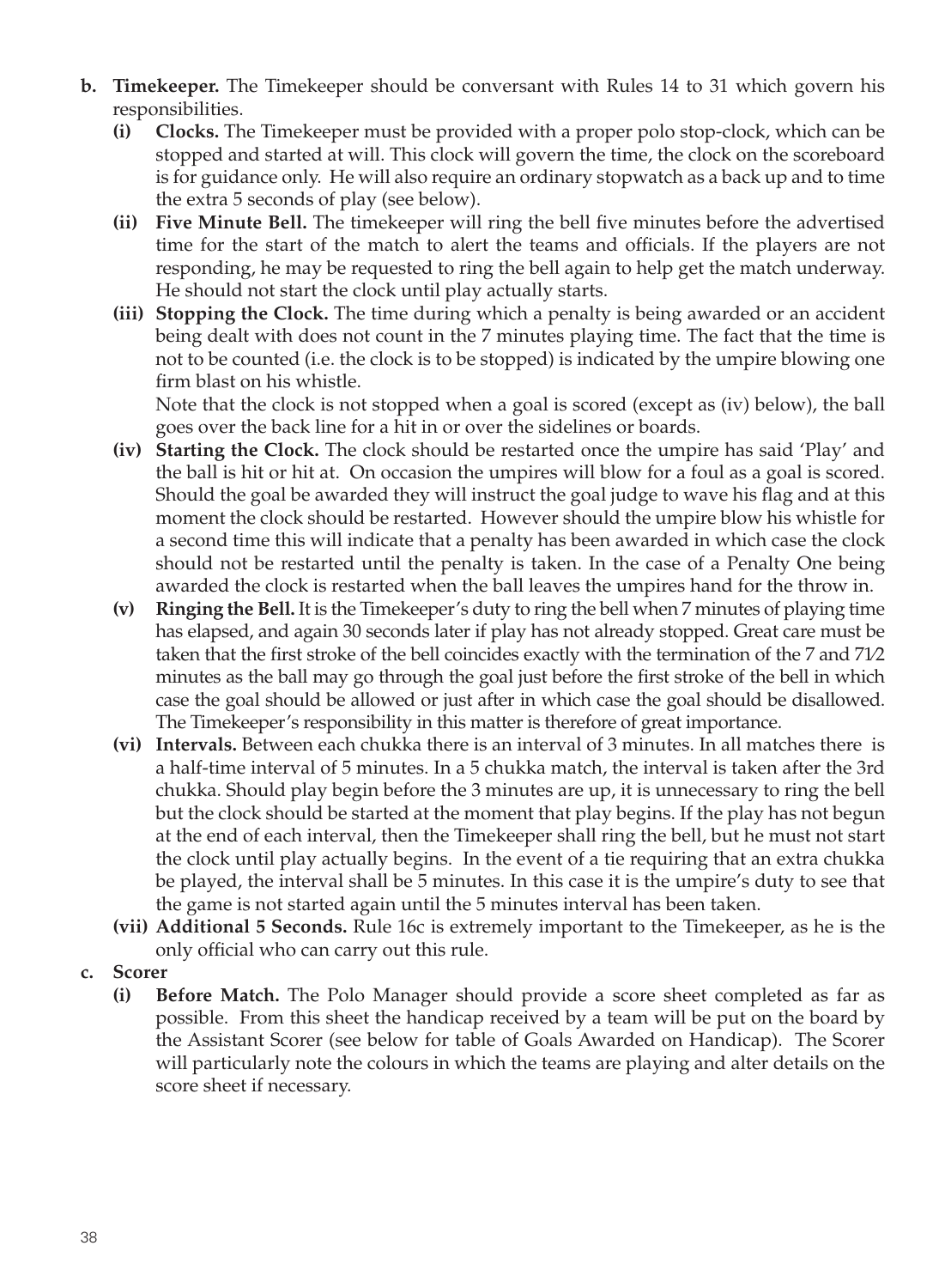#### **Table of Goals Awarded on Handicap**

| Handicap Goal     |            |                |                |
|-------------------|------------|----------------|----------------|
| <b>Difference</b> | <b>Six</b> | <b>Five</b>    | Four           |
|                   |            | ⅓              | $\frac{1}{2}$  |
|                   |            | $1\frac{1}{2}$ | $1\frac{1}{2}$ |
| З                 | З          | $2\frac{1}{2}$ | $\mathcal{P}$  |
|                   |            | $3\frac{1}{2}$ | $2\frac{1}{2}$ |
| 5                 | 5          | $4\frac{1}{2}$ | $3\frac{1}{2}$ |
|                   |            | 5              |                |

- **(ii) During Match.** The Scorer will record the goals scored (noting if possible the name of the player scoring the goal, the time at which the goal was scored and the direction of play). He will instruct the Assistant Scorer to put up the score on the board being particularly careful to check that the correct team has been credited. At all times it is the Scorer's figures that count.
- **(iii) End of Match.** At the end of the match, the Scorer will add up the goals received on handicap and scored, fill in such details as weather, the time the match was completed and any unusual occurrences, sign the form as correct and hand it in to the Polo Manager. This score sheet will then act as the official record of the match.
- **(iv) Objections.** No objection may be lodged after the game to the Tournament Committee, umpires or the goal judges as to whether a goal was scored or not, or an error was made in recording the score or team handicap. Note, however, that it is the duty of the umpires to draw team captains' attention to the score as posted before a match (i.e. any goals received on handicap) and changes may be made as agreed. However, thereafter no objection may be raised. If the umpires fail to carry out this duty, there can be no objection from either team.
- **d. Assistant Scorer.** The Assistant Scorer is responsible for preparing the scoreboard before the match, and updating goals scored and chukka numbers during the match. He should have communication with the Scorer if they are not sitting together.

#### **6. The Goal Judges**

- **a. General.** Rule 8 covers the role and duties of goal judges. Under the rules the Club has the responsibility to ensure that goal judges are fully trained, are fit and active, of an age as laid down by the Health and Safety at Work Executive, and have parental permission if required. It is recommended that Clubs draw up their own set of standing orders to be issued on signature to all goal judges.The Club must also ensure that a line is drawn 20 yards away and parallel to the goal line behind which the goal judge must stay during play and that spare goal posts and ball boxes are left no nearer than 30 yards from the goal line. Other items such as bicycles should be placed well away from the ground so as not to be a danger to horses. Goal judges must not be used when play is in progress simultaneously on two grounds with back-to-back goals.
- **b. Equipment.** The Club must issue goal judges with protective headgear (a cricket helmet is recommended) and distinctive clothing, normally white, and ensure that they are worn during play. Goal judges require a bag or box of balls, a white flag and access to spare goal posts.
- **c. Before Match.** Goal judges should be in position 10 minutes before the scheduled start of a match and should check that they have:
	- A flag.
	- Sufficient balls in a box or bag.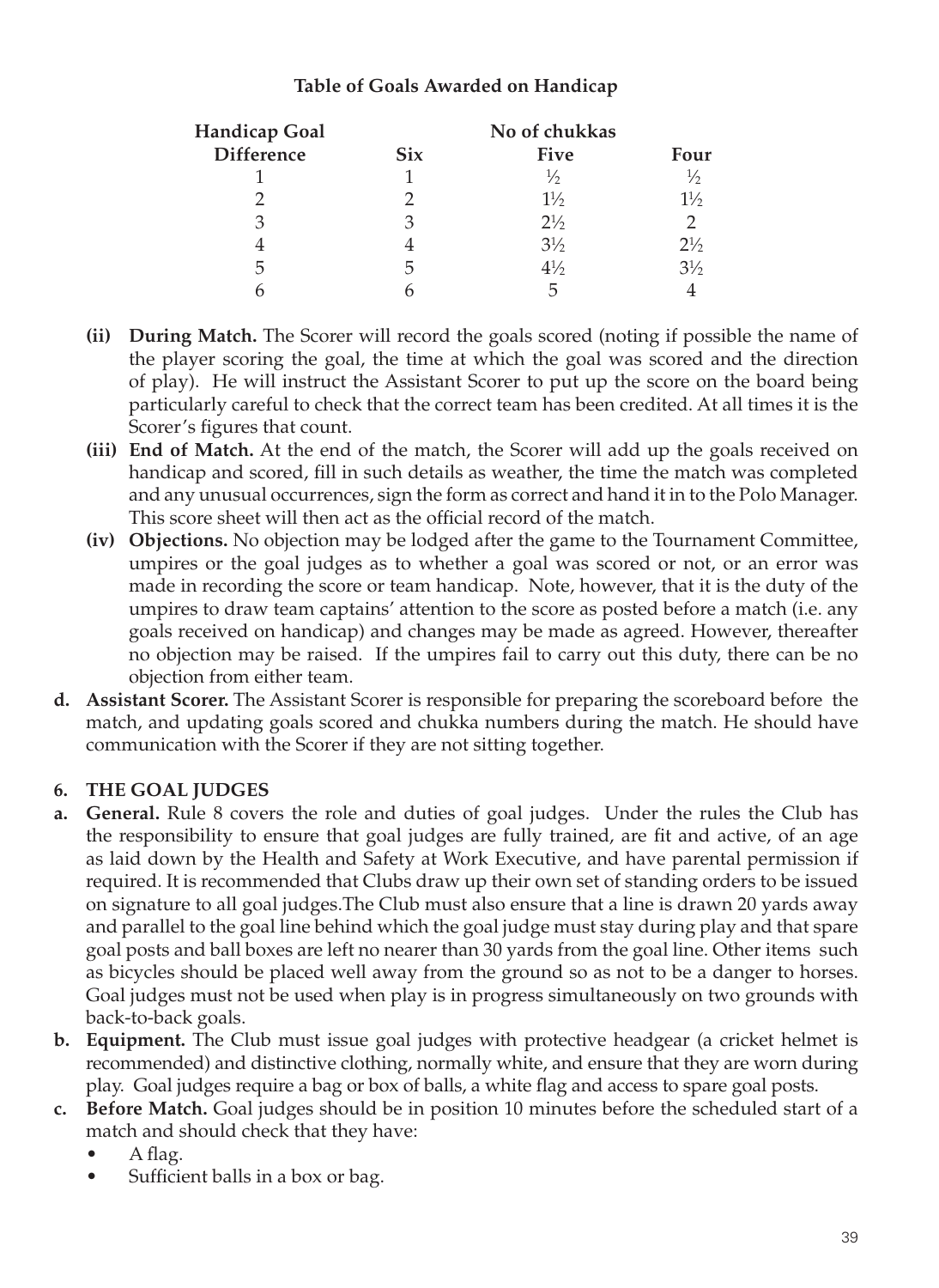- Immediate access to spare goal posts.
- The ability to change a goal post if it is broken and widen the goals if required.
- The goals post in the correct position and that they are vertical.
- No impedimenta, other than balls, on the ground or within 30 yards of the goal line.
- Distinctive clothing and are wearing a hard hat. Wet weather clothing should also be available.
- Knowledge of the team colours so they can distinguish which side is attacking and which is defending.
- **d. During Match.** Once the match is started, the goal judge must observe the play carefully at all times as the situation can change very quickly. When play comes down the left hand side of the ground, the goal judge should begin to move to the right to keep the ball in his sight between the posts and if the play comes from the right, he should move to the left. At all times however, he must remain behind the 20 yard line until the ball is out of play and the ponies have slowed down. The goal judge must also keep his eye on the ponies as they approach to see which way they are turning or swinging. Evasive action should be taken if essential but it is often better to stand still as the player will turn away. It is an offence for two players to ride each other off over the goal line.
- **e. Goal Scored.** In normal play, if the goal judge is certain that a goal has been scored (i.e. the ball went over and clear of the goal line), even though play continues, he will wave his flag vigorously over his head until receiving acknowledgement from the score-keeper. It is some times difficult for the goal judge to be certain that a goal was scored as his view may be obscured, he may be taking evasive action or he may be confused by the flight of the ball. In this event, he should make no signal at which point the umpires should come to him to consult and then make their decision. The goal judge should never get into discussion with a player as he is answerable only to the umpires who should protect him from pressure and abuse. Once a decision has been made by the umpires, they will instruct him either to wave his flag to signify a goal or to place the ball for a hit in. The goal judge must also be on the alert for an umpire's whistle which will render the ball dead and thus, if it subsequently goes through the goal or over the back line, no action should be taken by him. In the normal course the umpires will award a penalty and play will continue with a hit or throw in.
- **f. Penalties.** For Penalty 2, if taken as a hit from the spot the goal judge to be in line with the ball, but if taken as a hit from the 30 yard line he should be on the right hand goal post looking onto the field. For Penalty 3 he should be behind the centre of the goal but well back. When Penalties 4 or 6 are being taken, the goal judge should be behind the right hand post as he looks onto the ground and one of the umpires will take the left hand post. For Penalty 6 the goal judge and umpire should be on the straight line drawn between the ball and the goal post. He should then be able to tell if the ball went over the goal line and inside the goal post projected vertically. Judgement may be required if the ball hits a flag blowing in the wind, if the ball swerves in the air or goes over the post. Before making a signal, the goal judge should receive confirmation from the umpire who will normally raise his hand if he is satisfied it was a goal. If the umpires award a Penalty One or a goal as a result of a foul by a defender, they will instruct the goal judge to wave his flag as if a goal had been scored.
- **g. Hit Over Back Line by Attacker.** If the ball was hit over the back line by an attacker, then the goal judge should signal by holding a ball above his head. When the ponies have slowed down he should run forward and place a ball just in front of the back line where it crossed but no nearer than 4 yards from a goal post or the boards. He should make a good lie for the ball otherwise time will be wasted as the striker tees it up. Remember that the clock is still running. Then pick up any loose balls and return swiftly behind the 20 yard line.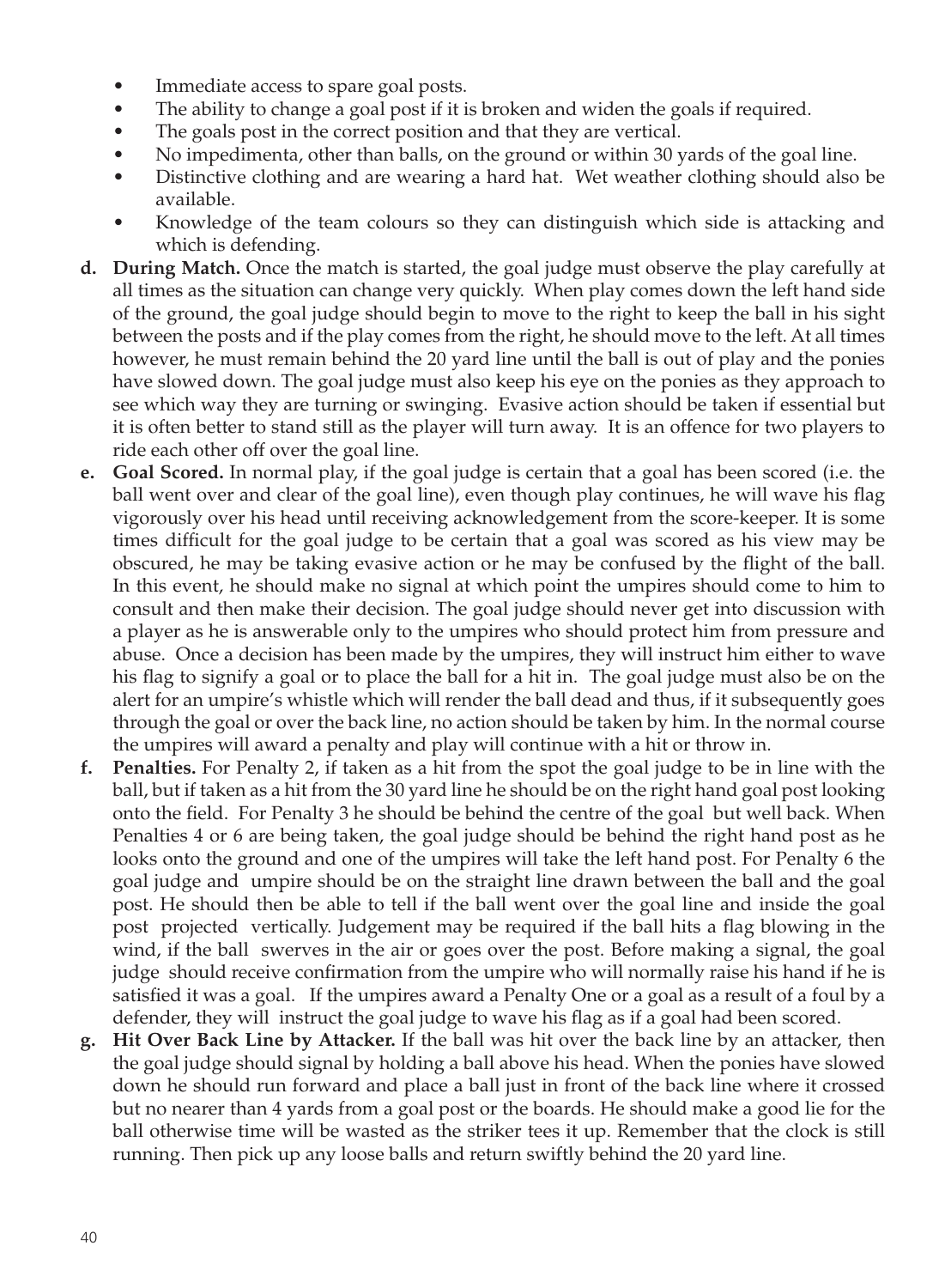- **h. Hit Over Back Line by Defender.** If the ball was hit over the back line by a defender, then the umpires will award Penalty 6 which is taken on the 60 yard line opposite where the ball went out of play but no further than 40 yards out from the centre. The umpires might ask the goal judge for help in deciding if a defender or attacker hit the ball over the back line (see Rule 24 and 25).
- **i. During Match.** The goal judge may relax a little between chukkas and at half time although he must remain alert to players coming onto the ground to stick and ball. He can usefully tread-in in front of his own goal, collect up any stray balls and be prepared for the umpires to come up to him at this time to replenish their ball bags.
- **j. Two Goal Judges.** Should there be two goal judges for each goal, they will work as a pair covering each goal. They must be particularly alert to avoid being ridden down as the options for the players are reduced.

### **7. Umpire Grading Committee**

Every Associate Member of the HPA as well has being allocated a handicap should also have an umpire grade. Each member is assessed by an Umpire Grading Committee annually and the grade published in the Blue Book. It is incumbent on all those who play polo not only to know the rules but also to take their turn as umpires. Once a player has reached -1 handicap he is eligible and should be encouraged to take his C grade umpire test. Umpire tests are held in April and May and also at other times on demand. On passing the test he will be graded CP until he has umpired a sufficient number of games to satisfy his club that he be recommended to the Umpire Grading Committee for upgrading to C.

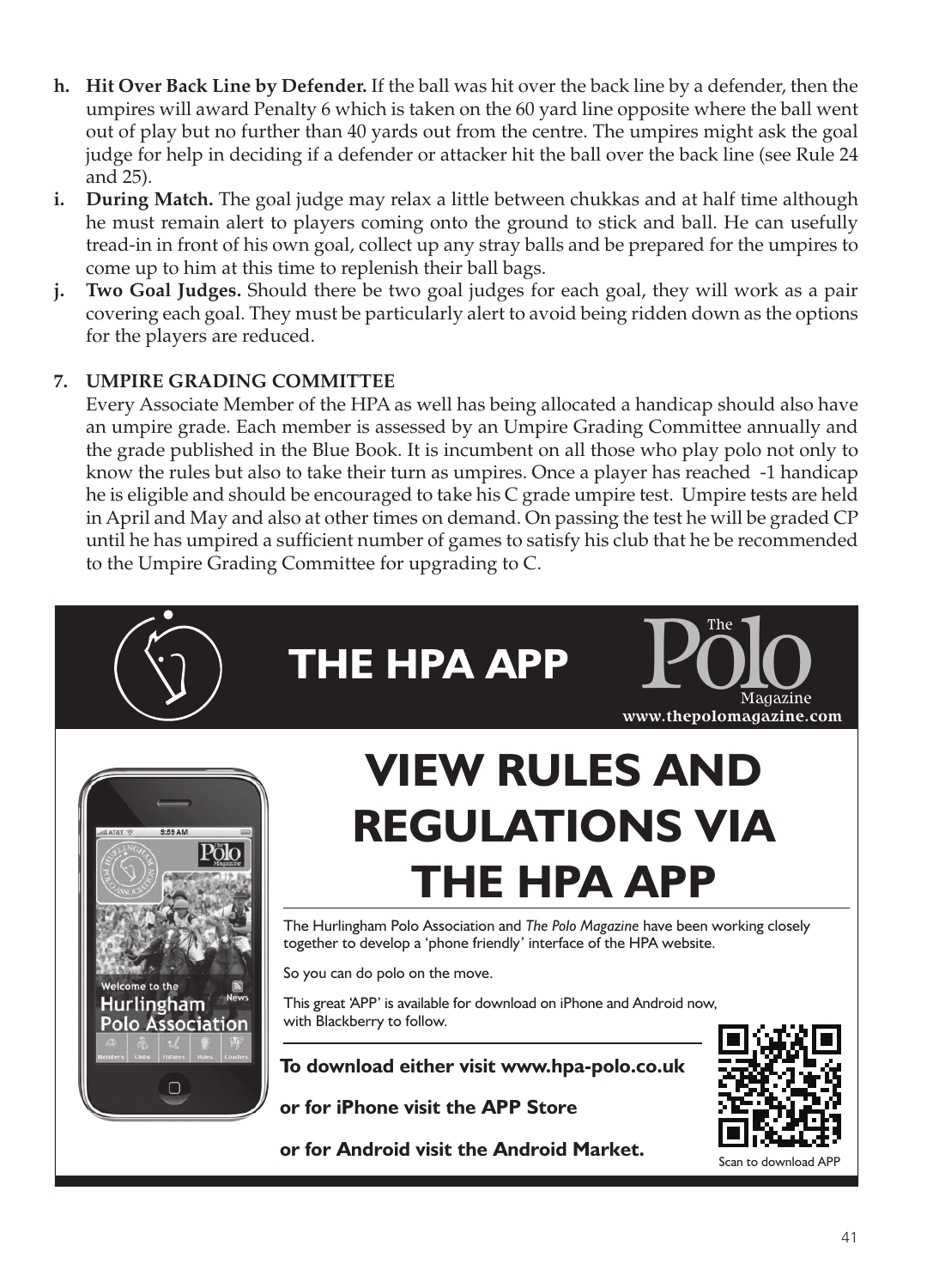## ANNEX C - GUIDELINES AND CONDITIONS FOR TOURNAMENTS

**1. GENERAL.** All matches will be played under HPA rules.

#### **2. OFFICIAL TOURNAMENTS AND PRIORITY.**

- **a. General.** All Official HPA Tournaments are shown in bold italics in Section 4 of the Blue Book. All of these with the exception of those played at 22 and 20 goal level will count towards the points system for Victor Ludorum cups . The conditions for all other tournaments listed may be set by the host club, (but see Para 3). Official Tournaments will take priority over all other tournaments with those of higher goal taking priority over lower. All queries to be referred to the Stewards.
- **b. Conditions.** Specific conditions are set out below:

## **High Goal (22) – 6 Chukkas.**

- All players must hold an HPA handicap of 0 goals or above.
- Teams are restricted to not more than two OSPs and each must be 4 goals or above.
- Any sponsored player of 5 goals or below may not play until his club has been notified in writing that his HPA handicap has been confirmed and the brackets have been removed (see Regulation 6.5c).

### **Victor Ludorum High Goal (18) – 6 Chukkas.**

- All players must hold an HPA handicap of 0 goals or above.
- Teams are restricted to not more than two OSPs who must be 4 goals or above.
- Any player of 2 goals or below must be either a patron or a HGP.

### **Victor Ludorum Medium Goal (15) – 5 Chukkas.**

- All players must hold an HPA handicap of 0 goals or above.
- Teams are restricted to not more than one OSP who must be 3 goals or above.
- Any player of 2 goals or below must be either a patron or a HGP.

#### **Victor Ludorum Intermediate Goal (12) – 4 Chukkas.**

- All players must hold an HPA handicap of -1 goal or above but no higher than 7 goals.
- Teams are restricted to not more than one OSP who must be 3 goals or above.
- Any player of 2 goals or below must be either a patron or a HGP.

#### **Victor Ludorum Low Goal (8) – 4 Chukkas.**

- All players must hold an HPA handicap of -1 goal or above but no higher than 6 goals.
- Teams are restricted to not more than one OSP who must be 2 goals or above.
- Any player 1 goal or below must be either a patron or a HGP.

#### **Victor Ludorum Low Goal (6) – 4 Chukkas.**

- All players must hold an HPA handicap of -2 goals or above but no higher than 5 goals.
- Teams are restricted to not more than one OSP who must be 2 goals or above.
- Any player of 1 goal or below must be either a patron or a HGP.

*\* OSP = Overseas Sponsored Player \*\* HGP = Home Grown Player (See Status Guidelines at Annex E)*

- **c. National Teams.** The conditions governing OSPs may be lifted for a national team which has been invited and approved by the Stewards or for an established overseas patron who wishes to play with an immediate family member who is also from overseas. In the case of a substitution in such a family team, normal tournament conditions and rules will apply.
- **d. Team Change and Substitution in a High Goal Team.** The rules for team changes are laid out in Rule 1d and for substitution in Rule 2. The rules are designed to enable a team in which a regular member is unable to play for a bona fide reason such as injury to compete in such a way as to be fair to both sides. However, it is recognised that in high goal the replacement of an 8-10 handicap player by another within the rules may be almost impossible without unacceptable delay and expense. Thus, at this level, the rules are relaxed as follows: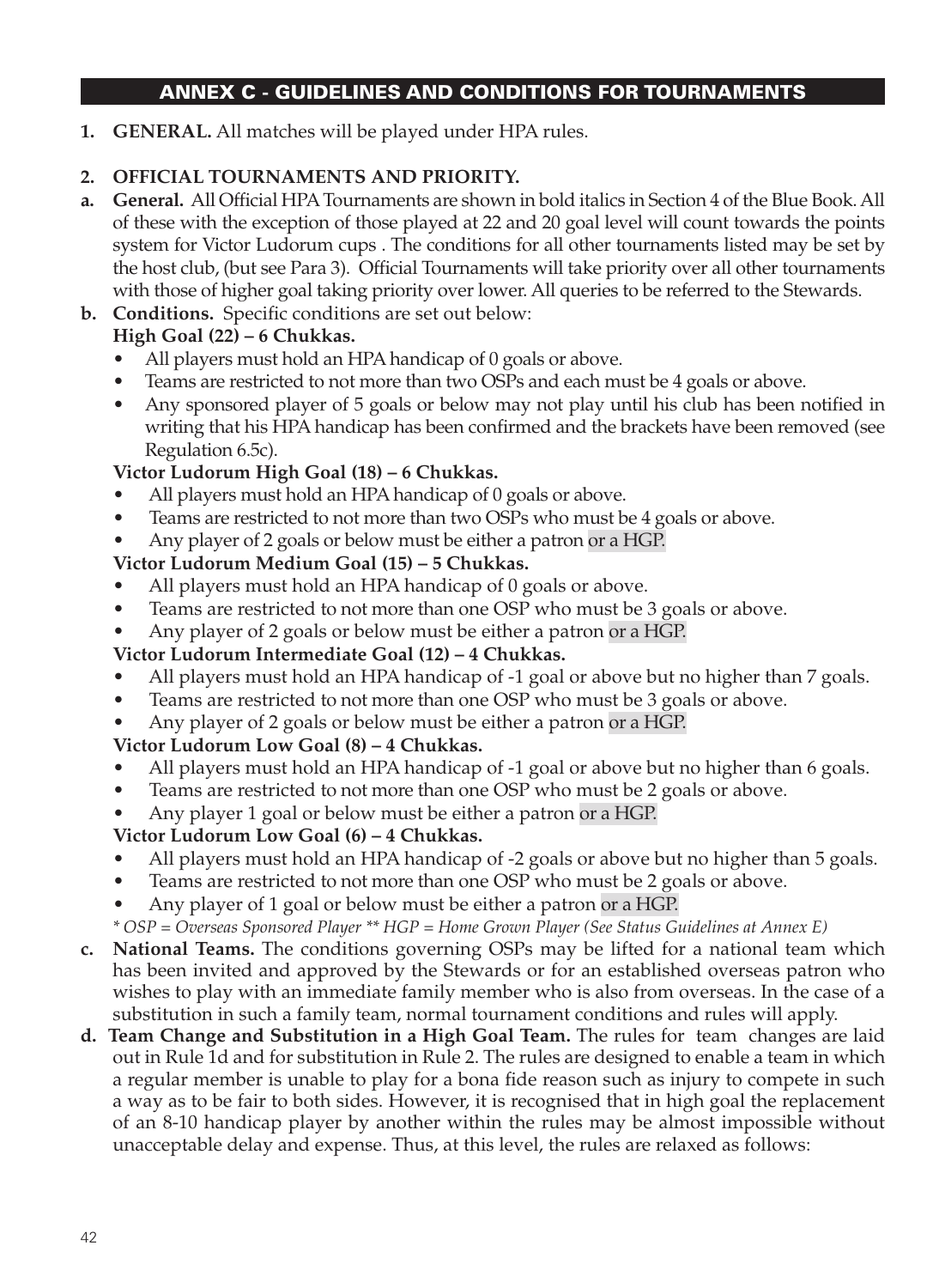- **(i) Team Change.** This will apply at any time during or shortly before the tournament until immediately before or during a match when the change of player is deemed to be a substitution. A distinction is drawn between:
	- **(a) League Phase.** If a player is unable to play in the next match of the league phase, then his replacement in the team must be qualified under Rule 1c (iii) which specifies that a player may only play for one team in a tournament. If no qualified player of the same handicap is available then a double substitution may be made.
	- **(b) Main Knockout Phase.** If a player of 8 goals or above cannot play due to an injury certified by a doctor, that player may be replaced by a player who has played in the league phase but not in the knockout phase of the main tournament. Special rules, which should be detailed in the tournament conditions, may apply to any subsidiary knockout phase.
- **(ii) Substitution.** A substitution may take place if a player is unable to play through injury or other bona fide reason immediately before or during a match. As above a distinction is drawn between the:
	- **(a) League Phase.** A team may nominate a player of 8 goal or above who is playing in the tournament to act as a substitute in the event of injury etc to one of its players. The player may then come in as a substitute for a player of 8 goals or above. Otherwise the rules for substitution as laid down in Rule 2 apply.
	- **(b) Main Knockout Phase.** A team must nominate a qualified substitute for each of its players and give the list to the Polo Manager by 5pm the evening previous to the match.
		- Quarter Finals. For a player of 8 goals and above a similarly handicapped player who has played in the league phase and been eliminated is deemed to be qualified.
		- Semi Finals and Finals. For a player of 8 goals and above a similarly handicapped player who has played in the league phase or quarter finals and been eliminated is deemed to be qualified.

This does not prevent a team reverting to the substitution rules as set out in Rule 2. **(iii) Ponies.** See Rule 1i.

**e. Officials.** Below are the recommended minimum grades for officials.

|           | <b>Second Umpire</b> | Referee            |
|-----------|----------------------|--------------------|
| PP        | <b>PP</b>            | <b>HPA</b>         |
| PP        | PP                   | <b>HPA</b>         |
| PP        | PP                   | <b>HPA</b>         |
| PP        | PA                   | <b>HPA</b>         |
| <b>PA</b> | PА                   | <b>HPA</b>         |
| В         | B                    | B or 3 goal player |
| PА        | PА                   | <b>HPA</b>         |
|           | В                    | C or 1 goal player |
|           | <b>First Umpire</b>  |                    |

#### **f. Entry Fees.**

**(i)** As a guide Clubs should graduate the entry fee to the suggested maximum according to the matches to be played in the tournament. The suggested maximum, which does not include fees for umpire or other officials is:

| High Goal 17-22   | £20.000 |
|-------------------|---------|
| High Goal 15 - 20 | £10.000 |
| Medium Goal       | £4.000  |
| Intermediate Goal | £3.000  |
| Low Goal          | £2.000  |

**(ii)** The host club may arrange for qualifying matches of its tournament to be played at another club. For those teams that qualify, no transfer of the entry fee will be made by the host club. However, for each team that fails to qualify, a transfer of 75% of the entry fee will be made to the club which held the qualifying matches. Should a team play only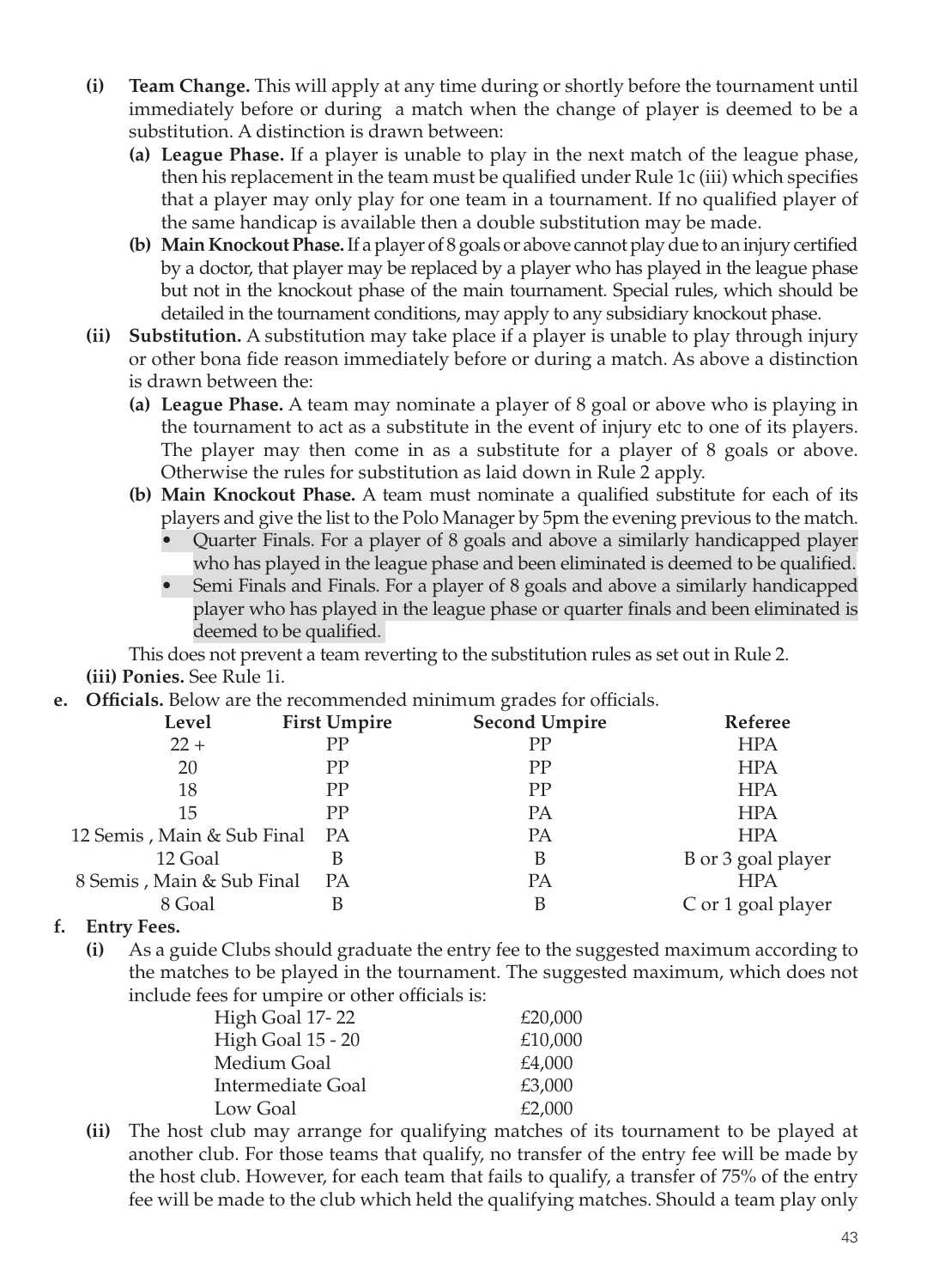one qualifying match then that team will be refunded 50% of the original entry fee by the club that held the qualifying matches (ie if the entry fee is £1000, the team will receive  $£500$  and the club holding the qualifying match will retain  $£250$ . A team which plays two or more qualifying matches will receive no refund (ie the club will retain £750).

**(ii)** When a single match is played away from the host club, then 20% of the entry fee shall be paid by the host club to the club holding the match.

#### **3. OTHER (NOT OFFICIAL) TOURNAMENTS.**

**a. Conditions.** Conditions for all other HPA tournaments may be set by the host club but clubs are encouraged to follow the guidelines as set out below:

| <b>Goal Level</b> | Min H'cap | Max H'cap                        | H'cap limit of<br>two Best Players |
|-------------------|-----------|----------------------------------|------------------------------------|
|                   | $-2$      |                                  |                                    |
|                   | $-2$      |                                  |                                    |
|                   | $-2$      |                                  |                                    |
|                   | $-2$      |                                  |                                    |
| 8 & Above         |           | as for official HPA Tournaments. |                                    |
| --                | _____     |                                  |                                    |

#### **b. Team Changes and Substitition. See Rule 2.**

**c. Officials.** Below are the recommended minimum grades for officials.

| <b>LEVEL</b> | <b>FIRST UMPIRE</b> | <b>SECOND UMPIRE</b> | <b>REFEREE</b>     |
|--------------|---------------------|----------------------|--------------------|
| $22+$        | РP                  | РP                   | <b>HPA</b>         |
| 20           | РP                  | <b>PP</b>            | <b>HPA</b>         |
| 18           |                     | А                    | A or 5 goal player |
| 15           |                     | А                    | A or 4 goal player |
| 12           |                     |                      | B or 3 goal player |
|              |                     |                      | C or 1 goal player |

**d. Entry fees** – At the clubs discretion.

#### **4. INTERNATIONAL MATCHES.**

International matches will be played under HPA rules unless any changes have been mutually agreed by the team managers/captains and recorded in writing before the match. The International Committee have the responsibility to nominate the match officials in consultation with the Chief Umpire. A list of officials should be given to each team manager/captain who will make a selection in order of preference from the list. The Chief Umpire, in consultation with the Chairman of the International Committee will then make the final selection. Any umpire selected should be practised and fully conversant with the current HPA rules.

- **5. ENTRY FORMS.** (See also Rule 1c) A Club wishing to run a tournament must prepare an entry form which should include the following:
	- •Name of tournament.
	- •Handicap level.
	- •Inclusive dates.
	- •Status (eg, official or if not, any special conditions that apply).
	- •Entry fee and note of any additional cost of officials, medical cover etc.
	- •Closing date of entry.
	- •Blank line so teams can enter dates on which they would prefer not to play.
	- •For leagues or groups whether matches are to be played to a result or may finish in a draw.
	- •Any disclaimer and additional information.
	- •Declaration as to eligibility of those entered.
	- •Signature Block.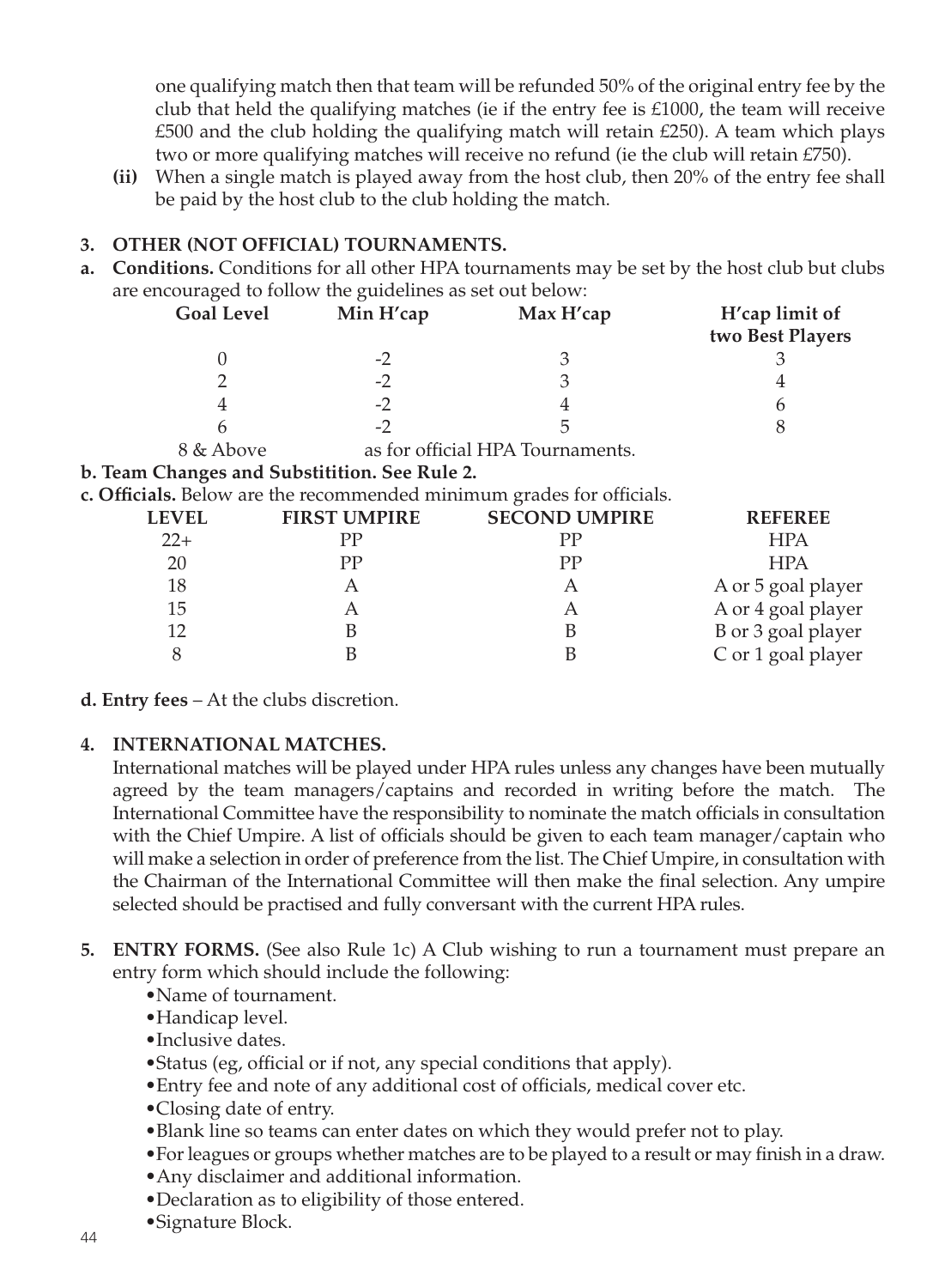To enter, the team captain/manager must submit a completed entry form and send it to the Tournament Committee with the entry fee before the closing date. As a general rule the Tournament Committee should accept all entries up to the closing date. They may try to achieve extra entries in order to give a better balance to the tournament (eg to achieve eight teams rather than seven) but the process should not be so drawn out that the issuing of the schedule is delayed. It is, however, at the discretion of the Tournament Committee to refuse an entry, to ballot out teams or to run a tournament on an invitation basis. The Tournament Committee should whenever possible arrange a balanced and achievable schedule for a tournament at their club. This may require teams entered to play qualifying matches at other clubs. This will be arranged by agreement between polo managers and clubs are expected to co-operate in accepting teams which may not be from their own club. (See 2f(ii) above). Qualifying matches are taken as part of the tournament and the rules on substitution and use of ponies shall apply (See Rules 2 and 1i).

- **6. SCHEDULE.** Once entries have been received, the Polo Manager must decide, if it is not in the tournament conditions, whether the tournament should be run as a knockout, league, group or combination of both. He will know how many entries have been received, how many playing days are available and days on which teams would prefer not too play and have an idea of the constraints on the players. Based on all this he can decide the format of the tournament and can produce a schedule of the matches which should include where appropriate nominated umpires and referees. It has become increasingly popular to start a tournament on a league or group basis, finishing with a knockout, as this guarantees each team a number of matches and also enables a time table to be drawn up.
- **7. WITHDRAWAL OR DISQUALIFICATION OF A TEAM.** See Rule 1g. If a team is disqualified or its withdrawal is accepted by the Tournament Committee and the team has already played in the tournament then, in a knockout, the team which they have played and beaten in the previous round may go through to the next round. In a league or group all the matches which the team has played will be declared null and void with points and goals gained by their opponents subtracted from their total.
- **8. KNOCKOUT TOURNAMENT.** A knockout tournament is one in which teams are drawn to play preliminary rounds, quarter finals, semi finals and finals. Unless there are eight or sixteen teams in the tournament there will be a requirement to have bye rounds. The method of placing these is shown in the table below. It is often popular to have a subsidiary to the main tournament to give the teams beaten in the first round a minimum of two matches. The subsidiary matches should be scheduled so that they fall as close as possible to the time and date of the equivalent matches arranged for the winning teams.

|             | Method of Drawing Byes in Tournaments – All Byes are in the first round |                       |
|-------------|-------------------------------------------------------------------------|-----------------------|
| No of Teams | <b>Byes at Top</b>                                                      | <b>Byes at Bottom</b> |
|             |                                                                         |                       |
|             |                                                                         |                       |
|             |                                                                         |                       |
|             |                                                                         |                       |
|             |                                                                         |                       |
| 10          |                                                                         |                       |
| 11          |                                                                         |                       |
| 12          |                                                                         |                       |
| 13          |                                                                         |                       |
| 14          |                                                                         |                       |
| 15          |                                                                         |                       |
| 16          |                                                                         |                       |

45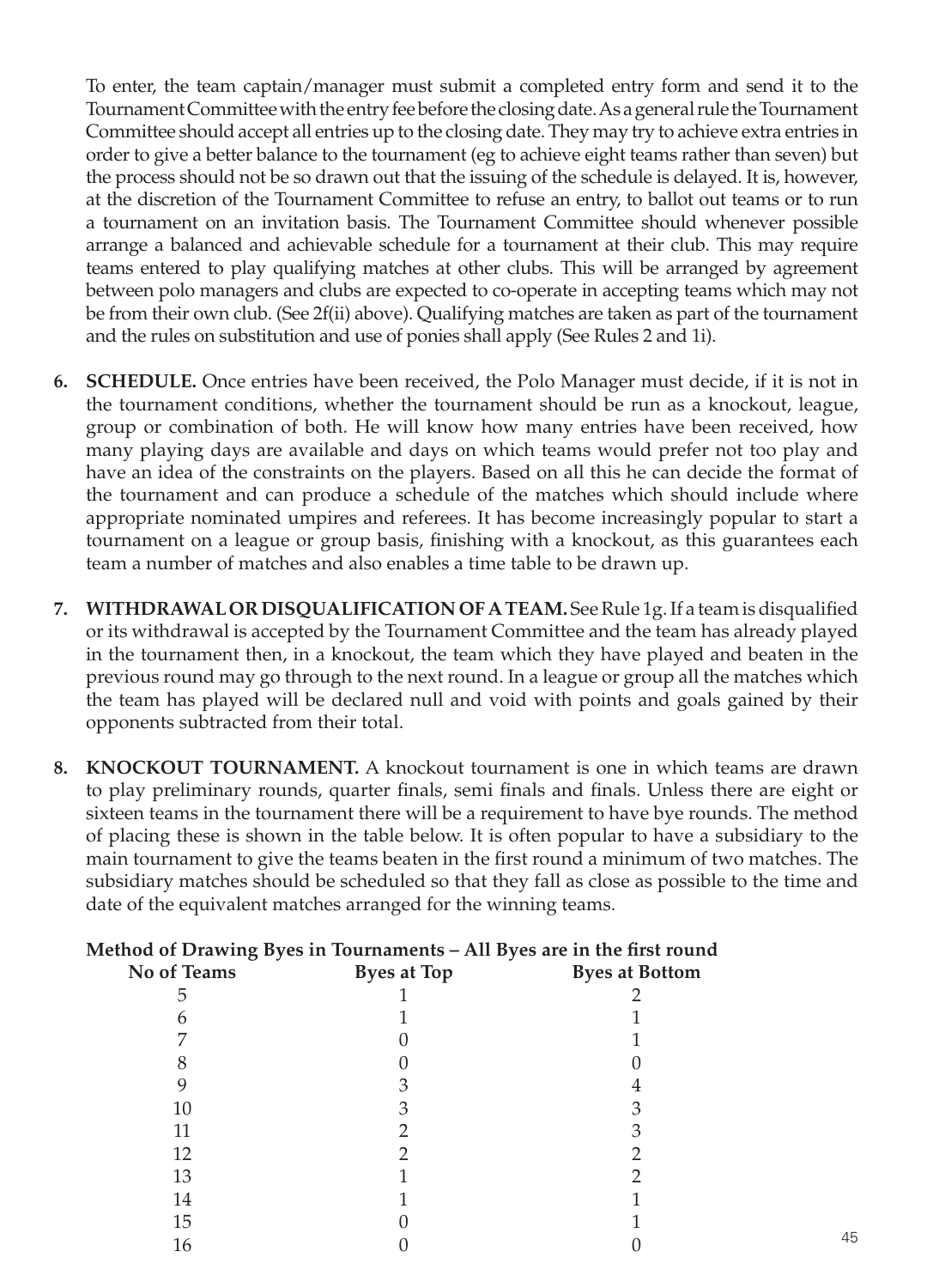#### **9. LEAGUES AND GROUP TOURNAMENTS**

- **a. League Tournament.** A league tournament will consist of one or more leagues with each team in its league playing the other. When there is more than one league, the most successful teams go on to a main or subsidiary knockout dictated by an order of merit (see Annex D).
	- **(i)** There should always be the same or more places for teams in a knockout than the number of leagues or groups.
	- **(ii)** Leagues of three teams are to be avoided if possible as they are more prone to match fixing than larger leagues. If used, the team that loses the first match in its league should ideally play the third team next so that the next league match will count towards the overall result
	- **(iii)** For reasons of time or availability it may sometimes be necessary to schedule a tournament in which all the teams in a league do not play each other; for example, if there are five teams and only time for each team to play two matches. Scoring will be as laid down in Paragraph 3 of Annex D.
- **b. Group System.** In each group there are two subgroups of two or more teams (each subgroup must have the same number of teams) which then play across so that each team in one subgroup plays each team in the other. The group system should be used sparingly but it may enable teams in a tournament to be given the same number of matches in the league or group phase, However, as all the teams within a group have not played each other, this system can sometimes lead to maverick results which are only partially offset by combining all the results within the group (See Paragraph 3 of Annex D).
- **c. Combined Leagues and Groups.** Sometimes, in order to achieve a uniform number of matches played, the league and group system can be combined. For example, if there are fourteen teams in a tournament, the Committee can schedule two leagues of four teams and a group of six teams (two subgroups of three teams each) so that every team plays three matches in this phase.
- **d. Progression to Knockout Phase.** Once an order of merit has been established (See Annex D) then a knockout phase may be held starting with a quarter or semi final or go straight to a final.
- **10. ROUND ROBIN OR AMERICAN TOURNAMENT.** If three teams are to play on one day, then a Round Robin is a good answer. Normally each team plays two or three chukkas against the other. Two of the teams play consecutively e.g. the first four chukkas or the last four and the third team has a break in the middle. It is recommended that each match should end on the first bell whether the score is level or not and that two points are awarded for a win and one for a draw. To decide the order of merit refer to Annex D.
- **11. PENALTY SHOOT OUT.** On occasion, particularly if teams have arrived to play when the field is considered unsafe, a penalty shoot out can be held. This will produce a result and give some enjoyment to players and spectators. The shoot out will be conducted as follows:
	- The team handicaps will be calculated and posted as normal with the score at the point of abandonment if the match has started. A coin will be tossed.
	- Goals will be undefended. One strike only per shot at goal.
	- Player A from Team A will take two shots from the 30 yard spot followed by Player A from Team B and so on until all the players from each team have had two shots.
	- Player A will have two shots from the 40 yard spot and so on as for the 30 yard.
	- Player A will have two shots from the 60 yard spot and so on as for the 30 yard.
	- The score will be calculated on the number of goals scored divided by two.
	- If this results in a tie and a result is required the process will be restarted until a winner can be declared by sudden death.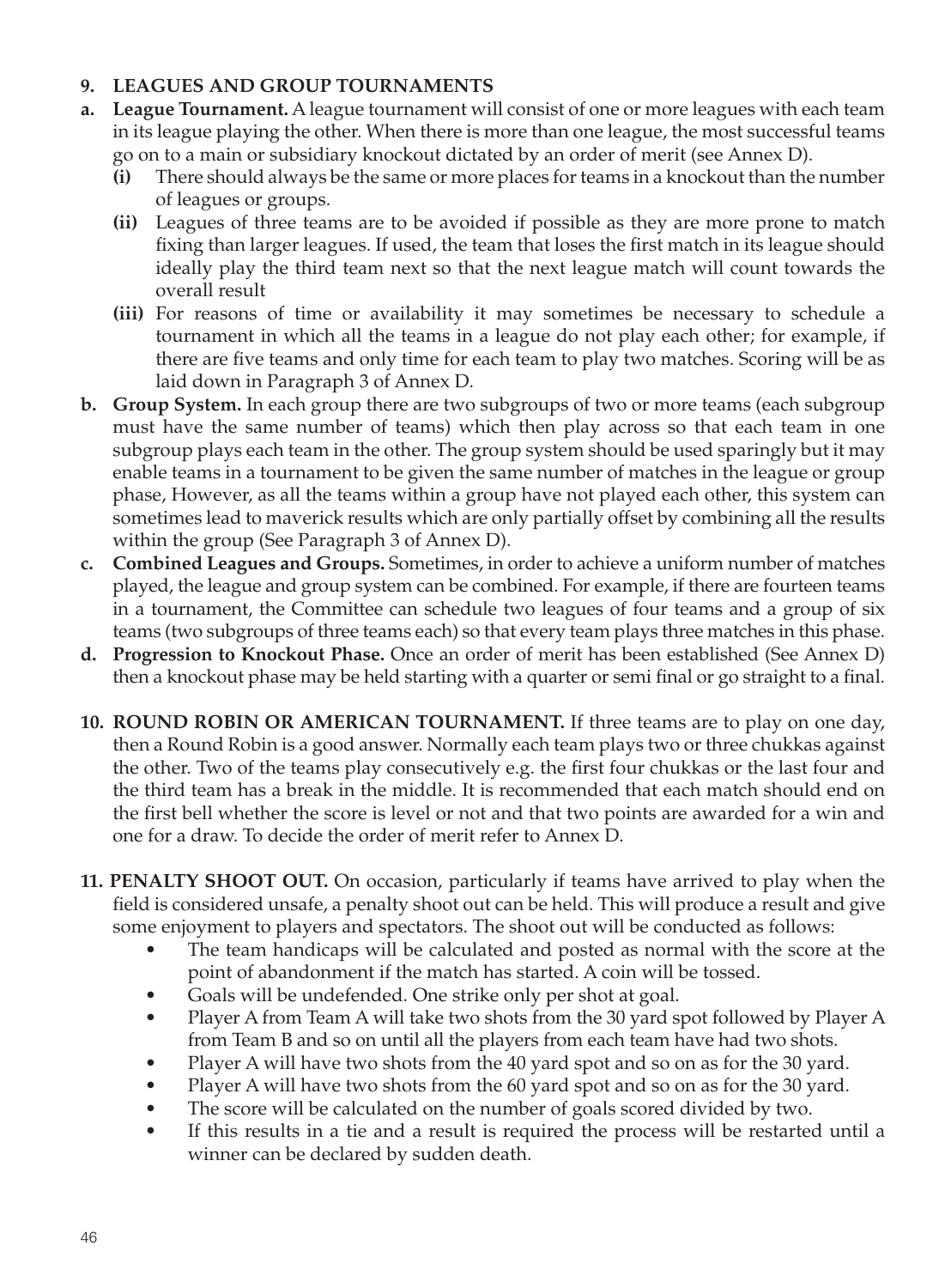The shoot out can take place at two separate locations and at different times. Should the match have started then the number of penalty shots to be taken can be reduced pro rata to the number of chukkas played. If used to break a tie then all team members should take a strike from the 40 yard spot and if still a tie continue until it is broken.

- **12. EXPENSES.** The Council has approved the following arrangements for the guidance of Club Secretaries when making arrangements for visits from other Clubs:
- **a.** At all tournaments or matches, official or unofficial, the Host Club may provide stabling, straw, hay and board and lodging for grooms on a repayment basis if prior arrangements have been made between the Secretaries of the Host Club and the visiting teams.
- **b.** It is suggested that the charges to be made are set out by the Host Club in their Schedule of Conditions for the tournament.
- **13. TROPHIES.** The Captain of a team winning any challenge cup is expected to have the name of the team and of its members engraved upon the cup at his own expense.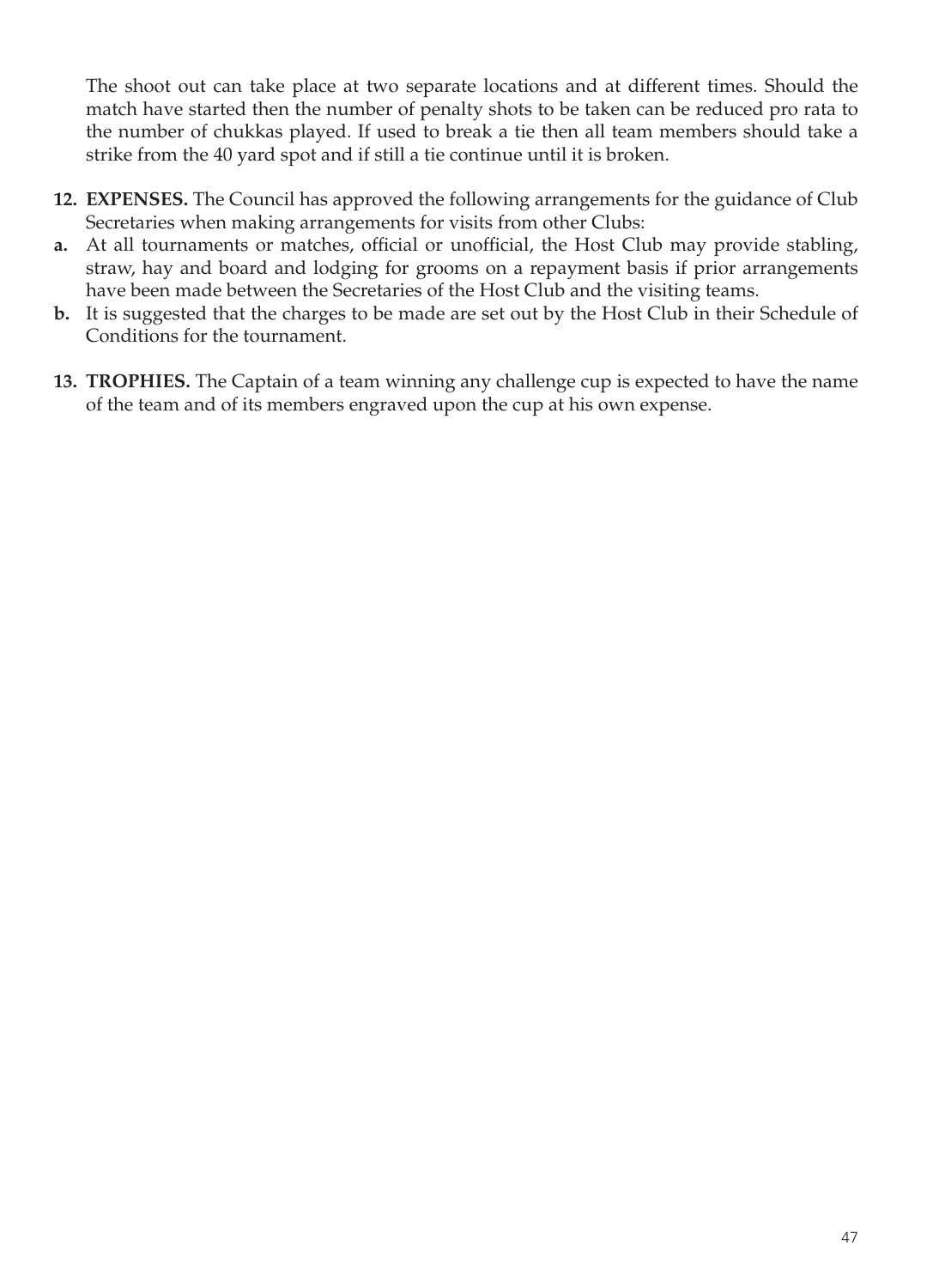#### ANNEX D – ORDER OF MERIT WITHIN AND ACROSS LEAGUES & GROUPS

(See also Annex C)

- **1. General.**
- **a.** This Annex lays down the rules for calculating the Order of Merit within and across leagues and groups and related issues. It should be read in conjunction with Annex C, Paragraph 8 - 10, which gives guidelines for running tournaments under the league and group systems.
- **b. Points System.** In each league or group a points system will operate for matches as follows: Played for a Win:  $Win = 2$   $Loss = 0$ Played for a Draw:  $Win = 2$  Draw = 1 Lose = 0
- **c. Definitions.** The following definitions will apply throughout the Annex:
	- **(i)** Goals Scored. This is the sum of the goals scored by and accredited to a team.
	- **(ii)** Goals Scored Against. This is the sum of the goals scored by and accredited to the opponents of a team.
	- **(iii)** Goal Difference. This is the sum of the 'Goals Scored' by a team minus the 'Goals Scored Against'. It may result in a minus total.
	- **(iv)** League. A number of teams listed together which in the normal course play each other. Thus in a league of four each team plays three matches.
	- **(v)** Group. A group is divided into two subgroups, each subgroup having an equal number of teams. Each team plays a match against the teams in the other subgroup; thus with two subgroups of three teams each team will play three matches.

#### **2. Order of Merit within a League IN WHICH ALL TEAMS HAVING PLAYED EACH OTHER.**

In a tournament that involves leagues in which all the teams within each league have played each other a record of the results should be drawn up as in the Examples.

- **a. Points.** The order of merit is established initially by taking the number of points scored by each team in its league (Example A).
- **b. Two Teams Tied on Points.** 
	- **(i)** If two teams are tied on points, then the team that won the match between them goes above the other (Example B).
	- **(ii)** If the result of the match between the two tied teams was a draw, the first placed team will be that with the best 'goal difference' counting all the matches played by the two teams in their league.
	- **(iii)** If the teams are tied on 'goal difference', the first placed team will be the one with the most 'goals scored', again counting all the matches played by the two teams in their league.
- **c. Three Teams Tied on Points.** If three teams are tied on points, recalculate the points scored counting only the matches played between the tied teams thus:
	- **(i)** If this results in two teams still being tied on points, the team that won the match between them goes above the other.
	- **(ii)** If three teams are still tied on points, again taking into account the scores within the tied teams, the order of merit is established from the 'goal difference' credited to each team. Thus the team with the best 'goal difference' goes first, the second best goes second and the third goes third. If this results in two of the teams still being tied on 'goal difference', the team that won the match between them goes above the other.
	- **(iii)** If three teams are still tied then 'goals scored' shall determine the order of merit. If this results in two of the teams being tied on 'goals scored', the team that won the match between them goes above the other (Example E).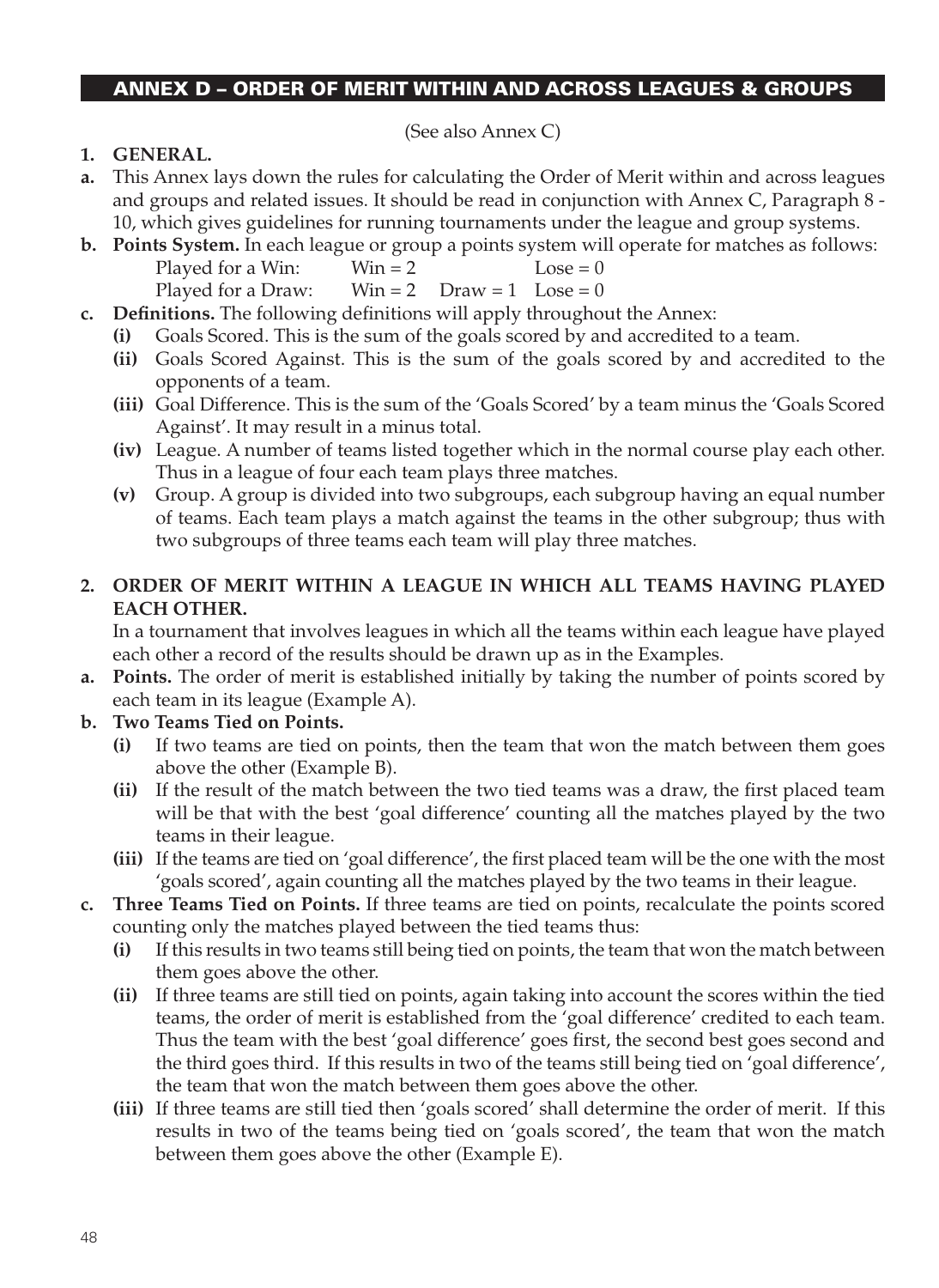- **d. Four or More Teams Tied.** In the event that four or more teams are tied on points, then proceed as for three teams tied (Paragraph 2c).
- **3. ORDER OF MERIT WITHIN GROUPS AND LEAGUES IN WHICH ALL THE TEAMS HAVE NOT PLAYED EACH OTHER.** In a tournament which involves groups or leagues in which all teams have not played each other, the result of all matches within the league and group will be taken. Thus for example with two subgroups, each of two teams playing across, the result of all four matches will be taken together (Examples C, D and F). The order of merit will be draw up as in Paragraph 2 but note if teams have played each other then the winner of that match will go above in a two way tie (Example D).

### **4. Order of Merit across Leagues and Groups.**

- **a.** As a first step establish the order of merit within each league or group using the system laid down in Paragraph 2 or 3 above. The first team in each league and group have an automatic place in the knockout phase (see Annex C Paragraph 9).
- **b.** If it is necessary to establish an order of merit between the first placed teams in each league and/or group to allocate the playoff places in the knock out phase (see Paragraph 6 below), take all the matches that the teams have played in their league or group to establish the order of merit between them again using the system in Paragraph 2 or 3.
- **c.** If it is necessary to achieve an order of merit between the second or third and so on placed teams in each league and or/group proceed as for the first placed teams above. A Tournament Committee may however wish to include a special rule in the schedule if the tournament does include a group or groups as those teams in a group are at a disadvantage (there are always more teams than in a league) when an order of merit is drawn up using the system outlined above. (See Note 2 to Example J)
- **d.** In the event that there are an unequal number of teams in each league then eliminate the bottom team and recalculate the scores. The original placings will stand ie, the team that came first in the league before equalisation will remain first but the points, goal differenc and goals scored credited to it after equalisation will be used for comparision with the equivalent placed teams in the other leagues. Thus, if required, an overall order of merit, involving all the teams in a tournament can be drawn up. (See Examples H and J).
- **5. TEAMS STILL TIED.** If teams remain tied having applied all the above methods to separate them, then the Tournament Committee shall determine the order of merit by using another equitable test such as:
	- The best 'goal difference' achieved in any one game.
	- The best 'goals scored' achieved in any one game.
	- A play off or penalty shoot out.
	- The toss of a coin.
- **6. Placing of Teams for Knockout Phase**. The order of merit as outlined in Paragraph 4 above will normally be used to place teams for the knockout phase of a tournament.

| Ouarter Finals: 1st y 8th |           | Semi Finals: 1st v 4th |           |
|---------------------------|-----------|------------------------|-----------|
|                           | 4th v 5th |                        | 2nd v 3rd |
|                           | 3rd v 6th |                        |           |
|                           | 2nd v 7th |                        |           |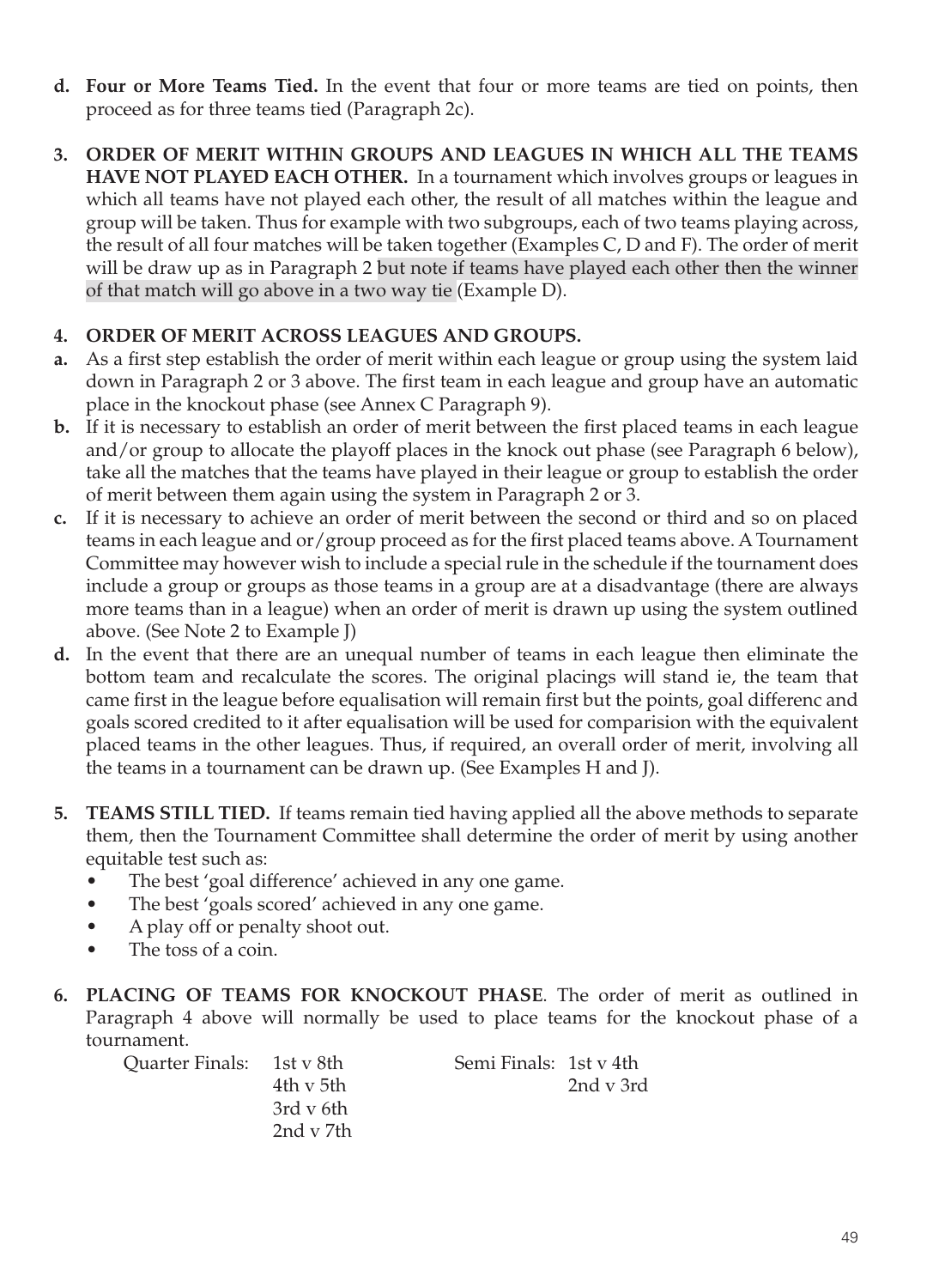If eight teams are to enter the knockout phase then quarter finals will be played but if only four then semifinals will be played. These placings may be altered for scheduling reasons or to avoid teams that have played each other in the league phase meeting in the early rounds of the knockout. A draw can also be made.

- **7. Match Not Played or Completed.** If a match cannot be played or, if started, cannot be completed because of bad weather or any other reason every effort should be made to reschedule it so that it can be played or completed. If this is not possible consideration should be given to a penalty shoot out as outlined in Annex C paragraph 11. As a last resort the result of a match can be calculated as follows:
- **a. If not played:** 
	- Taking all the matches played in the league or group concerned, establish the 'goal difference' for each team. The score is then calculated by dividing the 'goal difference' of each team by the number of matches played by each team; all fractions to count as half.
	- If this produces a tie in a tournament in which matches are to be played for a win then a similar calculation will be made taking account of 'goals scored'.
	- If two teams remain tied then Paragraph 5 will apply.

#### **b. If started but not completed:**

- The score will be calculated by taking the score of each team at the time the match was abandoned. These scores are then each divided by the number of chukkas completed and multiplied by the total number of chukkas due to be played in the match to give the score; all fractions to count as half.
- If the teams were equal when the match was abandoned, each team will be awarded half a point.
- **8. Tournament Played Both Open and Handicap.** If the tournament is played both open and on handicap:
- **a. Scoreboard.** The scoreboard should show the 'Open' score with any goals awarded on handicap displayed separately below the appropriate team.
- **b. Last Chukka.** Matches must be played for a win in both the open and handicap sections. Although there may be a win in one section at the end of 7 minutes in the last chukka, play may have to continue in order to get a win in the other section. When the result of one section has been established, that result will not be altered by the subsequent play that may have been required to get a match result in the other section. It is important that umpires and timekeepers are briefed on this requirement.
- **c. Order of Merit.** A team that wins both the open and handicap section in a league must go for the open final. When the order of merit is being calculated, all matches are counted. If two or more teams are tied on points, only matches between the tied teams are counted as in Paragraph 2b above, except that a team that has won the open section of the league shall not be considered as a tied team.
- **9. Cancellation.** If the result of a league is known before the last matches are played and the result cannot be influenced by those matches, they may be cancelled provided the Tournament Committee, the club where the matches were due to be played and both team captains all agree.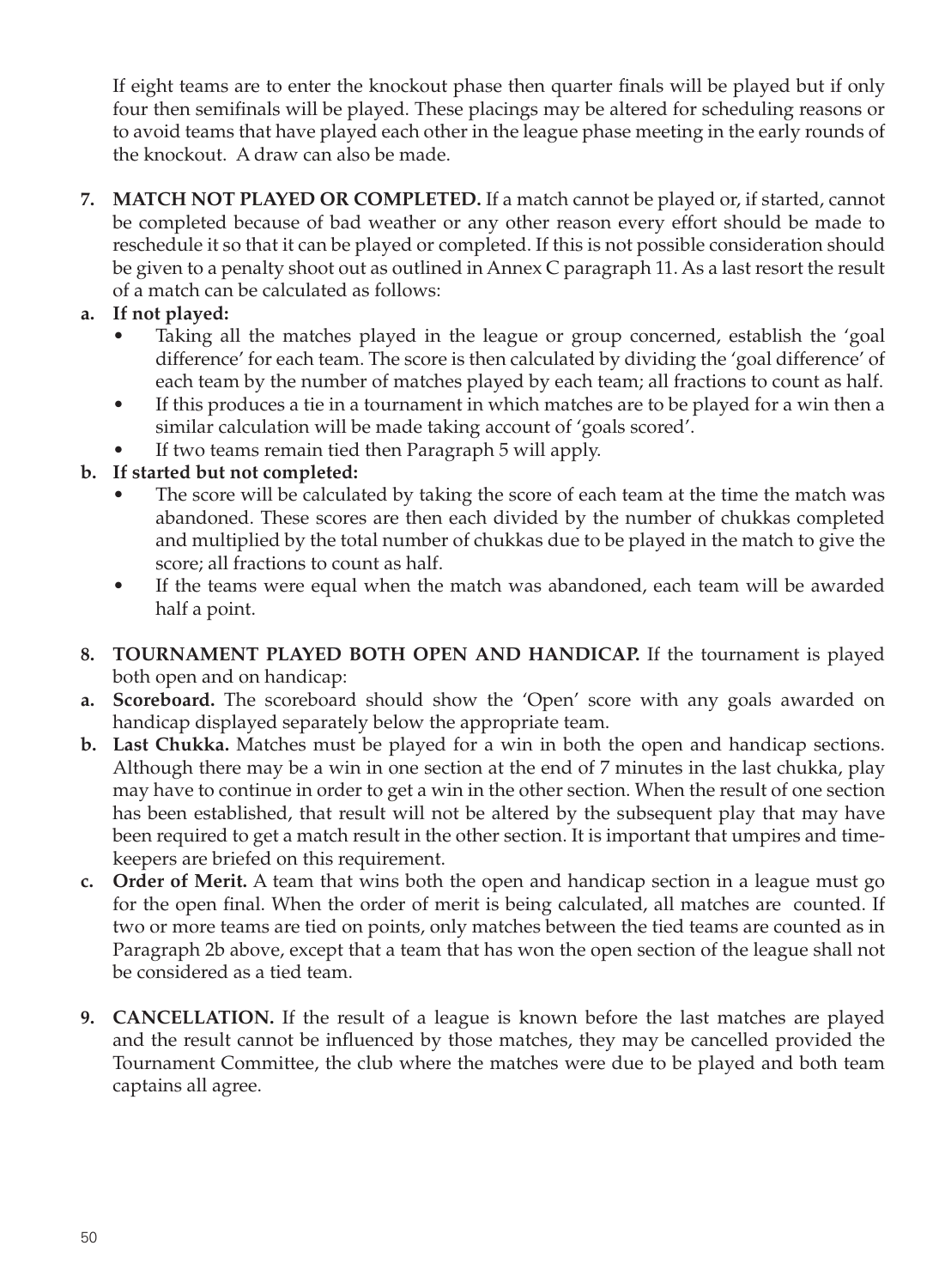## EXAMPLES TO ANNEX D

#### **League 1 A team B team C team No team Win/Lose Points Goals Scored Goals Against Goal Difference Place A team** | 7-8 | 12-7 | LW | 2 | 19 | 15 | +4 | 2 **B team** 8 - 7 9 - 4 WW 4 17 11 +6 1 **C team** 7 - 12 4 - 9 LL 0 11 21 -10 3 **No team**

#### **Example A - League with no teams tied on points**

#### **Example B - League with two teams tied on points**

| League 1      | A team   | <b>B</b> team | C team   | D team  | <b>Win/Lose</b> | <b>Points</b> | <b>Goals Scored</b> | Goals<br>Against | Goal<br><b>Difference</b> | Place |
|---------------|----------|---------------|----------|---------|-----------------|---------------|---------------------|------------------|---------------------------|-------|
| A team        |          | $10 - 7$      | $7 - 9$  | $6 - 7$ | WLL             |               | 23                  | 23               |                           |       |
| <b>B</b> team | $7 - 10$ |               | $11 - 6$ | $9 - 8$ | LWW             | 4             | 27                  | 24               | $+3$                      |       |
| C team        | $9 - 7$  | $6 - 11$      |          | $4 - 5$ | WLL             |               | 19                  | 23               | -4                        |       |
| D team        | $7 - 6$  | $8 - 9$       | $5 - 4$  |         | <b>WLW</b>      | 4             | 20                  | 19               | $^+$                      |       |

B team and D team are tied on points. B team won the match beween them so go first. Likewise C team beat A team so they go into third despite the fact that they have a worse goal difference.

#### **Example C - 4 teams grouped in 2 sub groups.**

| Sub Group 1   | A team  | <b>B</b> team | C team  | D team | <b>Win/Lose</b> | <b>Points</b> | <b>Goals Scored</b> | <b>Goals</b><br><b>Against</b> | Goal<br><b>Difference</b> | Place |
|---------------|---------|---------------|---------|--------|-----------------|---------------|---------------------|--------------------------------|---------------------------|-------|
| A team        |         |               | $9 - 6$ | 7 - 6  | <b>WW</b>       | 4             | 16                  | 12                             | $+4$                      |       |
| <b>B</b> team |         |               | $6 - 5$ | 7 - 4  | <b>WW</b>       | 4             | 13                  | 9                              | $+4$                      |       |
| Sub Group 2   |         |               |         |        |                 |               |                     |                                |                           |       |
| C team        | $6 - 9$ | $5 - 6$       |         |        | LL              | 0             | 11                  | 15                             | -4                        | 3     |
| <b>D</b> team | $6 - 7$ | $4 - 7$       |         |        | LL              | 0             | 10                  | 14                             | -4                        | 4     |

Teams play across. A team and B team each have four points so go straight to goal difference and the scores are still tied; go to goals scored and A team go first and B team second. Likewise C team go third and D team fourth.

#### **Example D - 4 teams grouped in 2 sub groups.**

| Sub Group 1   | A team  | <b>B</b> team | C team   | D team  | <b>Win/Lose</b> | <b>Points</b> | <b>Goals Scored</b> | Goals<br>Against | Goal<br><b>Difference</b> | Place |
|---------------|---------|---------------|----------|---------|-----------------|---------------|---------------------|------------------|---------------------------|-------|
| A team        |         |               | $5 - 4$  | $3 - 4$ | WL              | 2             | 8                   | 8                |                           |       |
| <b>B</b> team |         |               | $4 - 10$ | $4 - 7$ | LL              | 0             | 8                   | 17               | $-9$                      |       |
| Sub Group 2   |         |               |          |         |                 |               |                     |                  |                           |       |
| C team        | $4 - 5$ | $10 - 4$      |          |         | LW              | 2             | 14                  | 19               | $+5$                      |       |
| <b>D</b> team | $4 - 3$ | $7 - 4$       |          |         | <b>WW</b>       | 4             | 11                  |                  | $+4$                      |       |

Teams play across. D team goes first with 4 points. Team A and C are tied on points. As A team beat C team they go second with C team third.

#### **Example E - 4 teams in a league with 3 teams tied on points.**

| League 1      | A team         | <b>B</b> team | C team            | D team  | <b>Win/Lose</b> | <b>Points</b> | <b>Goals Scored</b> | Goals<br>Against | Goal<br><b>Difference</b> | Place |
|---------------|----------------|---------------|-------------------|---------|-----------------|---------------|---------------------|------------------|---------------------------|-------|
| A team        |                | $10 - 5$      | $6^{1}/_{2} - 10$ | $8 - 0$ | <b>WLW</b>      | 4             | $24^{1}/2$          | 15               | $+9^{1}/2$                |       |
| <b>B</b> team | $5 - 10$       |               | $9 - 3$           | $7 - 3$ | LWW             | 4             | 21                  | 16               | +5                        |       |
| C team        | $10 - 6^{1}/2$ | $3 - 9$       |                   | $3 - 7$ | <b>WLW</b>      | 4             | 16                  | $16^{1/2}$       | $-1/2$                    |       |
| D team        | $0 - 8$        | $3 - 7$       | -3                |         | LLL             | 0             |                     | 18               | $-14$                     |       |

Three teams tied on points so the 4th team (D team) is discounted and the scores are recalculated taking into account only the scores between the remaining three teams. See below.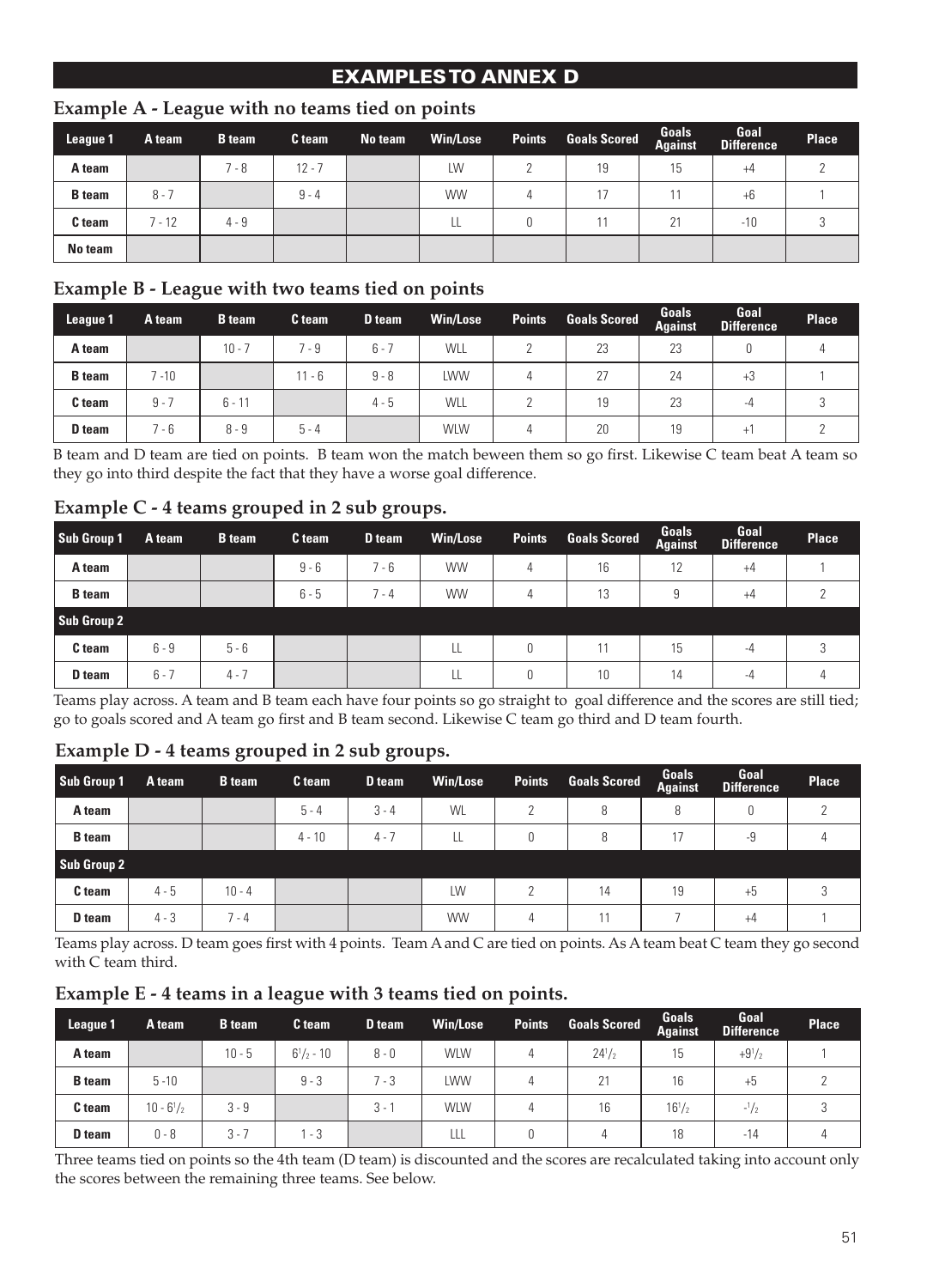#### **Example E - 4 teams in a league with 3 teams tied. Bottom team discounted.**

| League 1      | A team              | <b>B</b> team | C team            | D team | <b>Win/Lose</b> | <b>Points</b> | <b>Goals Scored</b> | Goals<br>Against | Goal<br><b>Difference</b> | <b>Place</b> |
|---------------|---------------------|---------------|-------------------|--------|-----------------|---------------|---------------------|------------------|---------------------------|--------------|
| A team        |                     | $10 - 5$      | $6^{1}/_{2} - 10$ |        | WL              |               | $16^{1/2}$          | 15               | $+1\frac{1}{2}$           |              |
| <b>B</b> team | $5 - 10$            |               | $9 - 3$           |        | <b>IW</b>       |               | 14                  | 13               | $+$                       |              |
| C team        | $10 - 6\frac{1}{2}$ | $3 - 9$       |                   |        | WL              |               | 13                  | $15\frac{1}{2}$  | $-2^{1/2}$                |              |
| <b>D</b> team |                     |               |                   |        |                 |               |                     |                  |                           |              |

All three teams are still tied on points. The team with the best goal difference goes first, the second best second and so on; thus the Order of Merit is A, B then C.

#### **Example F - 4 teams grouped in 2 sub groups tied on points.**

| Sub Group 1   | A team  | <b>B</b> team | C team  | D team  | <b>Win/Lose</b> | <b>Points</b> | <b>Goals Scored</b> | Goals<br><b>Against</b> | Goal<br><b>Difference</b> | Place |
|---------------|---------|---------------|---------|---------|-----------------|---------------|---------------------|-------------------------|---------------------------|-------|
| A team        |         |               | $8 - 6$ | $5 - 8$ | WL              | $\mathcal{D}$ | 13                  | 14                      |                           |       |
| <b>B</b> team |         |               | 7 - 9   | $5 - 4$ | <b>IW</b>       | っ             | 12                  | 13                      | ۰                         |       |
| Sub Group 2   |         |               |         |         |                 |               |                     |                         |                           |       |
| C team        | $6 - 8$ | $9 - 7$       |         |         | <b>IW</b>       | 2             | 15                  | 15                      | Ω                         |       |
| <b>D</b> team | $8 - 5$ | $4 - 5$       |         |         | WL              |               | 12                  | 10                      | $+2$                      |       |

All four teams are tied on 2 points. Some but not all of the teams have played each other so which team won the match between them is discounted so go to goal difference (Paragraph 3). Thus the order of merit is 1st D team with plus 2, 2nd C team on 0 and as A and B teams are equal on minus one, go to goal scored and A team comes 3rd with 13 and B Team 4th with 12.

|  |  |  |  | Example G - 5 teams in a league each playing only two matches. |
|--|--|--|--|----------------------------------------------------------------|
|  |  |  |  |                                                                |

| League 1      | A team  | <b>B</b> team | C team  | D team  | E team  | Win/Lose  | <b>Points</b> | Goals<br><b>Scored</b> | Goals<br><b>Against</b> | Goal<br><b>Difference</b> | Place  |
|---------------|---------|---------------|---------|---------|---------|-----------|---------------|------------------------|-------------------------|---------------------------|--------|
| A team        |         | $9 - 4$       |         |         | $5 - 8$ | WL        | c             | 14                     | 12                      | $+2$                      | 3      |
| <b>B</b> team | $4 - 9$ |               |         | $8 - 7$ |         | LW        | C             | 12                     | 16                      | $-4$                      | 4      |
| C team        |         |               |         | $5 - 9$ | $3 - 7$ | Щ         | $\Omega$      | 8                      | 16                      | -8                        | ხ      |
| D team        |         | 7 - 8         | $9 - 5$ |         |         | LW        | C             | 16                     | 13                      | $+3$                      | $\sim$ |
| E team        | $8 - 5$ |               | $7 - 3$ |         |         | <b>WW</b> | 4             | 15                     |                         | $+7$                      |        |

E team goes first with 4 points, A , B and D teams are tied on 2 points each, so go straight to goal difference (Paragraph 3). Thus D comes 2nd, A 3rd, B 4th on goal difference and C 5th on 0 points.

| League 1      | A team        | <b>B</b> team | C team           | No team | Win/Lose  | <b>Points</b>  | <b>Goals</b><br><b>Scored</b> | <b>Goals</b><br><b>Against</b> | Goal<br><b>Difference</b> | Place in<br>League | <b>Overall</b><br><b>Place</b> |
|---------------|---------------|---------------|------------------|---------|-----------|----------------|-------------------------------|--------------------------------|---------------------------|--------------------|--------------------------------|
| A team        |               | $7 - 6$       | $7 - 5$          |         | <b>WW</b> | 4              | 14                            | 11                             | $+3$                      | 1                  | $\overline{2}$                 |
| <b>B</b> team | $6 - 7$       |               | $8 - 6$          |         | LW        | $\overline{2}$ | 14                            | 13                             | $+1$                      | $\overline{2}$     | 6                              |
| C team        | $5 - 7$       | $6 - 8$       |                  |         | LL        | $\Omega$       | 11                            | 15                             | $-4$                      | 3                  | 11                             |
| No team       |               |               |                  |         |           |                |                               |                                |                           |                    |                                |
| League 2      | D team        | E team        | F team           | No team |           |                |                               |                                |                           |                    |                                |
| D team        |               | $7 - 5^{1}/2$ | $7 - 4$          |         | <b>WW</b> | 4              | 14                            | $9^{1}/2$                      | $+4^{1}/2$                | 1                  | 1                              |
| E team        | $5^{1}/2 - 7$ |               | $4^{1}/_{2}$ - 5 |         | LL        | 0              | 10                            | 12                             | $-2$                      | 3                  | 10                             |
| F team        | $4 - 7$       | $5 - 4^{1}/2$ |                  |         | LW        | $\mathcal{P}$  | 9                             | $11^{1}/_{2}$                  | $-2^{1}/2$                | $\mathcal{P}$      | 8                              |
| No team       |               |               |                  |         |           |                |                               |                                |                           |                    |                                |
| League 3      | G team        | <b>H</b> team | J team           | No team |           |                |                               |                                |                           |                    |                                |
| G team        |               | $4 - 2$       | $2 - 3$          |         | WL        | $\overline{2}$ | 6                             | 5                              | $+1$                      | 1                  | $\overline{4}$                 |
| H team        | $2 - 4$       |               | $8 - 5$          |         | LW        | $\mathcal{P}$  | 10                            | 9                              | $+1$                      | $\mathcal{P}$      | $\overline{7}$                 |
| J team        | $3 - 2$       | $5 - 8$       |                  |         | WL        | $\overline{2}$ | 8                             | 10                             | $-2$                      | 3                  | 9                              |
| No team       |               |               |                  |         |           |                |                               |                                |                           |                    |                                |

#### **Example H - 3 leagues of 3 and one of 4. There is to be a main and subsidiary semi final.**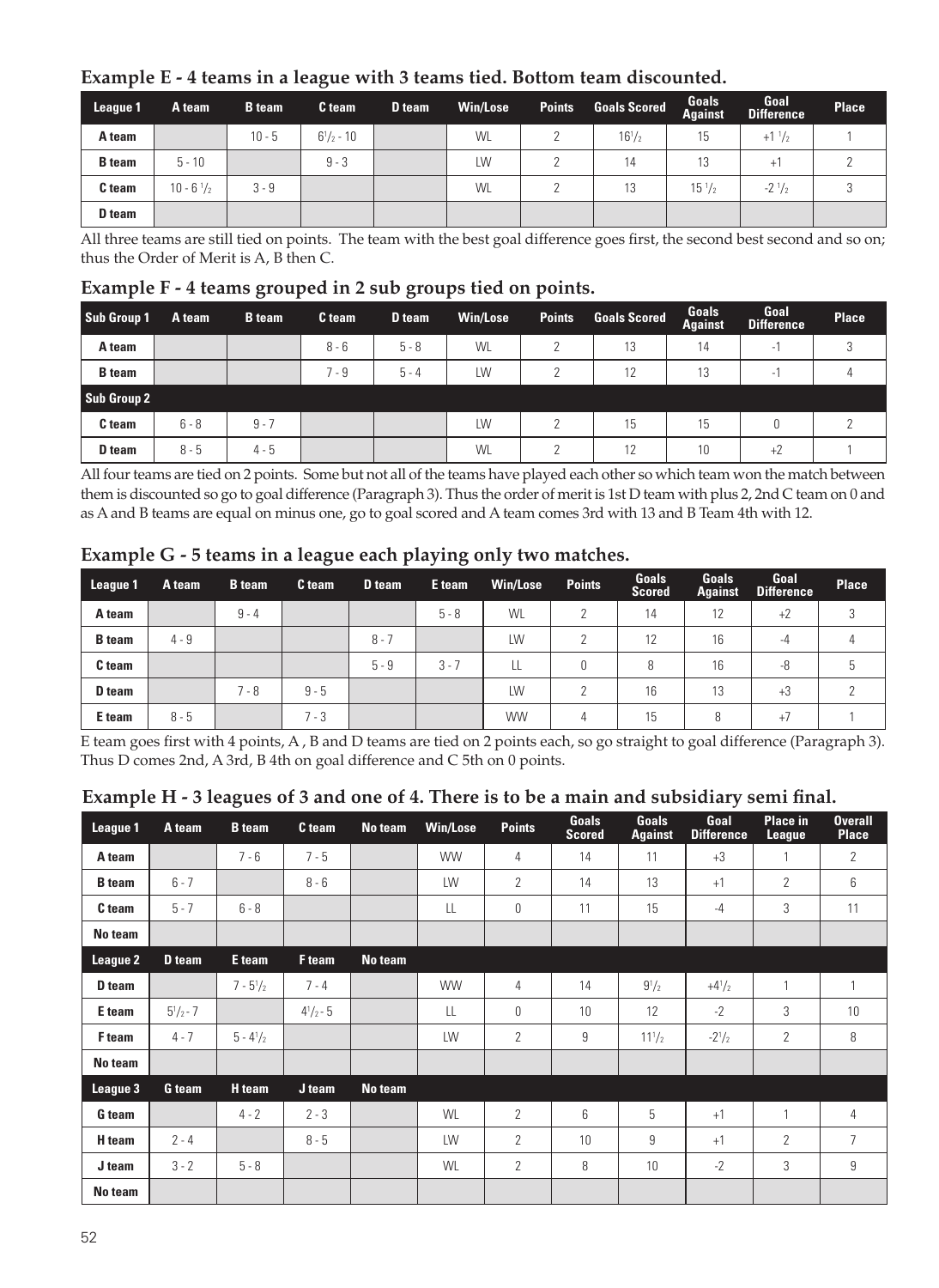| League 4 | K team           | L team            | <b>M</b> team      | N team             |            |            |            |            |   |  |
|----------|------------------|-------------------|--------------------|--------------------|------------|------------|------------|------------|---|--|
| K team   |                  | $3^{1}/_{2}$ - 12 | $7^{1}/2 - 7$      | $3 - 3^{1}/2$      | LWL        | 14         | $22^{1/2}$ | $-8^{1}/2$ | J |  |
| L team   | $12 - 3^{1}/2$   |                   | $6 - 4$            | $5 - 6\frac{1}{2}$ | <b>WWL</b> | 23         | 14         | $+9$       |   |  |
| M team   | $7 - 7^{1}/2$    | $4 - 6$           |                    | $6 - 6\frac{1}{2}$ | LLL        |            | 20         | -3         | д |  |
| N team   | $3^{1}/_{2} - 3$ | $6^{1}/_{2} - 5$  | $6 - 6\frac{1}{2}$ |                    | <b>WWW</b> | $16^{1/2}$ | 14         | $-2^{1}/2$ |   |  |

To establish the order within the league and which teams therefore qualify for the knock out phase, all matches are counted. The next step is to reduce League 4 to three teams by eliminating the bottom team and recalculating the score as shown following in order to produce an order of merit across the leagues.

| League 4      | K team           | L team            | <b>M</b> team | N team        |           |              |               |      |     |  |
|---------------|------------------|-------------------|---------------|---------------|-----------|--------------|---------------|------|-----|--|
| K team        |                  | $3^{1}/_{2}$ - 12 |               | $3 - 3^{1}/2$ | LL        | $6^{1}/_{2}$ | $15^{1}/_{2}$ | -9   | . . |  |
| L team        | $12 - 3^{1}/2$   |                   |               | $5 - 6^{1}/2$ | WL        |              | 14            | $+9$ |     |  |
| <b>M</b> team |                  |                   |               |               |           |              |               |      |     |  |
| N team        | $3^{1}/_{2} - 3$ | $6^{1}/_{2} - 5$  |               |               | <b>WW</b> |              |               | $+2$ |     |  |

The winners of each league go into the main semi final: D team go 1st, A team 2nd, N team 3rd and H team 4th. In the subsidiary semi final, L team go 5th, B team 6th having been equal on points and goal difference but scored more than G team who go 7th and F team go 8th. N team and L team will qualify in their original league placings even if their positions change following equalisation.

**Example J - The tournament has a group of 4 and 3 leagues of 3. There is to be a main and subsidiary semi-final.**

| Sub Group 1       | A team        | <b>B</b> team    | C team           | D team         | <b>Win/Lose</b> | <b>Points</b>  | <b>Goals</b><br><b>Scored</b> | <b>Goals</b><br><b>Against</b> | Goal<br><b>Difference</b> | <b>Place in</b><br><b>League</b> | <b>Overall</b><br><b>Place</b> |
|-------------------|---------------|------------------|------------------|----------------|-----------------|----------------|-------------------------------|--------------------------------|---------------------------|----------------------------------|--------------------------------|
| A team            |               |                  | $8^{1}/2 - 6$    | $7 - 6$        | <b>WW</b>       | 4              | $15^{1}/2$                    | 12                             | $+3^{1}/2$                | $\overline{2}$                   | 5                              |
| <b>B</b> team     |               |                  | $6 - 5$          | $7 - 4$        | <b>WW</b>       | 4              | 13                            | 9                              | $+4$                      | $\mathbf{1}$                     | 3                              |
| Sub Group 2       |               |                  |                  |                |                 |                |                               |                                |                           |                                  |                                |
| C <sub>team</sub> | $6 - 8^{1}/2$ | $5 - 6$          |                  |                | $\mathbf{H}$    | $\Omega$       | 11                            | $14^{1}/2$                     | $-3^{1}/2$                | 3                                | 10                             |
| D team            | $6 - 7$       | $4 - 7$          |                  |                | LL              | 0              | 10                            | 14                             | $-4$                      | 4                                | 11                             |
| League 1          | E team        | F team           | <b>G</b> team    | No team        |                 |                |                               |                                |                           |                                  |                                |
| E team            |               | $6 - 8$          | $7 - 3$          |                | LW              | $\mathcal{P}$  | 13                            | 11                             | $+2$                      | $\overline{2}$                   | 6                              |
| F <sub>team</sub> | $8 - 6$       |                  | $8 - 4$          |                | <b>WW</b>       | 4              | 16                            | 10                             | $+6$                      | 1                                | 1                              |
| G team            | $6 - 7$       | $4 - 8$          |                  |                | LL              | $\mathbf{0}$   | $\overline{7}$                | 15                             | -8                        | 0                                | 13                             |
| No team           |               |                  |                  |                |                 |                |                               |                                |                           |                                  |                                |
| League 2          | <b>H</b> team | J team           | K team           | <b>No team</b> |                 |                |                               |                                |                           |                                  |                                |
| H team            |               | $4 - 5$          | $7 - 5$          |                | LW              | $\overline{2}$ | 11                            | 10                             | $+1$                      | 1                                | 4                              |
| J team            | $5 - 4$       |                  | $4 - 6$          |                | WI              | $\mathcal{P}$  | 9                             | 10                             | $-1$                      | 3                                | 9                              |
| K team            | $5 - 7$       | $6 - 4$          |                  |                | LW              | $\overline{2}$ | 11                            | 11                             | 0                         | $\overline{2}$                   | 8                              |
| No team           |               |                  |                  |                |                 |                |                               |                                |                           |                                  |                                |
| League 3          | L team        | <b>M</b> team    | N team           | <b>No team</b> |                 |                |                               |                                |                           |                                  |                                |
| L team            |               | $4^{1}/_{2}$ - 7 | $5^{1}/_{2} - 8$ |                | LL              | $\Omega$       | 10                            | 15                             | $-5$                      | 3                                | 12                             |
| <b>M</b> team     | $7 - 4^{1/2}$ |                  | $3 - 5$          |                | WI              | $\overline{2}$ | 10                            | $9^{1}/_{2}$                   | $+1/2$                    | $\overline{c}$                   | $\overline{7}$                 |
| N team            | $8 - 5^{1}/2$ | $5 - 3$          |                  |                | <b>WW</b>       | 4              | 13                            | $8^{1}/_{2}$                   | $+4^{1}/2$                | $\mathbf{1}$                     | $\mathbf{2}^{\prime}$          |
| No team           |               |                  |                  |                |                 |                |                               |                                |                           |                                  |                                |

**Note 1.** The winners of each league/group go into the main semi finals. In this case there are 3 teams on 4 points so the order of merit for those 3 is decided on goal difference: 1st F team, 2nd N team, 3rd B team. H team is 4th as they won their league. Note that A team who won both their matches and has 4 points is not in the semi-finals. Then, taking the seconds in each league/group, A team is 5th with 4 points. There are then 3 teams placed 2nd with 2 points so the order of merit is again decided on goal difference: E team 6th, M team 7th and K team 8th. Also note two teams from the group and one from each league do not get another game.

**Note 2.** The Tournament Committee may include in the schedule a special ruling which in this case might read 'Should the worst 2nd best team in the leagues be below the third best team in the group in the order of merit then the team in the group will go forward to fill the eighth place.' In this example the order of merit stands as the third best team in the group  $(C)$  had 0 points whereas the worst second in the league  $(K)$  had 2 points.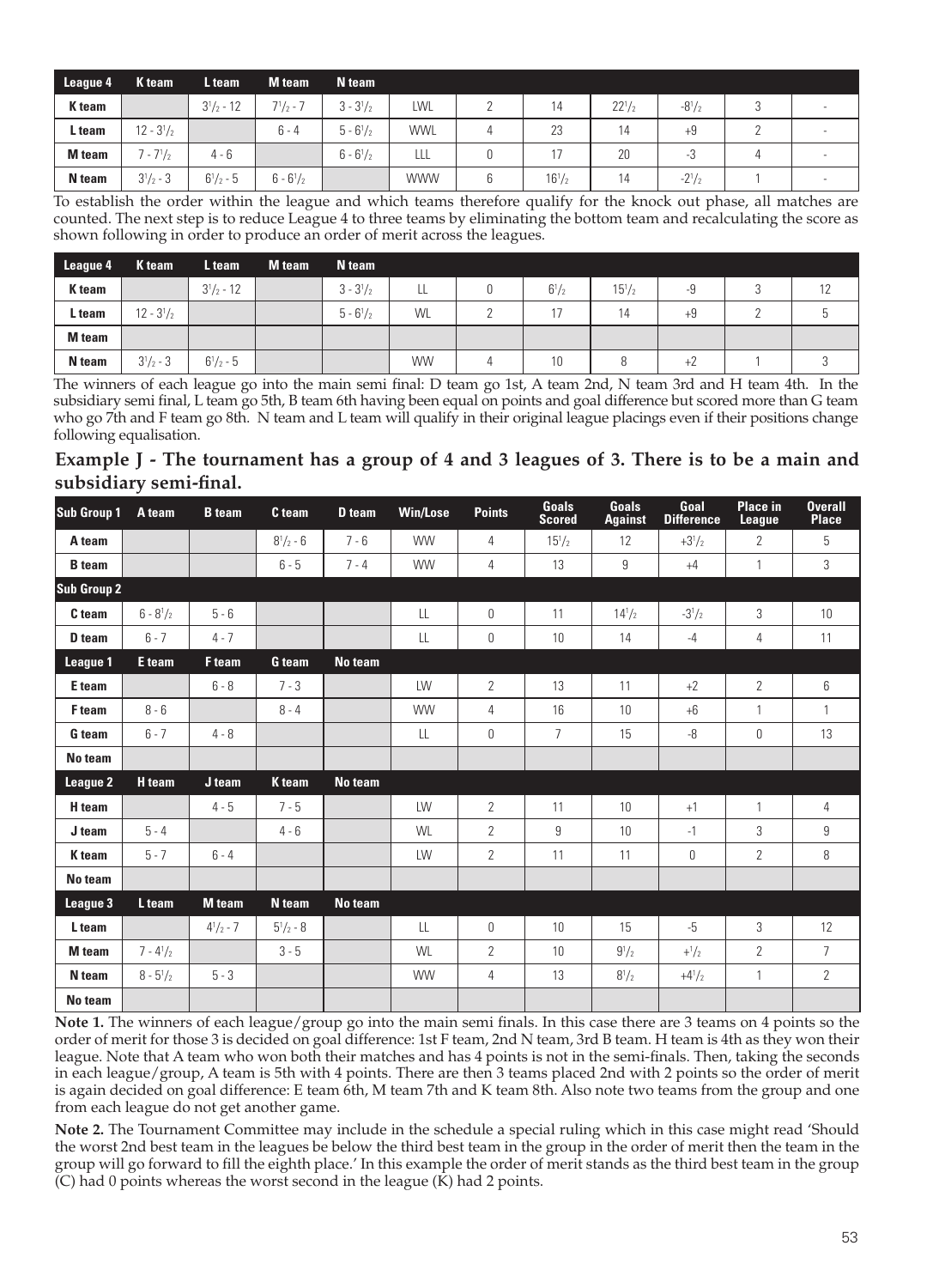## ANNEX E - Status Guidelines for Players

#### **Overseas Sponsored Player**

- **1.** An 'overseas sponsored player' (OSP) is a sponsored player who is not entitled to claim employment rights within the European Union.
- **2.** The conditions for Official HPA tournaments lay down how many OSPs are allowed to play in different levels of polo.
- **3.** Although a team manager and club should in the first place seek clarification where there is any doubt about a player's status, it is the responsibility of the individual player to confirm his status. If a sponsored player from overseas wishes to apply for registration as a non overseas sponsored player, he must obtain and complete an HPA status application form and provide all the documentation and information requested such as the following (this list is not intended to be exhaustive).

#### **4. Questions:**

- **a.** His date and place of birth
- **b.** His nationality
- **c.** Each parent's place of birth and nationality
- **d.** His principal place of residence and that of the members of his family
- **e.** The amount of time, which the player has resided within the UK in the last 10 years
- **f.** His present occupation/employment and the location of the same
- **g.** Where polo was learnt
- **h.** Whether he is or was a member of the British Armed Forces
- **i.** Whether he is or was a member of the British Pony Club
- **j.** Whether he is in full-time education at a duly recognised school within the UK or Ireland The answers to the questions will be used in interpreting the guidelines set out below.

The guidelines are only flexible aids to assist the HPA in arriving at a decision and are not rigid rules, or legally binding.

#### **5. Guidelines: Overseas Player**

- **a.** A player will prima facie not be considered an overseas player if:
	- **(i)** he is entitled to employment rights within the European Union through having the nationality of a country which is member of the European Union or that of a country which has a relevant Trade Association with the European Union.
	- **(ii)** he has held a registered handicap within the New Zealand or Australian Polo Associations for three years.
	- **(iii)**he is a national of a Member State of the Commonwealth and either he or both his parents were born in the U.K. or Ireland and his principal place of residence has been either Britain or Ireland for at least 4 years in the last 6 prior to application and this is likely to continue to be his principal place of residence; or
	- **(iv)** he is a national of a Member State of the Commonwealth and neither of his parents were born in Britain or Ireland and his principal place of residence has been Britain or Ireland for at least 6 years and this is likely to continue to be his principal place of residence;
- **b.** If he does not have a British, Irish or Commonwealth passport but does meet the residential qualifications in (a) (iv) above, he may make an application to the Chief Executive to obtain the Stewards' permission to be considered a special case.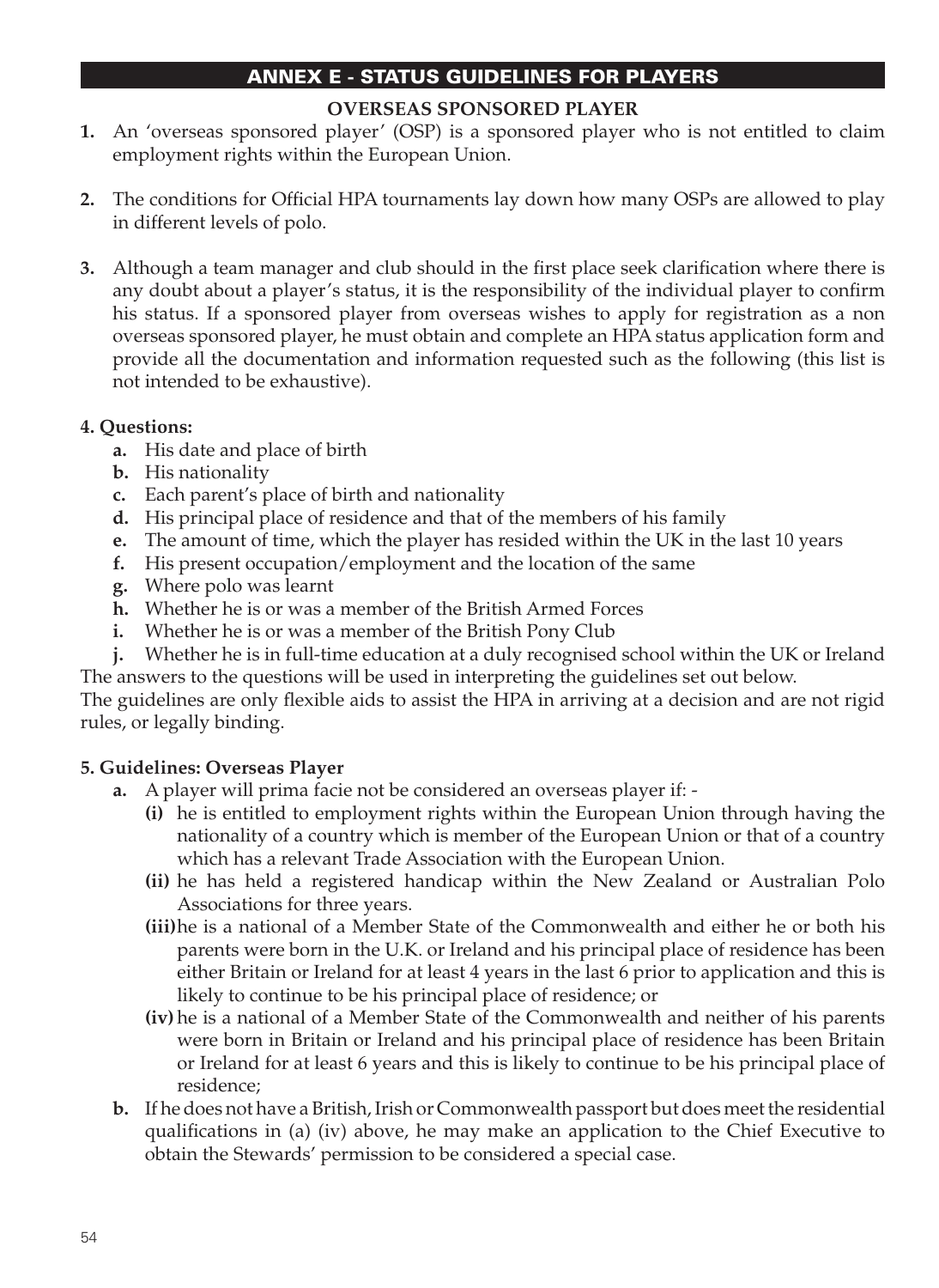- **c.** Once a player has been accepted by the HPA not to be an 'overseas player', he will not normally be so considered in the future, save:-
	- **(i)** if there were conditions attached to this status being granted and he is no longer satisfying them.
	- **(ii)** if his circumstances change.
- **d.** A principal place of residence will be his only home but if he has more than one home it is where he mostly lives. Residence for 9 months in a year in a particular country will normally be treated as sufficient to establish a principal residence in that country.

## **6. Guidelines: 'Overseas Sponsored Player'**

- **a.** An 'overseas player' as defined above shall be considered to be 'sponsored' if he accepts any financial assistance or benefit or advantage in whatever form, cash or kind, or in money or money's worth for playing polo in the European Union, other than under circumstances expressly permitted on each occasion by the HPA. Such permission willnormally only be granted by the HPA to those deemed by the HPA to be bona fide amateur non-sponsored overseas players.
- **b.** The HPA reserves the right to refuse permission unless and until they are completely satisfied that the case is a bona fide one. They will look at all the surrounding circumstances including ownership of the ponies hired and the terms of hiring.
- **c.** The following will not normally be considered to be a sponsored player:
	- (i) He is a national of Australia or New Zealand and has been registered as a member of his own polo association for 3 years or is resident in England.
	- (ii) Any overseas patron;
	- (iii) Any son or daughter of an overseas patron;
	- (iv) Any player in full-time education at a duly recognised school in the UK or Ireland and under 18 years on 1 January of the year concerned.

#### **Home Grown Player**

**A Home Grown Player** is a player who, irrespective of his nationality or current age, was an Associate or Junior Associate Member of the HPA for a period, continuous or not, of three entire seasons during his "Development Period".

"Development Period" means a player's first five years playing polo. This will generally be taken to start with the season in which a player is awarded his first handicap as a polo player, either by the HPA or by an equivalent overseas polo authority, and to include the four seasons immediately following.

For the avoidance of doubt, a player who first registers with the HPA will usually be an 'S' or -2, and a player with a handicap of 0 or higher from an equivalent overseas polo authority will generally be considered to have already completed at least three years of his five year "Development Period" and will therefore be precluded from qualifying as a Home Grown Player.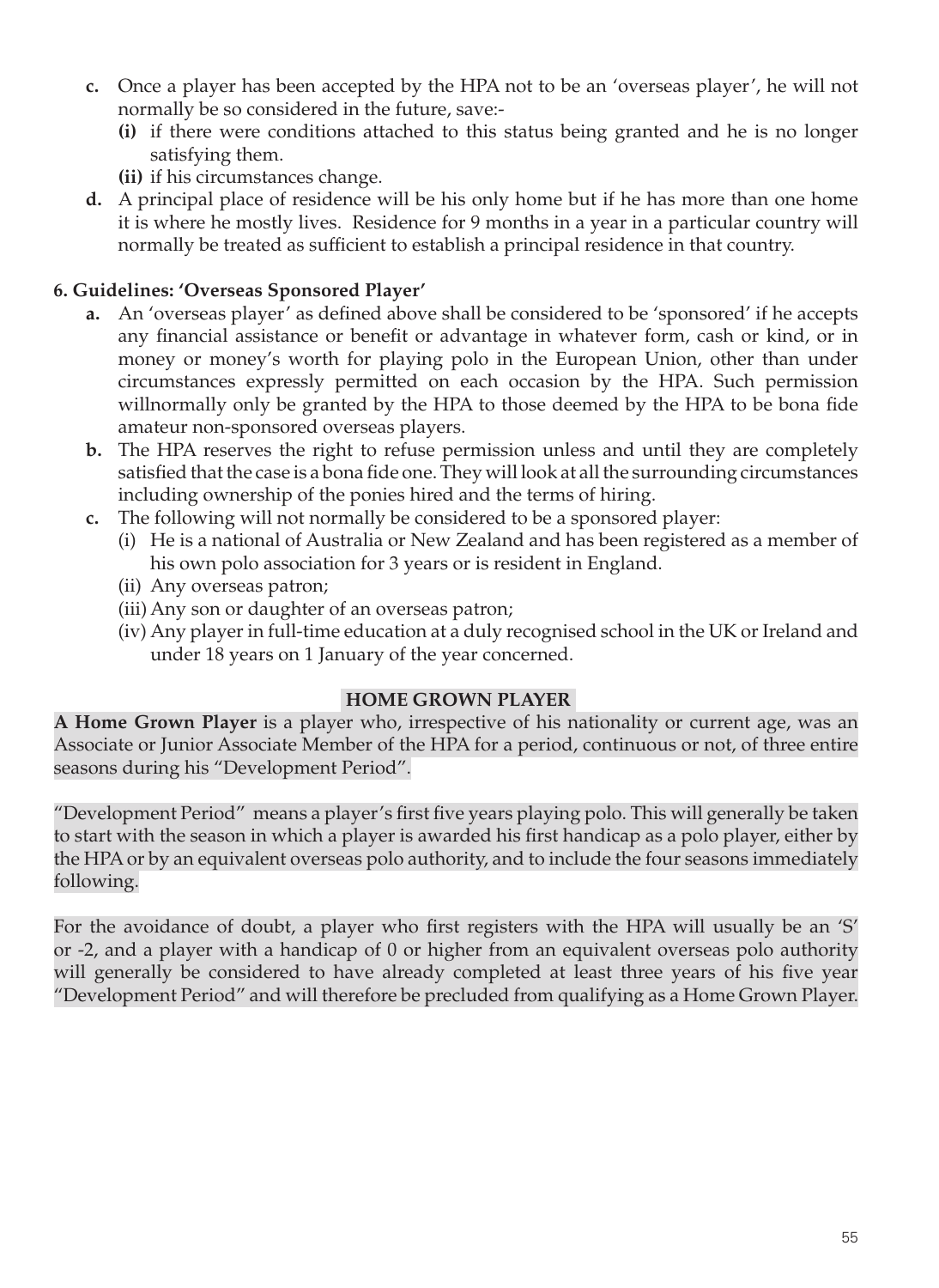#### ANNEX F - EXAMPLES tothe rules

#### **Rule 33d**

Two opposing players riding on the exact LOB and simultaneously making a play on each other, whether they are following or meeting the ball, have the ROW over a single player coming from any direction.



Fig i. Red 4 and Blue 1 are on the exact LOB and have the ROW over all other players. Red 2 has no play. If Red 4 starts to make a play on Blue 1 when Red 2 is already established to meet Blue 1, then Red 4 will have fouled.

#### **Rule 33e**

A player on the exact LOB, either following (Fig ii) or meeting the ball (Fig iii) on his offside, has a ROW over all other players except as in 33c above.



Fig ii. Blue 1 is on the exact LOB and has the ROW over all other players except two players meeting on the exact LOB.



#### **Rule 33f**

Two players riding in opposite directions on the exact LOB have an equal ROW provided that both take the ball on their offside.



Fig iv. Red 3 is on the exact line following the ball and has the ROW but Blue 4 would still have the right to meet him right hand to right hand as he also is on the exact line.

#### **Rule 33g**

When two or more players ride in the same direction, the player who has the ROW is the one who is at the least angle to the LOB (Fig v) provided that he does not contravene rule 32b (ii) if he plays the ball on his nearside (Fig vi). If the players are at equal angles, the player that has the LOB on his off side has the ROW (Figs vii and viii). Any player or players riding in the same direction that the ball is travelling or has travelled has a ROW over any player or players approaching from the opposite direction (Fig ix, x and xi) unless the player or players are on the exact line as in 33c and 33d.



Fig v. Blue 4 hits long backhander to A. Blue 2 has ROW over both Red players.



 Fig vi. Blue 2 is riding at a lesser angle and has the ROW to take the ball on his offside. Red 3 could make a legitimate ride off or a nearside play. Red 1 has no play as he is at too acute an angle to ride off. If Blue 2 places himself to take the ball on the nearside, he endangers Red 3 and contravenes Rule 32b(ii).



Fig vii. Blue 4 hits backhander to A. Blue 2 and Red 3 appear to be at equal angles. Blue 2 has the LOB on his offside and has the ROW.



Fig viii. Red 4's approach is at the lesser angle to the LOB and he has the ROW. If Blue 1 was considered to be approaching at an equal angle, Red 4 still has the ROW because the LOB is on his offside.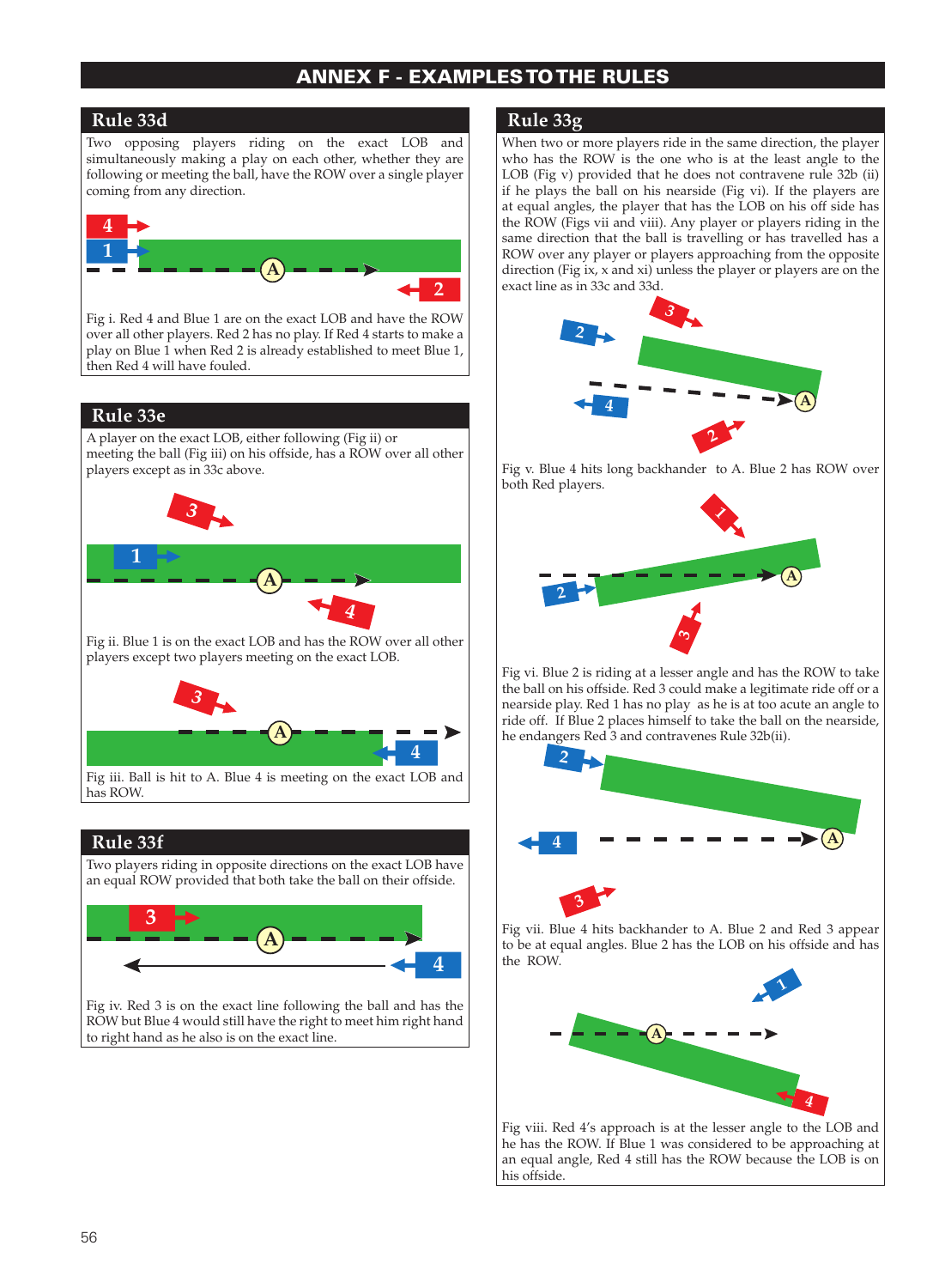

Fig ix. Blue 2 has the ROW as he is travelling in the same direction as the ball. If Red 3 was on the exact LOB, he would have the ROW on meeting (see Rule 33b) Red 3 may attempt to hook Blue 2's stick. If Blue 2 takes the ball on the near side, he will lose his ROW and foul because he endangers Red 3 and 2.



Fig x. Blue 4 backs the ball to A. If Red 2 is not on the exact line of the ball, then Blue 3 has the ROW as he is travelling in the direction that the ball was hit. To make a play without fouling, Red 2 must move to A without endangering or impeding Blue 3 who has the ROW.



#### **Rule 33h**

A player in possession of the ball may check to avoid what would have been a legitimate ride off but if an opponent is then able to enter the ROW safely with the ball ahead of him, the player following cannot ride into that player from behind and only has a play on his nearside (Figs xii and xiii.)



Fig xii. Red 2 has possession and hits to A. Red 2's ROW is as shown. Blue 3 may enter the ROW provided he does not endanger or impede Red 2. Red 2 must not ride into Blue 3 (including riding him off from behind) and only has a play on his nearside.



Fig xiii. Blue 3 goes to ride off Red 2 legitimately. If Red 2 checks to avoid a legitimate ride off, he risks surrending the ROW if Blue 3 can then enter the ROW safely. He then only has a play on the nearside.

#### **Rule 33i**

If a player hits the ball past the offside stirrup of an opponent who is on the LOB and travelling at the same speed, the opponent has the right to play the ball on his offside. The player who hit the ball, or a player following, cannot ride into the opponent from behind and only has a nearside play.



Fig xiv. Red 2 has possession and hits the ball to A. Red 2's ROW is as shown. Blue 3 may play the ball once it has passed his stirrup, providing he has not slowed down to wait for the ball. Red 2 must not ride into Blue 3 from behind but must take the ball on the near side.

#### **Rule 33j**

The player with the ROW is entitled to play the ball on his offside. If a player switches to play the ball on his nearside he loses the ROW and has fouled if he endangers another player or causes another player to check or pull away.



Fig xv. Blue 1 has the ROW as shown. Blue 1 fouls if he switches to take the ball on his nearside and endangers Red 3 or causes Red 3 to have to check.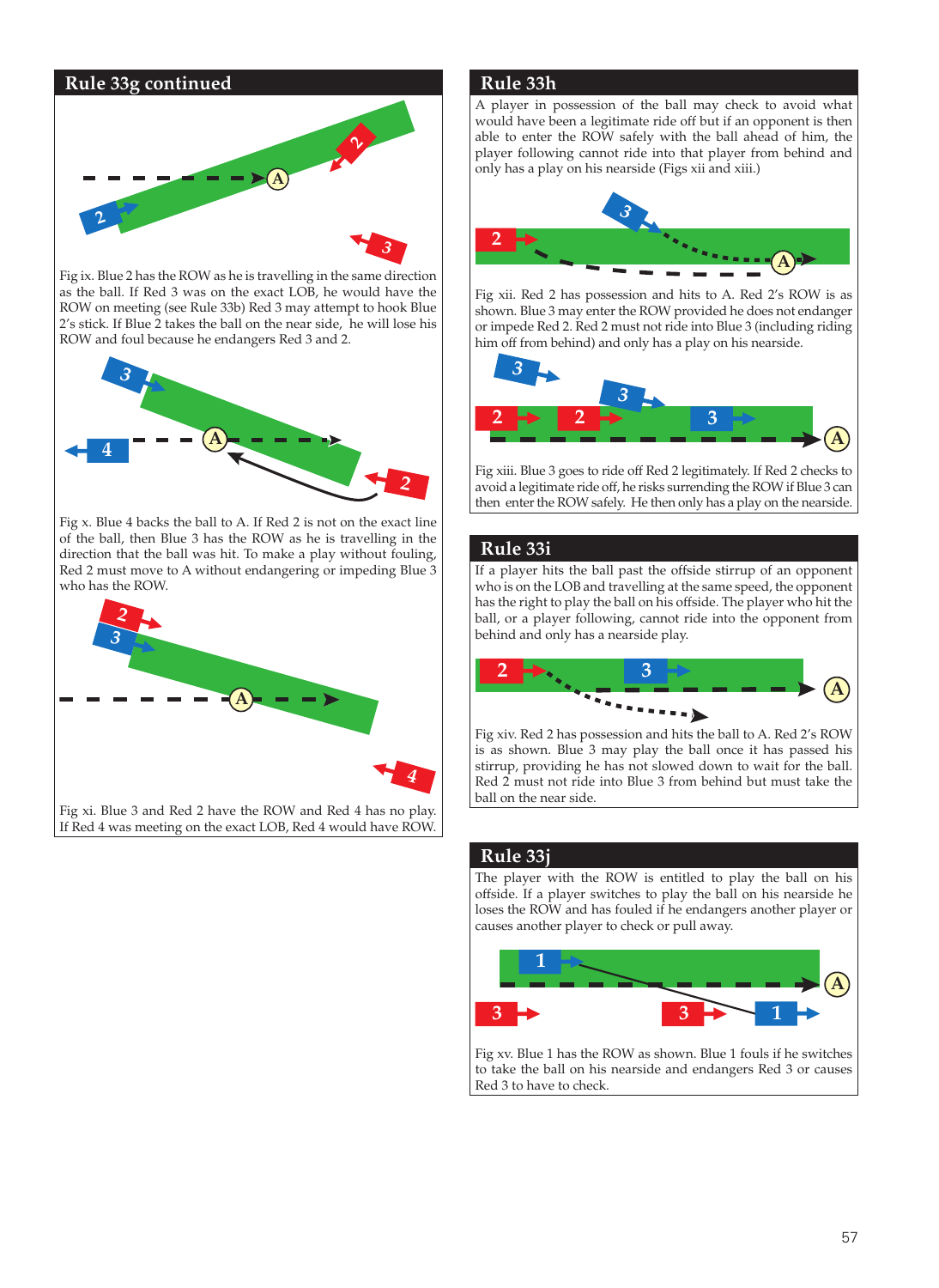#### **Rule 33k**



Fig xvi. If Red 2 hits the ball under the neck to A but does not manage to stay on the exact LOB then the player on the lesser angle to LOB has the ROW. Blue 4 is at a lesser angle to the LOB and has the ROW. Red 2 can play the ball on the near side, or make a legitimate ride off or hook on Blue 4.

#### **Rule 33o**

The player with the ball who chooses to stop or slow down to walking speed once he has been challenged but is neither being blocked nor ridden off may then tap the ball only once, in any direction, after which he must immediately leave it, accelerate with it or hit it away (Fig xvii). Should he leave it for another member of his team to take, that player, whether challenged or not, must run with it or hit it away without the option of a tap. The opponent is considered to be challenging if he is within two horses' length on either the offside or the nearside of the player with the ball. A Penalty 5a will be awarded for breach of this rule (but see Rule 40e if a defender is in breach within his own 60 yard line). An upgrade may be given for consistent abuse. A player who chooses to tap the ball under the pony of a challenging player will foul if he rides into the challenging player other than by a legitimate ride off.



Fig xvii. Red 2 has possession; Blue 3 is in a defensive position between Red 2 and the goal. Blue 4 must clear the ROW and Red 2 must continue to move the ball. He may tap the ball only once and must then leave it, accelerate with it or hit it away. If Red 2 hits to Blue 3, Blue 3 must clear the new ROW immediately without making a play on the ball. It is not a play if the pony kicks the ball. If Red 2 has tapped the ball once then the next play, or that of any member of his team such as Red 3 circling to back him up, must be to accelarate with it or hit it away.

#### **Rule 35a,b**

A player may not ride in a manner which creates danger to another pony, player, official or any other person or which places the welfare of his own pony at undue risk. A player must ride off shoulder to shoulder and may push with his arm above the elbow provided the elbow is kept close to the side. In particular, a player may not:

- a. Ride off at such an angle or speed as to be dangerous to a player or his pony.
- b. Ride into an opponent in front of or behind the saddle.



Fig xviii. Blue 4 hits ball to Blue 1 who is on the line of the ball and has the ROW. Red 4 can make a legitimate ride off on Blue 1.

Red 3 can play the ball on the nearside, (provided he does not impinge the ROW before or after playing his shot), or he can hook Blue 1 or Blue 2 if they are playing a shot, or ride off Blue 1 or Blue 2 legitimately; he can not ride in behind the saddle or from behind, and must be careful not to sandwich (Rule 35d).

Red 2 is at too severe an angle to ride off Blue 3 or 4 legitimately.

#### **Rule 35c**

A player may not ride an opponent across or into the ROW of another player at an unsafe distance.



58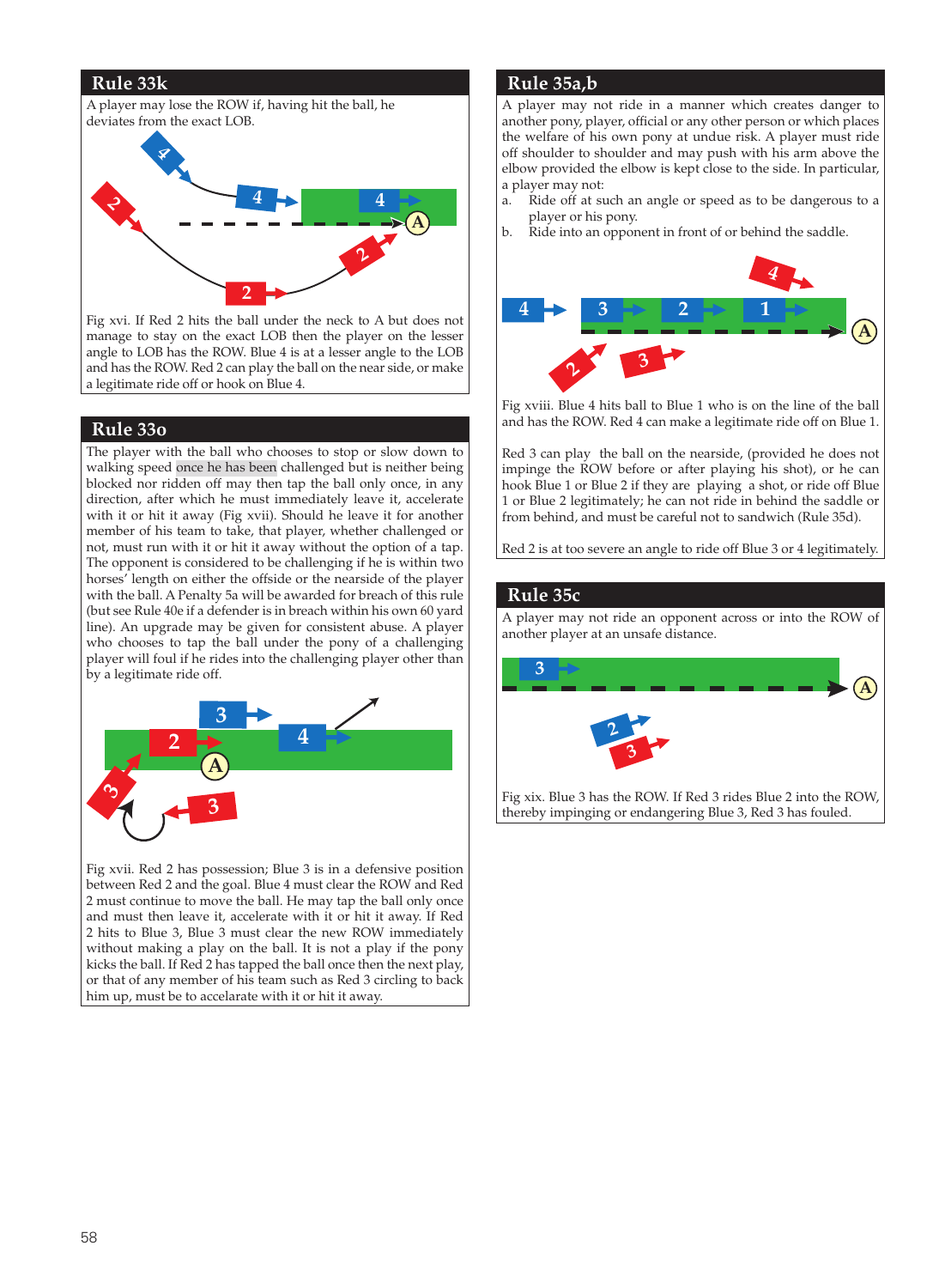#### **Rule 35d**

A player may not ride off an opponent who is already being ridden off by another member of the team (sandwiching). However, it is not a foul for a player to hook legitimately an opponent's stick while the opponent is being ridden-off by a team mate of the player hooking.



Fig xx. Blue 1, who has the ROW, is already being ridden off by Red 3. If Red 4 rides off Blue 1, it is a sandwich. However, Red 4 can hook Blue 1 when he is making a shot. If Red 3 pushes Blue 1 across the line to make contact with Red 4 it is also a foul against Red.

#### **Rule 35g**

A player may not ride his pony from behind into the forehand or backhand stroke of an opponent.



Fig xxi. Red 2 can not ride from behind into the forehand or backhand stroke of Blue 4.

#### **Rule 35h**

A player may not use his pony to spoil a stroke by riding over the ball and into an opponent who has already started the downward swing of a full forehand or backhand stroke.



Fig xxii. Red 2 can not ride over the top of the ball if Blue 4 has already started the downward swing of a full forehand or backhand stroke.

#### **Rule 36a**

For a player to make a legitimate hook, the following conditions must apply:

- (i) He must be on the same side of his opponent's pony as the ball (Fig xxiii), or in a direct line behind (xxiv and xxv), and his stick must be neither over or under the body or across the legs of an opponent's pony.
- (ii) All of his opponent's stick must be below the level of his opponent's shoulder.
- (iii) His opponent must be in the act of striking the ball.



**2 4** of Blue 4's stick is below the level of his shoulder. **2** Fig xxiii. Red 2 may only hook if Blue 4 is making a stroke and all



Fig xxv. Should Red 2 not be directly behind, then he will foul